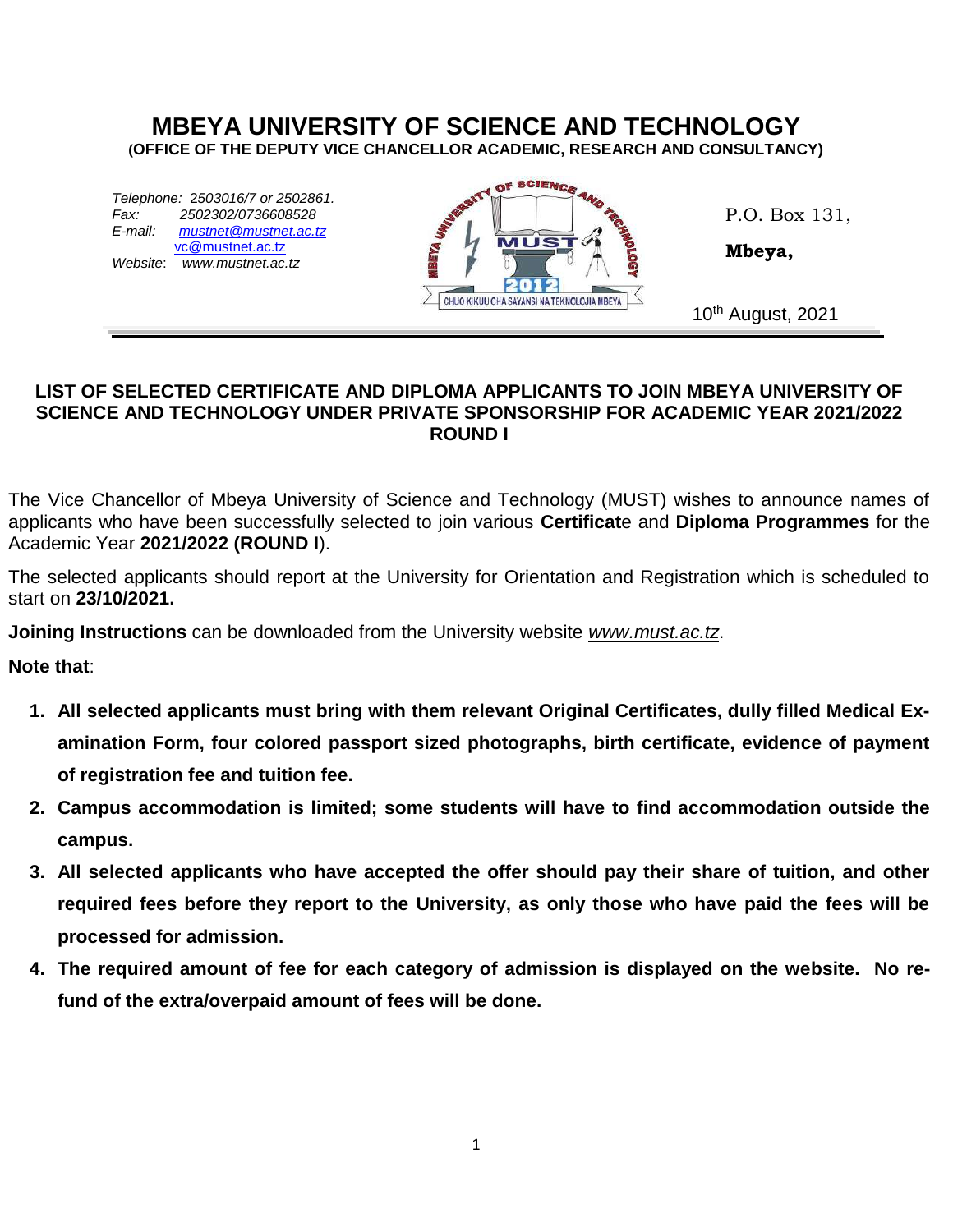# **A: MUST MAIN CAMPUS-MMC**

# **1. CERTIFICATE IN AGRIBUSINESS WITH TECHNOLOGY**

| S/N            | Round   | <b>Applicant Name</b>        | <b>Sex</b> | Form4 Index     |
|----------------|---------|------------------------------|------------|-----------------|
| 1              | Round I | Moses Paulos Mbilinyi        | M          | S0140/0062/2020 |
| $\overline{2}$ | Round I | Mordecai Steven Mbwambo      | M          | S4867/0106/2020 |
| 3              | Round I | Hajra Ramadhani Issa         | F          | S1147/0082/2020 |
| 4              | Round I | Hadija Fadhil Said           | F          | S5300/0016/2020 |
| 5              | Round I | <b>Griffith Daniel Temu</b>  | M          | S0857/0197/2020 |
| 6              | Round I | Clementina Obadia Parz       | F          | S0748/0009/2018 |
| $\overline{7}$ | Round I | <b>Respys Didas Anthony</b>  | M          | P0330/0297/2020 |
| 8              | Round I | Frank Lawrence Mathayo       | M          | S2880/0070/2019 |
| 9              | Round I | Mihayo Marco Mihayo          | M          | S0539/0206/2020 |
| 10             | Round I | Ivonna Cosmas Mayunga        | F          | S0235/0048/2018 |
| 11             | Round I | Athuman Mayumbo Mkonongo     | M          | P0330/0328/2015 |
| 12             | Round I | Fahmi Osman Hassan           | M          | S1842/0029/2019 |
| 13             | Round I | Kitura L Kabote              | M          | S2303/0246/2020 |
| 14             | Round I | Mathew Stephano Mng'ong'o    | M          | S1246/0042/2020 |
| 15             | Round I | Silu Gamaya Samweli          | M          | S1153/0350/2020 |
| 16             | Round I | Daniel Kikongo Amos          | M          | S0665/0082/2019 |
| 17             | Round I | Baraka Simoni Nyigodi        | M          | S1099/0107/2020 |
| 18             | Round I | Juma Iddi Juma               | M          | S0578/0168/2020 |
| 19             | Round I | Austin I Mwakajinga          | M          | S1526/0034/2020 |
| 20             | Round I | Joshua Samson Laizer         | M          | S2265/0311/2020 |
| 21             | Round I | Joseph Samwel Mathias        | M          | S2893/0084/2020 |
| 22             | Round I | <b>Agrey Richard Massawe</b> | M          | S0504/0039/2019 |
| 23             | Round I | Abdallah Mandikilo Hamis     | M          | S3595/0012/2017 |
| 24             | Round I | Johnson Sebonde Mgonja       | M          | S1088/0105/2020 |
| 25             | Round I | Ezekiel Joseph Kisena        | M          | S0974/0094/2020 |
| 26             | Round I | Glory John Ndanu             | F          | S0454/0020/2020 |
| 27             | Round I | Felix Antony Kazikodi        | M          | S1106/0103/2020 |
| 28             | Round I | Jeremiah Ilomo               | M          | S4135/0035/2020 |
| 29             | Round I | George Abel Kyando           | M          | s0448/0097/2019 |
| 30             | Round I | Kihezero Wakala Lukuba       | M          | S3668/0127/2020 |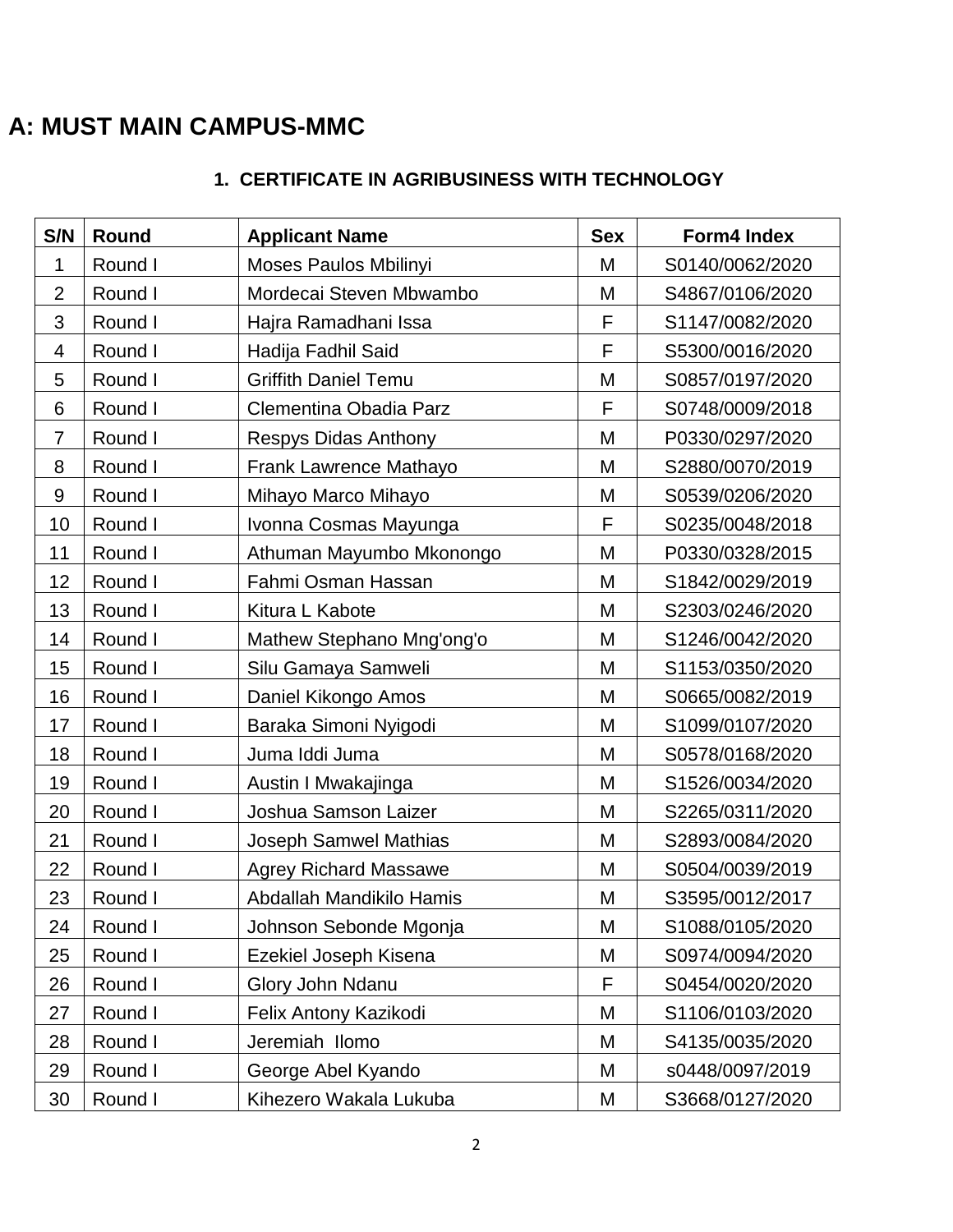| 31 | Round I | Said Juma Said               | M | S4592/0242/2016 |
|----|---------|------------------------------|---|-----------------|
| 32 | Round I | Dotto Yagwa Msule            | M | S4081/0131/2020 |
| 33 | Round I | Hellen Nicholaus Kyando      | F | S0203/0024/2020 |
| 34 | Round I | Nasma Hassan Saza            | F | S2684/0027/2020 |
| 35 | Round I | Baraka Arufani Mnjokava      | M | S0916/0053/2019 |
| 36 | Round I | Ntibhonwa Raymondi Ntibhonwa | M | S3837/0172/2020 |
| 37 | Round I | Salum Z Kalangula            | M | S3931/0046/2020 |
| 38 | Round I | Noah Solomon Hema            | M | S0804/0105/2020 |
| 39 | Round I | <b>Ernest E Kabwoto</b>      | M | S1880/0209/2020 |
| 40 | Round I | Enesia Henry Ndyuki          | F | S1669/0023/2020 |
| 41 | Round I | Idrisa Masumbuko Chokala     | M | S0789/0107/2019 |
| 42 | Round I | Magoti Charles               | M | S0861/0110/2012 |
| 43 | Round I | Ladslaus Sagali Andrea       | M | S0964/0090/2012 |
| 44 | Round I | Edson Peter Kayela           | M | S3137/0125/2020 |
| 45 | Round I | George Christopher Mlandali  | M | S1361/0122/2020 |
| 46 | Round I | Zwahara Kitururu Mdee        | F | S2125/0060/2020 |
| 47 | Round I | Vildiana A Kidunye           | F | S4094/0063/2020 |
| 48 | Round I | Ndabacha Maduka Maduhu       | F | S4071/0019/2020 |
| 49 | Round I | Bonventura W Afyusisye       | M | S0913/0178/2015 |
| 50 | Round I | Kasiano Batista Kipene       | M | S2631/0136/2020 |
| 51 | Round I | Romward Amon Kapinga         | M | S3885/0133/2020 |
| 52 | Round I | <b>Cliff Hamidu Gibson</b>   | M | P2378/0033/2020 |
| 53 | Round I | Prisca M Charles             | F | S5468/0014/2020 |

# **2. CERTIFICATE IN BUSINESS ADMINISTRATION**

| S/N            | Round   | <b>Applicant Name</b>     | <b>Sex</b> | Form4 Index     |
|----------------|---------|---------------------------|------------|-----------------|
|                | Round I | <b>Clinton Carol Mtei</b> | M          | S4631/0098/2019 |
| $\overline{2}$ | Round I | Gerad Joseph Kawogo       | M          | S0428/0127/2020 |
| 3              | Round I | Chimpaye James Mvumbagu   | F          | S0249/0016/2020 |
| 4              | Round I | Methew Elifadhili Mnzava  | M          | S0558/0105/2019 |
| 5              | Round I | Balele Jonathan Magubiki  | M          | S5345/0035/2018 |
| 6              | Round I | Josephat Edwin Masepo     | M          | S2734/0063/2020 |
| 7              | Round I | Chilida Hamis Athuman     | M          | S1261/0034/2020 |
| 8              | Round I | Joshua Happygod Lyimo     | М          | S5202/0201/2020 |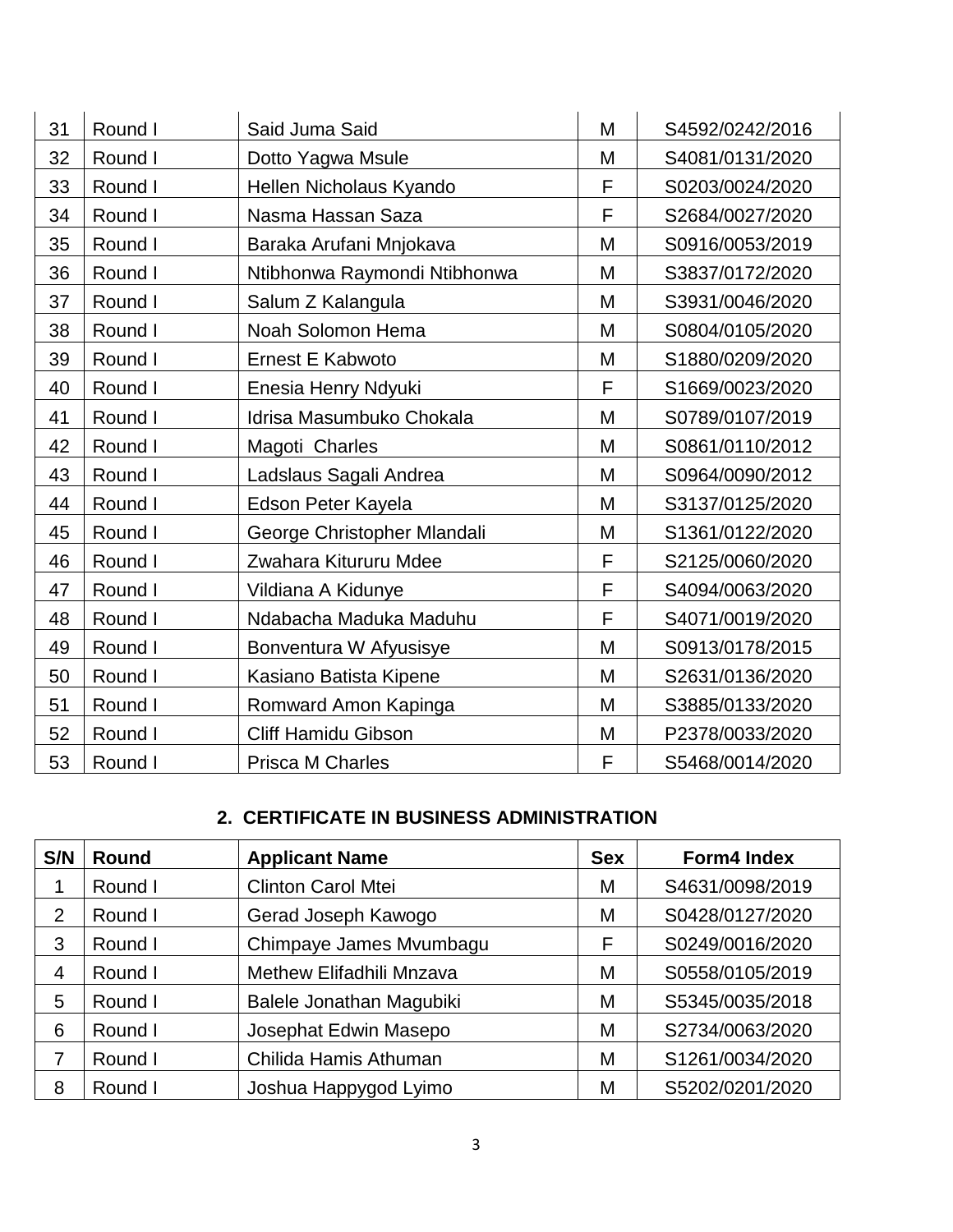| 9  | Round I | Grayson Richard                | M | S4748/0018/2016 |
|----|---------|--------------------------------|---|-----------------|
| 10 | Round I | Doreen Deogratius Ndanu        | F | S5300/0011/2020 |
| 11 | Round I | Diana Simoni Kimuya            | F | S2021/0011/2020 |
| 12 | Round I | Waridi Ramadhani Waziri        | F | S4905/0071/2019 |
| 13 | Round I | Zahra Ahmed Adan               | F | S1930/0170/2020 |
| 14 | Round I | <b>Samwel Abel Mmuru</b>       | M | S5236/0123/2019 |
| 15 | Round I | Aloyce Robart Conradi          | M | S3690/0096/2020 |
| 16 | Round I | <b>Faith Maurus Mhimbira</b>   | F | S3965/0004/2020 |
| 17 | Round I | Morine Joseph Simte            | F | S2685/0039/2020 |
| 18 | Round I | Leokadia Josephat Kituliko     | F | S3606/0069/2020 |
| 19 | Round I | Meshaki Joseph Brown           | M | S0794/0187/2020 |
| 20 | Round I | Irene Nyeleji Mabonesho        | F | S0554/0030/2020 |
| 21 | Round I | Josephina Julius Msafiri       | F | S0841/0049/2019 |
| 22 | Round I | Prisca Yuda Chang'a            | F | S3133/0056/2020 |
| 23 | Round I | Rukia Adam Bakali              | F | S3133/0057/2020 |
| 24 | Round I | Rukia Zawadi Mwandoje          | F | S5539/0016/2020 |
| 25 | Round I | Maines J Mwashambwa            | F | S1754/0060/2020 |
| 26 | Round I | Condrada Fidelia Msafiri       | F | S2922/0019/2019 |
| 27 | Round I | Moses Idano Mhina              | M | S1167/0110/2019 |
| 28 | Round I | Adamu A Kinyaga                | M | S3511/0155/2020 |
| 29 | Round I | Deo E Kwelela                  | M | S3808/0019/2020 |
| 30 | Round I | Peter J Mpilu                  | M | S5403/0041/2020 |
| 31 | Round I | <b>Martina Lucas Makombe</b>   | F | S2655/0059/2020 |
| 32 | Round I | Jackline Michael Mwatwinza     | F | S0927/0040/2020 |
| 33 | Round I | Mwanaarabu Yahaya Zuberi       | F | S5058/0022/2020 |
| 34 | Round I | Marry Jeremiah Gwau            | F | S0259/0048/2017 |
| 35 | Round I | Naomi Andulile Mwambalaswa     | F | S2120/0068/2020 |
| 36 | Round I | Yussuph Khamis Yussuph         | Μ | P1278/0099/2020 |
| 37 | Round I | <b>Manase Paulo Uwesu</b>      | M | S2507/0064/2020 |
| 38 | Round I | Nasra Hassan Kibasa            | F | S1507/0064/2020 |
| 39 | Round I | Suma Frank                     | F | P1072/0307/2012 |
| 40 | Round I | Abdallah S Killinga            | M | S0526/0083/2005 |
| 41 | Round I | Doreen L Meza                  | F | S5196/0011/2020 |
| 42 | Round I | Eudosia S Isaack               | F | S0378/0007/2019 |
| 43 | Round I | <b>Christina Ashel Nzasure</b> | F | S3199/0006/2020 |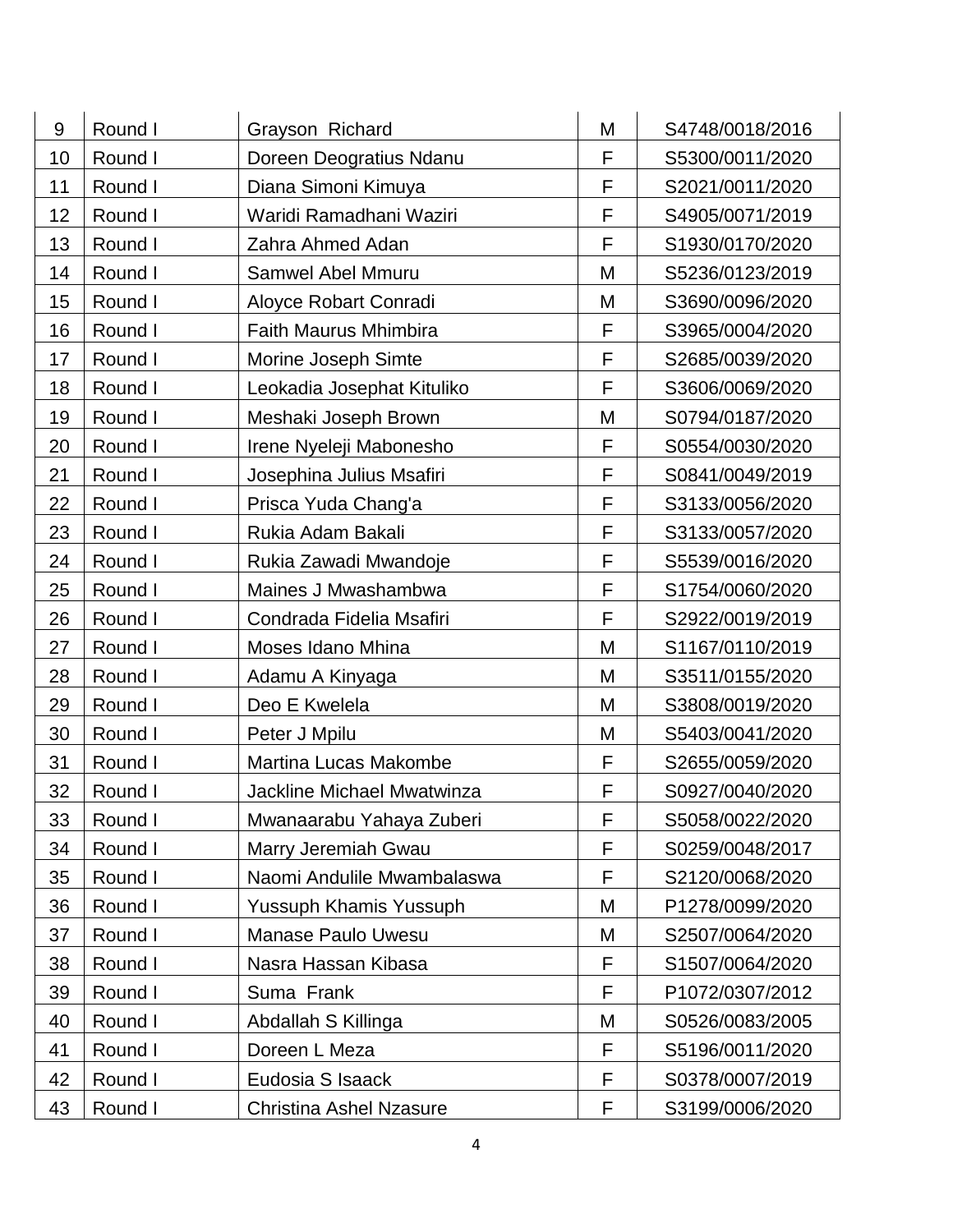| 44 | Round I | Anjela J Mwakalunde         | S0913/0015/2019 |
|----|---------|-----------------------------|-----------------|
| 45 | Round I | Mariam Juma John            | S2593/0015/2020 |
| 46 | Round I | Recho Galasiano Kiduko      | S4683/0045/2012 |
|    | Round I | <b>Bless Fredy Mwansite</b> | S1453/0010/2020 |

## **3. DIPLOMA IN BUSINESS COMPUTING**

| S/N | Round   | <b>Applicant Name</b> | <b>Sex</b> | <b>Form4 Index</b> |
|-----|---------|-----------------------|------------|--------------------|
|     | Round L | Halima Amri Kikoyo    |            | S0218/0048/2018    |

|                 | T. DII LUMA IN DUUNLUU ADMINIUTIVATIUN |                                 |            |                    |  |  |
|-----------------|----------------------------------------|---------------------------------|------------|--------------------|--|--|
| S/N             | <b>Round</b>                           | <b>Applicant Name</b>           | <b>Sex</b> | <b>Form4 Index</b> |  |  |
|                 | Round I                                | <b>Burtos Herman Chuwa</b>      | M          | S0926/0081/2018    |  |  |
| $\overline{2}$  | Round I                                | Ramadhani Mohammed Kiwala       | M          | S2426/0134/2018    |  |  |
| 3               | Round I                                | Rosemary Basil Jacobo           | F          | S2201/0034/2017    |  |  |
| $\overline{4}$  | Round I                                | Phibiana Alex Ombuso            | F          | S5192/0073/2018    |  |  |
| 5               | Round I                                | Neema Jumanne Charles           | F          | S3038/0034/2018    |  |  |
| 6               | Round I                                | Grace M Joakim                  | F          | S4342/0021/2018    |  |  |
| 7               | Round I                                | <b>Emmanuel Godfrey Kayange</b> | M          | S3931/0033/2017    |  |  |
| 8               | Round I                                | Elizabeth A Sindila             | F          | S4628/0021/2018    |  |  |
| 9               | Round I                                | Sophia N Fukwa                  | F          | S0208/0150/2018    |  |  |
| 10 <sup>°</sup> | Round I                                | Elizabeth M Lugata              | F          | S1927/0006/2017    |  |  |
| 11              | Round I                                | <b>Angel Venus Mollel</b>       | F          | S5202/0006/2018    |  |  |

## **4. DIPLOMA IN BUSINESS ADMINISTRATION**

## **5. DIPLOMA IN AGRIBUSINESS WITH TECHNOLOGY**

| S/N | <b>Round</b> | <b>Applicant Name</b>     | <b>Sex</b> | <b>Form4 Index</b> |
|-----|--------------|---------------------------|------------|--------------------|
|     | Round I      | Daniel F Mlay             | M          | S0781/0104/2017    |
| ⌒   | Round I      | Lilian D Banulilwa        |            | S3791/0102/2018    |
| 3   | Round I      | Christian Marion Ngonyani | M          | S4459/0103/2017    |
|     | Round I      | Janeth Ezekieli Mchome    |            | S1721/0003/2018    |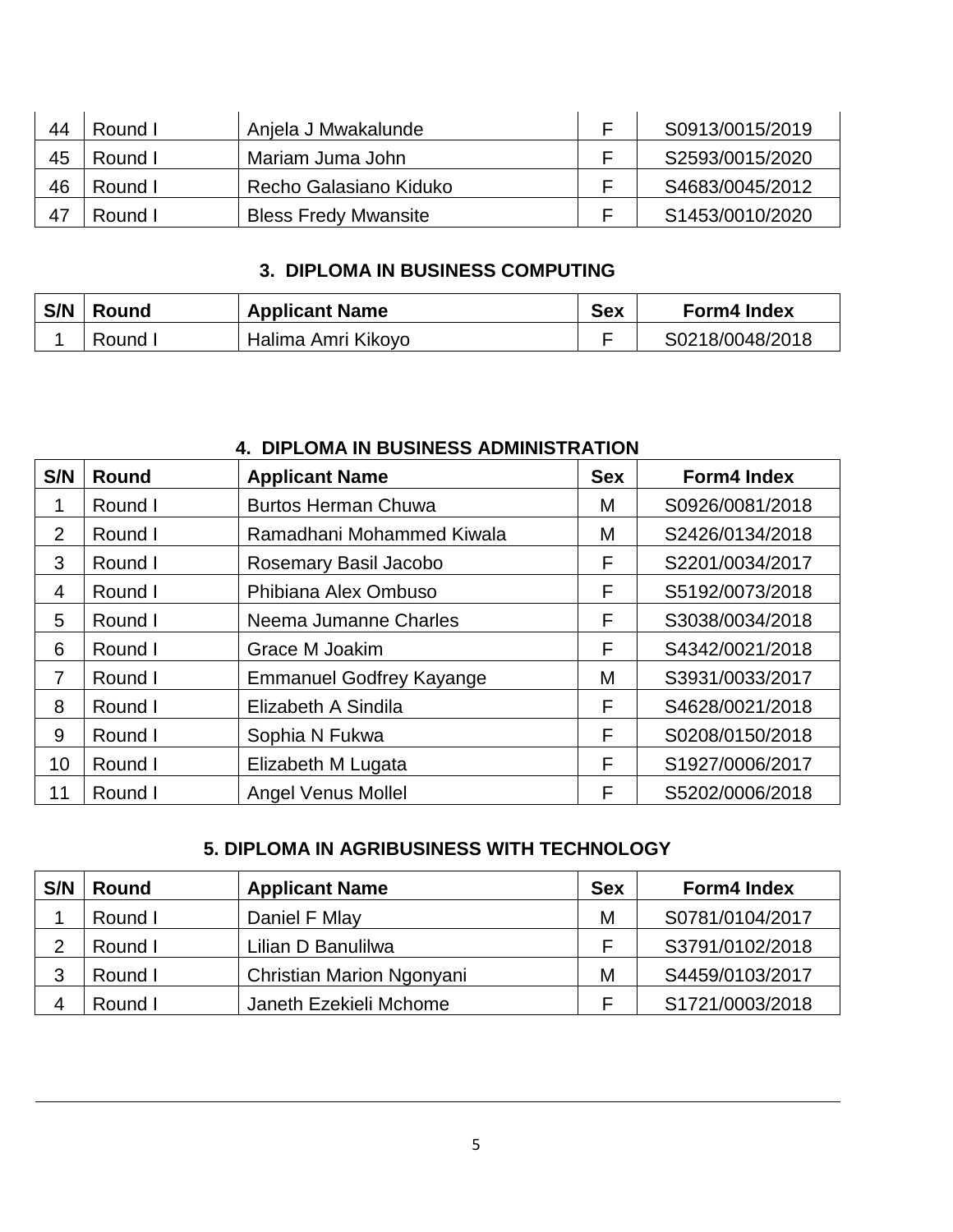| S/N | <b>Round</b> | <b>Applicant Name</b> | <b>Sex</b> | <b>Form4 Index</b> |
|-----|--------------|-----------------------|------------|--------------------|
|     | Round I      | Raymond J Venance     | M          | S2540/0074/2016    |
|     | Round I      | Rose Onesmo Barenga   |            | S0769/0043/2016    |
| 3   | Round I      | Fahari A Gwakabale    |            | S4472/0016/2018    |
|     | Round I      | Ephraim S Chibehe     | М          | s4564/0042/2017    |

# **6.DIPLOMA OF BUSINESS ADMINISTRATION IN MARKETING AND ENTREPRENEUSHIP**

## **7. DIPLOMA OF BUSINESS ADMINISTRATION IN ACCOUNTING AND FINANCE**

| S/N | <b>Round</b> | <b>Applicant Name</b>    | <b>Sex</b> | <b>Form4 Index</b> |
|-----|--------------|--------------------------|------------|--------------------|
|     | Round I      | Gaudensia John Ng'wano   |            | S4379/0023/2018    |
| 2   | Round I      | <b>Godfrey Mm Hamisi</b> | M          | S1372/0160/2018    |
| 3   | Round I      | Grace Juma Kamage        |            | S4655/0032/2016    |
| 4   | Round I      | Janeth Kubunga Abel      |            | S0235/0060/2017    |
| 5   | Round I      | Baraka Reuben Magili     | М          | S5290/0005/2018    |
| 6   | Round I      | Jacob Kevin Kyabwasi     | М          | S4231/0035/2017    |

# **8. DIPLOMA IN ARCHITECTURE**

| S/N            | Round   | <b>Applicant Name</b>         | <b>Sex</b> | <b>Form4 Index</b> |
|----------------|---------|-------------------------------|------------|--------------------|
| 1              | Round I | <b>Happiness S Makene</b>     | F          | S4967/0033/2020    |
| $\overline{2}$ | Round I | Denis J Jamuhuri              | M          | S1049/0072/2018    |
| 3              | Round I | Yese Hezron Mgeni             | M          | S2327/0036/2020    |
| 4              | Round I | Ubaldo Peter Hongoa           | M          | S4467/0031/2020    |
| 5              | Round I | Said Badal Amour              | M          | S0326/0046/2020    |
| 6              | Round I | Rupert D John                 | M          | EQ2020000046/2018  |
| 7              | Round I | Benson Damas Msonganzila      | M          | S4631/0104/2018    |
| 8              | Round I | Razia Salim Msuya             | F          | s0825/0022/2020    |
| 9              | Round I | <b>Venance Donald Cathles</b> | M          | S4700/0037/2020    |
| 10             | Round I | Suzana Nelson Mkwizu          | F          | S3867/0082/2018    |
| 11             | Round I | Fadhili Mohamed               | M          | S0101/0158/2003    |
| 12             | Round I | Fadhili Optatus Njiwa         | M          | S0183/0017/2017    |
| 13             | Round I | Mkunzi Clavery Laurent        | M          | S0461/0071/2020    |
| 14             | Round I | Abdul-aziz Akida Bakari       | M          | S0825/0051/2017    |
| 15             | Round I | Samson Alphonce Sanga         | M          | S5338/0022/2018    |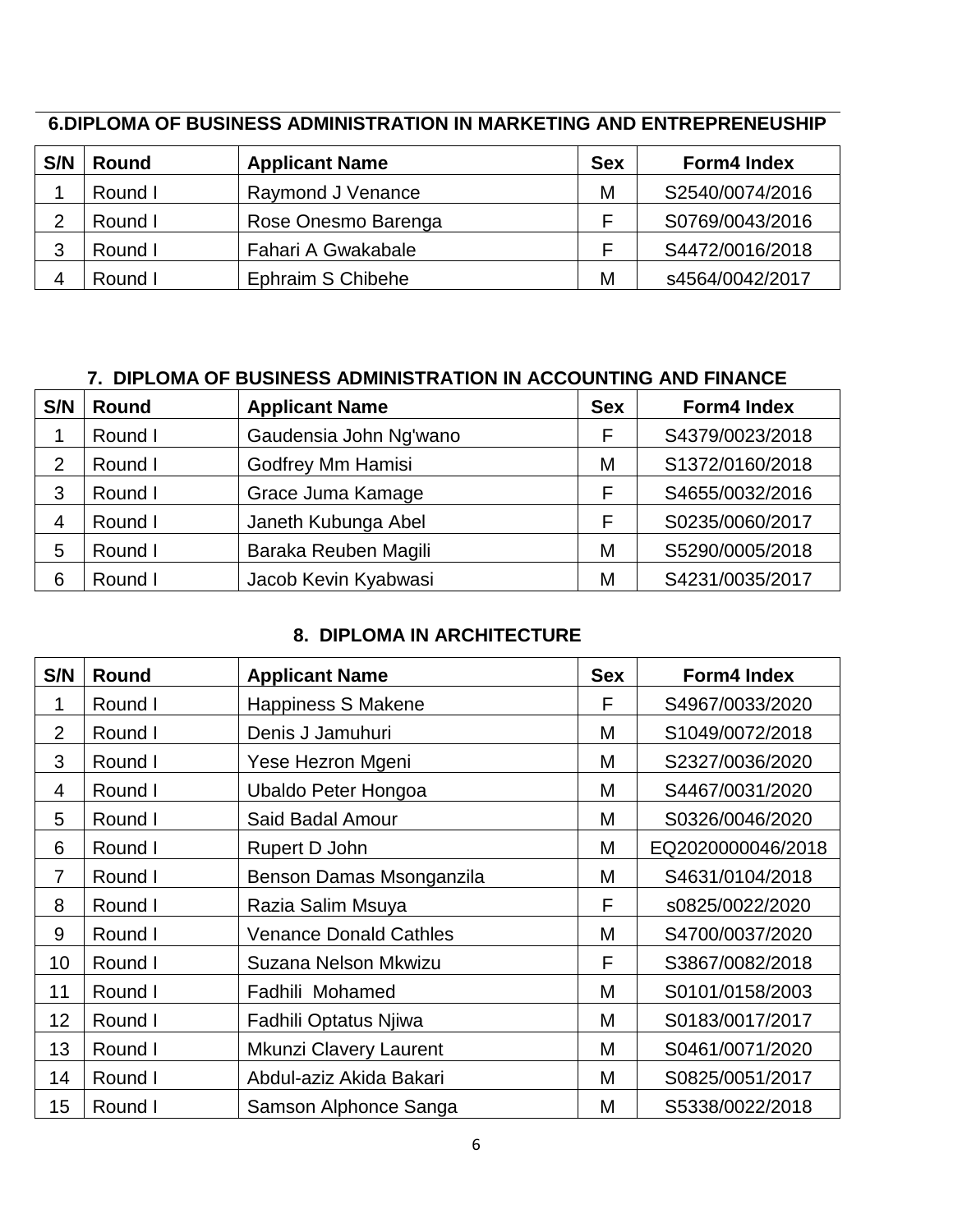| 16 | Round I | Winnifrida Yohana Mkuyu        | F | S0605/0079/2018   |
|----|---------|--------------------------------|---|-------------------|
| 17 | Round I | Asha Hassan Rajabu             | F | S0862/0007/2018   |
| 18 | Round I | <b>Adam Nasibu Said</b>        | M | S4177/0073/2019   |
| 19 | Round I | <b>Cliff Emmanuel Nguku</b>    | M | S4795/0024/2020   |
| 20 | Round I | Kisuwah Hatibu Kisuwah         | M | S0139/0083/2019   |
| 21 | Round I | <b>Rodrick Frank Kimaro</b>    | M | S0184/0077/2019   |
| 22 | Round I | Muhammad Arshadali Abdulshakur | M | S4135/0037/2020   |
| 23 | Round I | Maria Privatus                 | F | S0240/0049/2018   |
| 24 | Round I | Hosea Elias Zenda              | M | S1454/0129/2020   |
| 25 | Round I | Ally B Masesa                  | M | S0341/0115/2017   |
| 26 | Round I | Faraja Stephen Mhabuka         | F | S4948/0014/2017   |
| 27 | Round I | Salehe Arafat Salehe           | M | EQ2019001998/2018 |
| 28 | Round I | Zahara Mohammedi Jumaa         | F | s4101/0022/2019   |
| 29 | Round I | Evalyne Julius                 | F | S5163/0014/2018   |
| 30 | Round I | <b>Emanuel T Lyoto</b>         | M | S1361/0107/2020   |
| 31 | Round I | Amiri Salehe Mziray            | M | S0614/0142/2015   |
| 32 | Round I | Gudila Kalisti Msangi          | F | S0388/0028/2018   |
| 33 | Round I | Monica Pius Minja              | F | S0544/0100/2018   |
| 34 | Round I | Salim Khasim                   | M | EQ2020001999/2016 |
| 35 | Round I | Baraka Dhahiri Mziray          | M | S0355/0047/2018   |
| 36 | Round I | Adason Athanasio Kweyunga      | M | S2425/0066/2018   |
| 37 | Round I | <b>Brandon Baraka Marcos</b>   | M | S5213/0006/2018   |
| 38 | Round I | Brown Edson Kaundi             | M | S0603/0095/2018   |

# **9. DIPLOMA IN AUTOMOTIVE AND AUTOELECTRICAL ENGINEERING**

| S/N | Round   | <b>Applicant Name</b>         | <b>Sex</b> | <b>Form4 Index</b> |
|-----|---------|-------------------------------|------------|--------------------|
|     | Round I | Victor Janala Mnkondya        | M          | S2549/0090/2018    |
| っ   | Round I | Raphael R Magembe             | M          | S0461/0096/2019    |
| 3   | Round I | Lameck Maharage James         | M          | S4379/0113/2017    |
|     | Round I | Paschal J Lutambi             | M          | S1444/0100/2015    |
| 5   | Round I | <b>Richard Rechnard Mgaya</b> | M          | S2846/0088/2020    |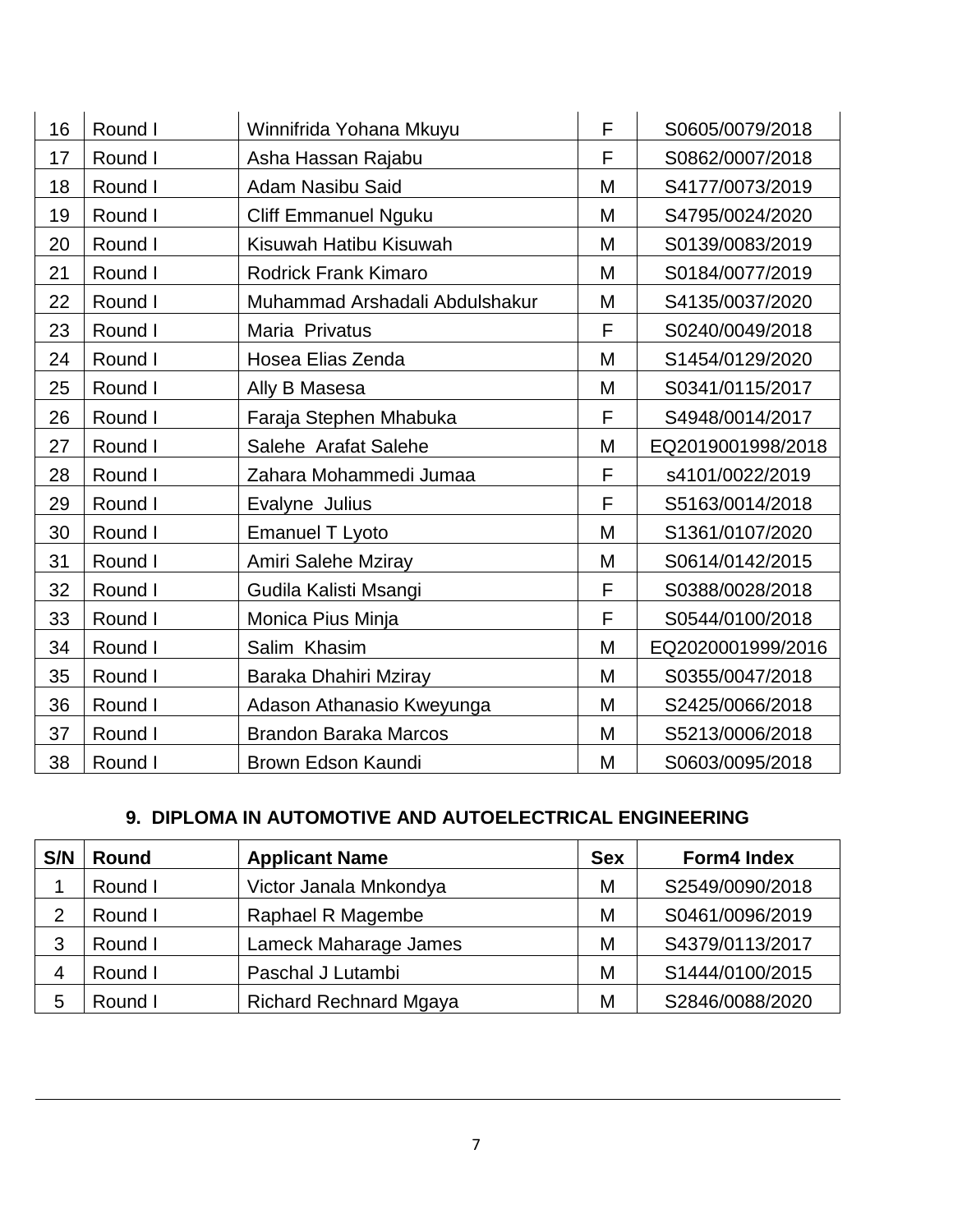| S/N              | Round   | <b>Applicant Name</b>        | <b>Sex</b> | Form4 Index     |
|------------------|---------|------------------------------|------------|-----------------|
| 1                | Round I | Mary Lucas Mkama             | F          | S0233/0090/2020 |
| $\overline{2}$   | Round I | Joseph Abisaith Silungwe     | M          | S2359/0055/2020 |
| 3                | Round I | Gozbert Geofrey Kyaruzi      | M          | S5555/0038/2018 |
| 4                | Round I | Erasmo Mseli Kiangi          | M          | S5343/0053/2020 |
| 5                | Round I | Elisha Bakari Issa           | M          | S0867/0096/2020 |
| 6                | Round I | Ashiru Shabani Mussa         | M          | S4547/0063/2017 |
| 7                | Round I | Nelson Wisebe Muhoni         | M          | S0867/0163/2018 |
| 8                | Round I | Aman Peter Halinga           | M          | S0867/0080/2018 |
| $\boldsymbol{9}$ | Round I | <b>Edgar Emmanuel Julius</b> | M          | S5117/0027/2020 |
| 10               | Round I | Jacqueline Nicholous Mbundi  | F          | S0233/0054/2018 |
| 11               | Round I | Novatus Buluno Azaria        | M          | s3281/0123/2020 |
| 12               | Round I | Sophia Oscar Mpogole         | F          | S5250/0016/2017 |
| 13               | Round I | Ian Witness Motta            | M          | S3933/0046/2019 |
| 14               | Round I | Ephraim Jeremiah Simon       | M          | S5201/0026/2018 |
| 15               | Round I | Abdulrazack Idrisa Mwinory   | M          | S5343/0001/2018 |
| 16               | Round I | Nyanda Buganga Madimilo      | M          | S3886/0076/2018 |
| 17               | Round I | Mercy Alex Moshi             | F          | S4556/0056/2020 |
| 18               | Round I | Angel Tumaini Kishunju       | F          | S5344/0005/2018 |
| 19               | Round I | Gibson Gaudios Rwegoshora    | M          | S4567/0088/2020 |
| 20               | Round I | Kelvin John Laswai           | M          | S0168/0024/2020 |
| 21               | Round I | Kandole Samson Gina          | M          | S0313/0088/2018 |
| 22               | Round I | Tuntufye Mwakibibi Gwamaka   | M          | S5005/0030/2018 |
| 23               | Round I | Loyce M Mkilima              | F          | S1439/0089/2018 |
| 24               | Round I | Anna Titus Kaniki            | F          | S3268/0005/2018 |
| 25               | Round I | Japhet C Tibaijuka           | M          | S1049/0096/2018 |
| 26               | Round I | Kelvin Alili Minja           | M          | s2935/0019/2020 |
| 27               | Round I | Samson Kalam Kasanga         | M          | S3785/0023/2018 |
| 28               | Round I | Moses Jerome Gingo           | M          | S3905/0095/2020 |
| 29               | Round I | Leila Omary Chimgege         | F          | S0139/0013/2020 |
| 30               | Round I | Benjamin Mkela Jackob        | M          | S4445/0068/2014 |
| 31               | Round I | <b>Brian Burchard Buchwa</b> | M          | S5324/0022/2018 |
| 32               | Round I | Maiko Daniel Mwaseyele       | M          | S1146/0032/2020 |

# **10. DIPLOMA IN BIO MEDICAL EQUIPMENT ENGINEERING**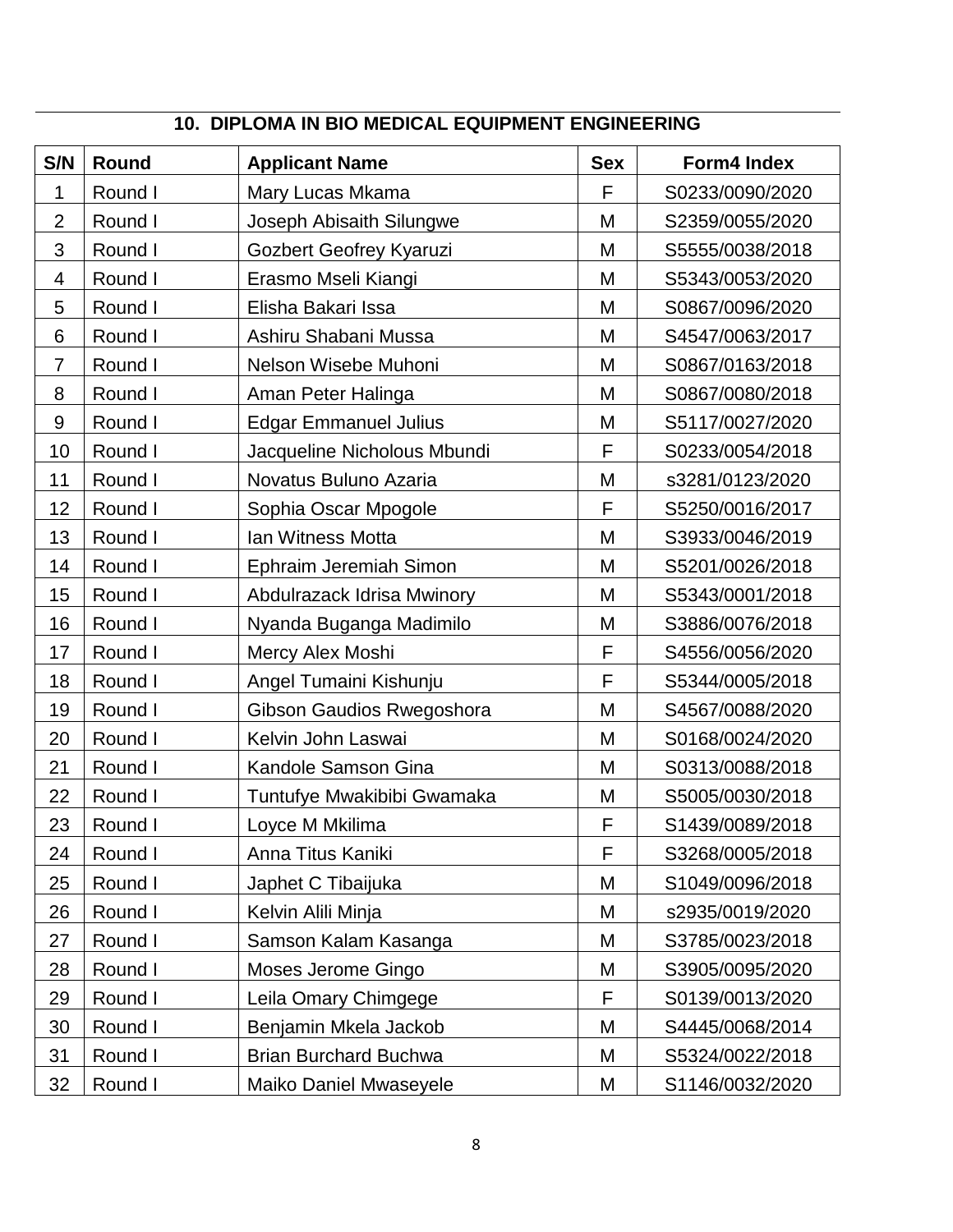| 33 | Round I | <b>Paulina T Simfukwe</b>       | F | S5128/0075/2018 |
|----|---------|---------------------------------|---|-----------------|
| 34 | Round I | <b>Shadrack David Nduttu</b>    | M | S0605/0178/2018 |
| 35 | Round I | Jonathan Obeid Ilomo            | M | S5244/0024/2018 |
| 36 | Round I | Gabriel S Mwankenja             | M | S3914/0122/2018 |
| 37 | Round I | Ibrahim Ahmadi Rugina           | M | S4462/0068/2018 |
| 38 | Round I | Fredy Lima Mkoji                | M | S1434/0083/2018 |
| 39 | Round I | Peter Joel Masha                | M | S1706/0167/2018 |
| 40 | Round I | Subilaga Kabuka                 | F | S4472/0054/2017 |
| 41 | Round I | <b>Ester Loth Molel</b>         | F | S2732/0028/2020 |
| 42 | Round I | David Lubinza                   | M | S1051/0075/2007 |
| 43 | Round I | Ramadhani Omary Mkereti         | M | S0147/0087/2020 |
| 44 | Round I | Florence Ajuae Joseph           | M | S5117/0041/2020 |
| 45 | Round I | Rajabu Abdallah Mwalimu         | M | S3103/0075/2017 |
| 46 | Round I | Nurdin M Furuji                 | M | S3374/0056/2020 |
| 47 | Round I | <b>Christopher Lazaro Roche</b> | M | S0823/0113/2020 |
| 48 | Round I | Adelina Eliab Josiah            | F | S4854/0001/2018 |
| 49 | Round I | Kelvin Nichoraus Kihumbe        | M | S2425/0121/2018 |
| 50 | Round I | Goodluck William Makaranga      | M | S5250/0041/2018 |
| 51 | Round I | Heavenlight Godson Mrangu       | F | S2180/0019/2018 |
| 52 | Round I | Noela Malulu Donald             | F | S5344/0052/2018 |
| 53 | Round I | Happines D Mwampelwa            | F | S4867/0015/2018 |
| 54 | Round I | Joshua Emanuel Erro             | M | S3393/0061/2020 |
| 55 | Round I | Dorice Abrahamu Mbambale        | F | S0206/0012/2017 |
| 56 | Round I | Amrani Hamisi Sudi              | M | S5130/0011/2018 |
| 57 | Round I | Baraka Joseph Momburi           | M | S4209/0023/2018 |
| 58 | Round I | Jenifa Godfrey Kibinza          | F | S0237/0050/2018 |
| 59 | Round I | Jeska Kanisius Mwingila         | F | S0203/0054/2018 |
| 60 | Round I | <b>Johanes January Sagale</b>   | M | S0519/0025/2020 |
| 61 | Round I | Erasto Gabriel Tibishubwamu     | M | S4740/0030/2020 |
| 62 | Round I | Evodius Wilson Kyabukoba        | M | S4567/0058/2017 |
| 63 | Round I | Augustine Makoye Lubasha        | M | S4575/0090/2017 |
| 64 | Round I | Meruzi Julius Shanyangi         | F | S3278/0130/2018 |
| 65 | Round I | Nelson Joseph Madaha            | M | S4706/0029/2020 |
| 66 | Round I | Venance Titus Makinda           | M | S5391/0071/2018 |
| 67 | Round I | Wivina Kainunula Gidion         | F | S4771/0037/2018 |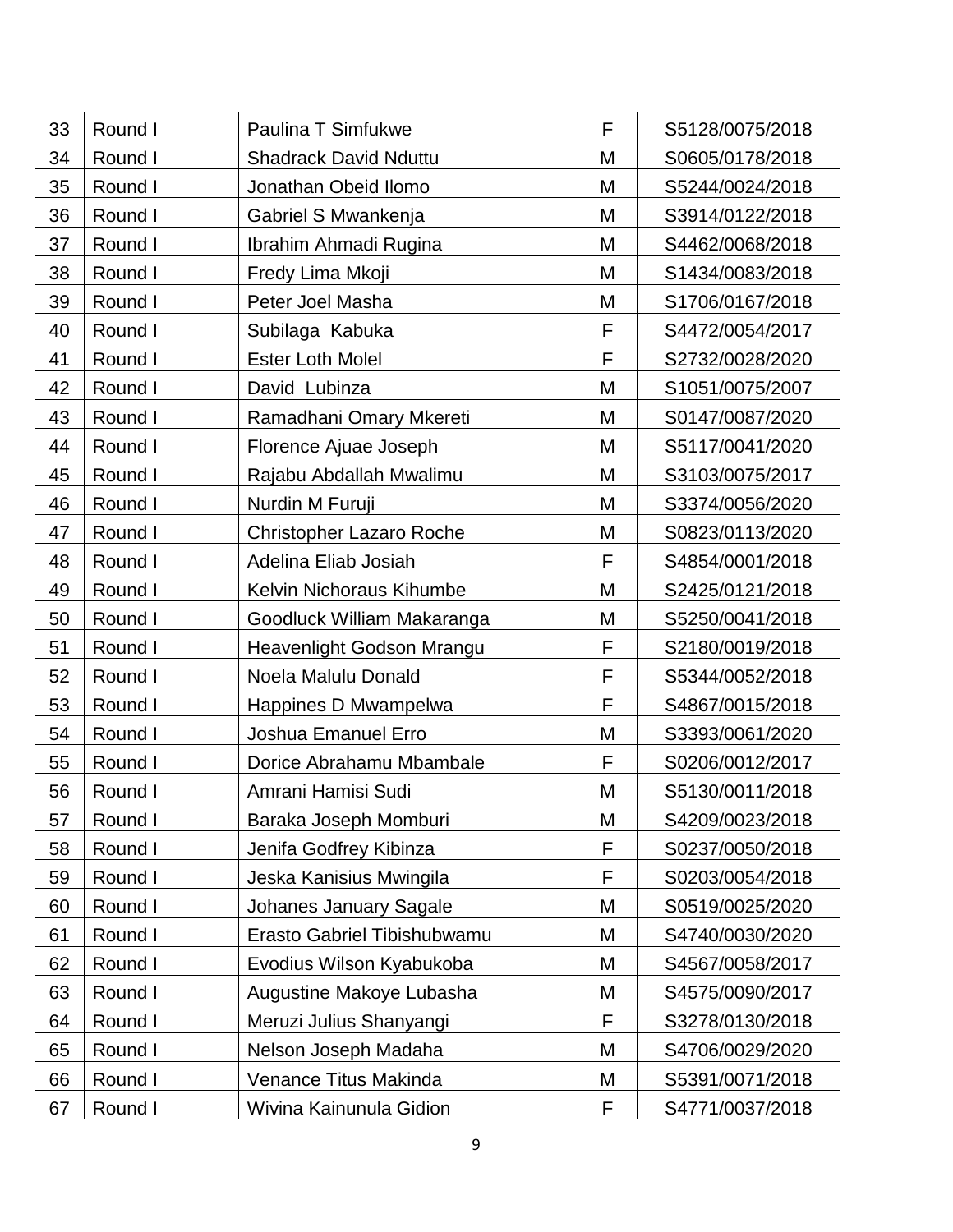| 68  | Round I | James Geogre Makaranga      | M | S5332/0038/2018 |
|-----|---------|-----------------------------|---|-----------------|
| 69  | Round I | Naomi Yuda Yaya             | F | S4631/0065/2018 |
| 70  | Round I | Eliya P Chaula              | M | S1939/0046/2017 |
| 71  | Round I | Speratus Gilbert Rweyemamu  | M | S5628/0015/2020 |
| 72  | Round I | <b>Edwin Gerald Laizer</b>  | M | S1159/0085/2018 |
| 73  | Round I | <b>Emanuel Pius Sambai</b>  | M | S0108/0050/2019 |
| 74  | Round I | <b>Isack John Sanane</b>    | M | S3593/0136/2020 |
| 75  | Round I | Amos Gerald Mgaya           | M | S4003/0065/2017 |
| 76  | Round I | <b>Abdon Bernard Kitutu</b> | M | S0165/0001/2020 |
| 77  | Round I | <b>Ahad Daniel Lazaro</b>   | Μ | S4841/0123/2020 |
| 78  | Round I | Coletha Masonga Ntugwa      | F | S4733/0018/2018 |
| 79  | Round I | Said Mzee Said              | M | S3103/0066/2018 |
| 80  | Round I | Shakila Shaban Rashid       | F | S0262/0081/2018 |
| 81  | Round I | Jenipha Benjamin Paschal    | F | S0241/0047/2018 |
| 82  | Round I | Isabella J Mwiko            | F | S0284/0037/2018 |
| 83  | Round I | Chacha Munyera Elias        | M | S0948/0060/2018 |
| 84  | Round I | Petro Deogratius Nzanagi    | M | S3482/0091/2020 |
| 85  | Round I | Yusuph Andrew Kirua         | M | S1264/0131/2018 |
| 86  | Round I | Mammy Mohamedi Shehe        | F | S0345/0051/2018 |
| 87  | Round I | Jacob J Simon               | M | S1317/0105/2017 |
| 88  | Round I | <b>Isaack James John</b>    | M | S2425/0102/2017 |
| 89  | Round I | Leonard Jamona Nobeji       | M | S0147/0071/2018 |
| 90  | Round I | Neema Robert Ngole          | F | S3137/0036/2019 |
| 91  | Round I | Fidels Kiyenze Yohana       | M | S3277/0070/2020 |
| 92  | Round I | <b>Ismail Ally Mohamed</b>  | M | S3622/0275/2020 |
| 93  | Round I | Faraji Mwarami Mpendu       | M | S4986/0020/2020 |
| 94  | Round I | Mika Benson Nziku           | M | s4598/0174/2020 |
| 95  | Round I | Naomy A Mlowe               | F | S0561/0019/2020 |
| 96  | Round I | Peter Rodani Mpinga         | M | S2631/0112/2017 |
| 97  | Round I | <b>Gervas Daud Kalihose</b> | M | S3885/0103/2020 |
| 98  | Round I | Mohamed Abeid Mohammad      | M | S5498/0032/2020 |
| 99  | Round I | Joseph M Mwita              | M | S0743/0058/2017 |
| 100 | Round I | Joyce Ezekiel Leonard       | F | S0247/0072/2017 |
| 101 | Round I | Guren Nsagulo Mshana        | Μ | S1453/0109/2020 |
| 102 | Round I | Felister Benjamini Barongo  | F | S4900/0017/2018 |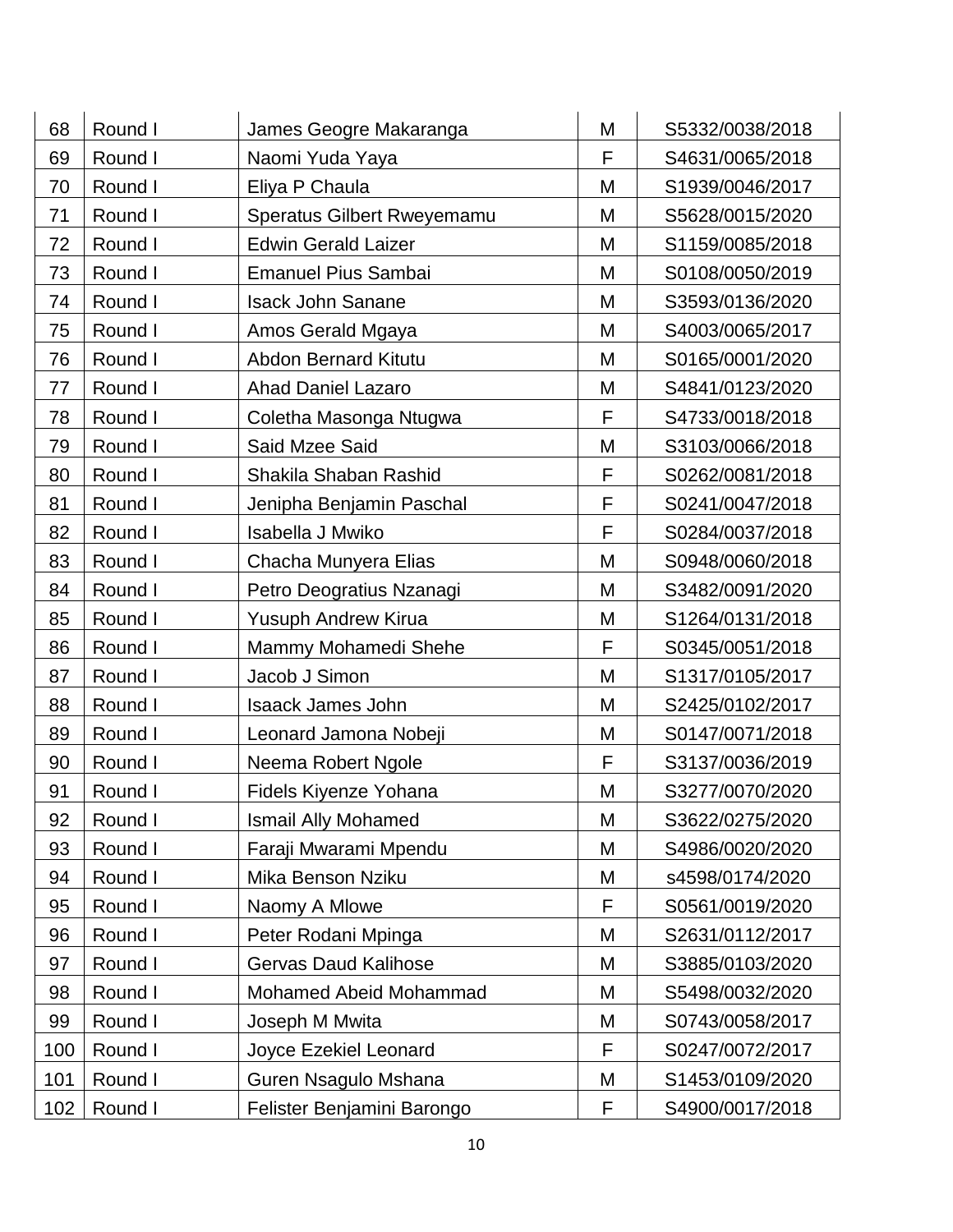| 103 | Round I | <b>Perus January Mathias</b>       | F | S3064/0040/2017 |
|-----|---------|------------------------------------|---|-----------------|
| 104 | Round I | <b>Catherine Japhet Charles</b>    | F | s3138/0018/2018 |
| 105 | Round I | Sadary E Alawi                     | M | S3761/0168/2018 |
| 106 | Round I | Elicanjela Emmanuel Aligawesa      | F | S0249/0020/2018 |
| 107 | Round I | Joyce Nick Mwakalinga              | F | S3648/0032/2017 |
| 108 | Round I | Judith Justini Tesha               | F | S0663/0050/2018 |
| 109 | Round I | Ellen K Padri                      | F | S1088/0014/2018 |
| 110 | Round I | Zenoh A Mwamlima                   | M | S0341/0198/2017 |
| 111 | Round I | Salvatory S Kiami                  | M | S3485/0272/2020 |
| 112 | Round I | Godfrey Willberforce Maingu        | M | S0589/0057/2018 |
| 113 | Round I | Abasi Rashidi Nanguwili            | M | S3439/0056/2018 |
| 114 | Round I | <b>Caroline Peter Thomas</b>       | F | S3997/0008/2018 |
| 115 | Round I | Erick K Masanja                    | M | S0686/0102/2017 |
| 116 | Round I | Yusuphu Mwalimu Mzee               | M | S4799/0171/2020 |
| 117 | Round I | Yusuph Ibrahim Mwazembe            | M | S0128/0088/2017 |
| 118 | Round I | Adamu Nyerere Ndasaniro            | M | s1608/0041/2020 |
| 119 | Round I | Nathansinai Gasper Murro           | M | S4827/0142/2020 |
| 120 | Round I | Ahmad Iddi Masoud                  | M | S5033/0087/2017 |
| 121 | Round I | <b>Renatus Fransisico Faustine</b> | M | S0554/0117/2019 |
| 122 | Round I | Baraka Sospeter Mkama              | M | S2529/0062/2017 |
| 123 | Round I | Deborah Eliud James                | F | S5406/0002/2018 |
| 124 | Round I | Saufa Abdallah Mzee                | F | S3248/0063/2018 |
| 125 | Round I | Daniel Moses                       | M | S0630/0055/2018 |
| 126 | Round I | Sadi Shabani Omary                 | M | S1910/0225/2018 |
| 127 | Round I | Ester S Jumanne                    | F | S1049/0009/2018 |
| 128 | Round I | Buto Boniphace Bilishanga          | F | S0247/0014/2018 |
| 129 | Round I | Melezia Samson Ntagolekwa          | F | S0914/0010/2018 |
| 130 | Round I | Darusi Mageni                      | M | S5375/0041/2016 |
| 131 | Round I | <b>Jackson Costantine Mkude</b>    | M | S0863/0091/2018 |
| 132 | Round I | Samweli Gervas Kipingu             | M | S2948/0076/2018 |
| 133 | Round I | <b>Boniface Joseph Mathias</b>     | M | S3039/0117/2017 |
| 134 | Round I | Kabadi Richard Magege              | M | S0612/0073/2020 |
| 135 | Round I | Francisco J Nchimani               | M | S0155/0044/2017 |
| 136 | Round I | Denis Steven Ruge                  | Μ | S1450/0027/2020 |
|     |         |                                    |   |                 |
| 137 | Round I | Abdulrazaki I Futeh                | М | S3885/0060/2014 |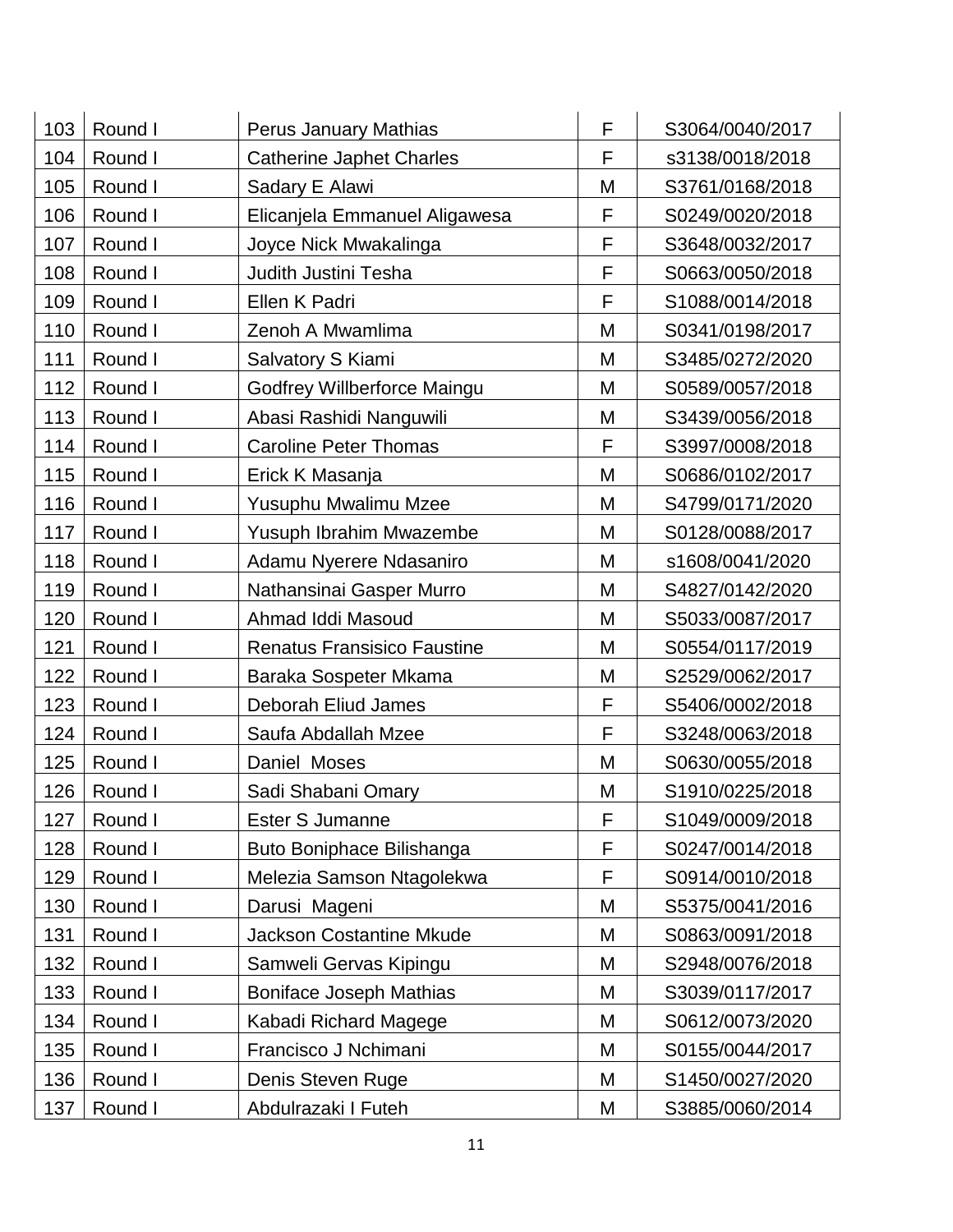| 138 | Round I | Amon Steven Mkembela           | M | S4211/0144/2020 |
|-----|---------|--------------------------------|---|-----------------|
| 139 | Round I | Yohana M William               | M | S0439/0100/2015 |
| 140 | Round I | Godlizen Dastani Kanyota       | M | S1032/0072/2017 |
| 141 | Round I | <b>Charles Ephraim Majinge</b> | M | S0104/0025/2020 |
| 142 | Round I | <b>Brian Clay Kivike</b>       | M | S4623/0048/2020 |
| 143 | Round I | <b>Abdul Rashid Shaban</b>     | M | S1756/0032/2020 |
| 144 | Round I | Omary Mngazija                 | M | S0140/0084/2009 |
| 145 | Round I | Kelvin John Oluoch             | M | S2875/0096/2020 |
| 146 | Round I | Salvatory S Mwampashi          | M | S2655/0158/2019 |
| 147 | Round I | Elison Tirumanywa Uzima        | Μ | S3491/0069/2018 |
| 148 | Round I | Jacob Adonias Manyama          | M | S3041/0133/2018 |
| 149 | Round I | Abdul-rahmani Ally Mfaki       | M | s5058/0037/2018 |
| 150 | Round I | Jacob C Mwakelu                | M | s0913/0234/2018 |
| 151 | Round I | <b>Jeston Aron Gabriel</b>     | M | S3039/0186/2018 |
| 152 | Round I | Irene Saimon Mshanga           | F | S1037/0012/2018 |
| 153 | Round I | Rashid M Rashidi               | M | S4118/0107/2018 |
| 154 | Round I | <b>Colin Stanford Moses</b>    | M | S5121/0054/2018 |
| 155 | Round I | Juma A Mapunda                 | M | s5290/0051/2020 |
| 156 | Round I | Salma Yahya Lupenu             | F | S0622/0053/2018 |
| 157 | Round I | Best Boniphace Bilishanga      | M | S5407/0057/2018 |
| 158 | Round I | Baraka Amos Mkumbo             | M | S5277/0014/2020 |
| 159 | Round I | Joshua Yusufu Sanga            | M | S0330/0182/2020 |
| 160 | Round I | <b>Robert David Machera</b>    | M | S0589/0082/2018 |
| 161 | Round I | Joha Seif Kassanga             | F | S0622/0021/2018 |
| 162 | Round I | <b>Cathbert Abel Mtatike</b>   | M | S3137/0114/2020 |
| 163 | Round I | Hussein H Mrisho               | M | S0605/0161/2009 |
| 164 | Round I | Vumilia A Mwanyasi             | F | S2379/0130/2017 |
| 165 | Round I | <b>Evaline Thobias Mboya</b>   | F | S1386/0022/2017 |
| 166 | Round I | Frank M Swila                  | M | S3845/0121/2017 |
| 167 | Round I | Damian Anania Makseyo          | M | S0376/0010/2018 |
| 168 | Round I | Bertha Masalu Misalaba         | F | S5250/0003/2018 |
| 169 | Round I | Gidion Desdel Kibunda          | M | S5420/0037/2018 |
| 170 | Round I | Denis Joseph Mbuya             | M | S5083/0036/2020 |
| 171 | Round I | Witnes J Mwanyanje             | F | S1456/0087/2019 |
| 172 | Round I | Elia Sambeki Kuya              | Μ | S0156/0037/2020 |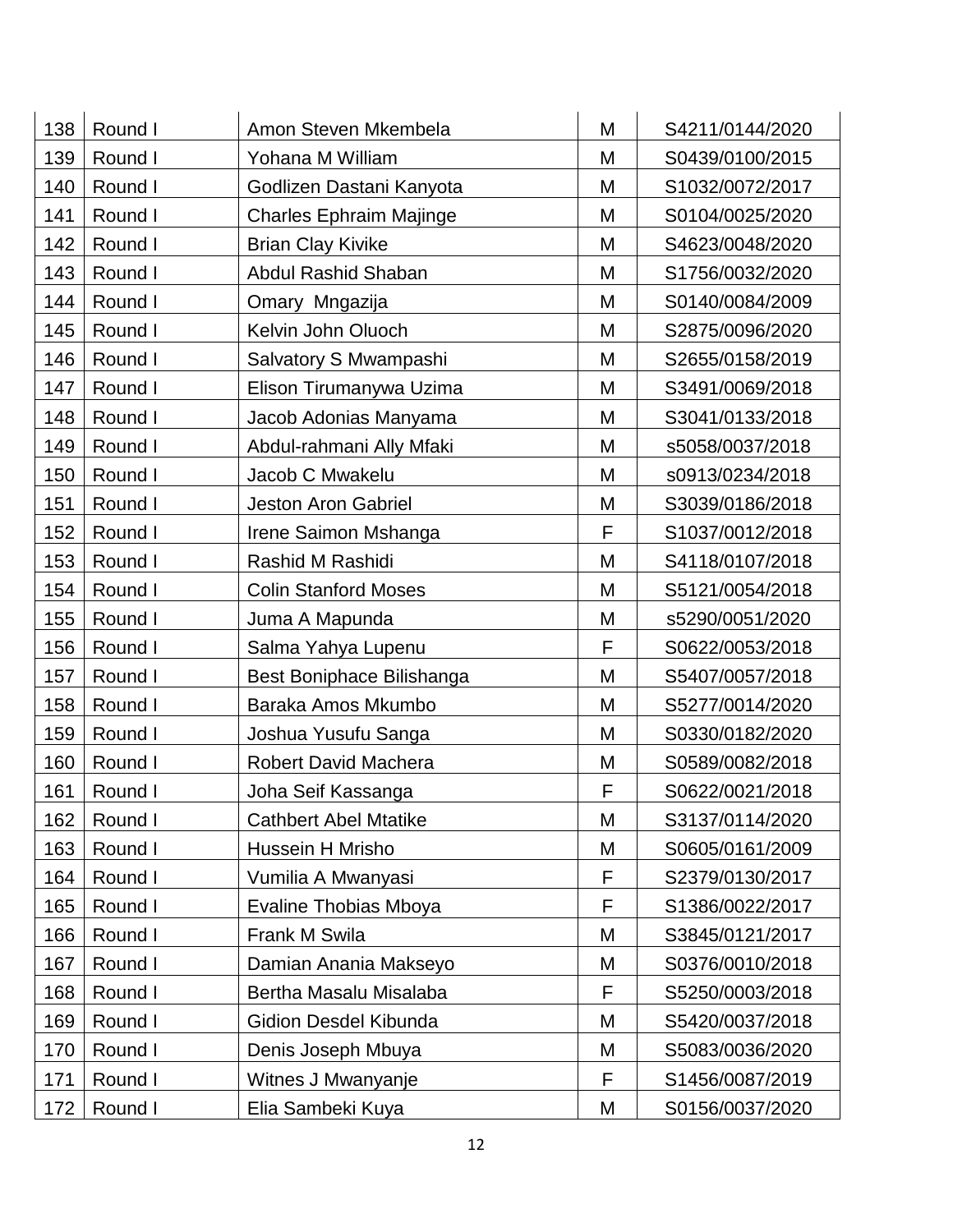| 173 | Round I | Jagadi P Edward                  | M | S1741/0450/2016 |
|-----|---------|----------------------------------|---|-----------------|
| 174 | Round I | <b>Emanuel J Basu</b>            | M | S1216/0025/2016 |
| 175 | Round I | Joshua F Maluchila               | M | S0870/0169/2020 |
| 176 | Round I | Baraka K Magesa                  | M | S1943/0080/2018 |
| 177 | Round I | Athumani Khamis Juma             | M | P0254/0017/2018 |
| 178 | Round I | Sarafina Kiongosi Singaile       | F | S0262/0077/2018 |
| 179 | Round I | <b>Grayson Godwin Benard</b>     | M | S0605/0147/2020 |
| 180 | Round I | Jerida Sylidion Kweyamba         | F | P0965/0005/2020 |
| 181 | Round I | <b>Isack Yusuph Masunga</b>      | M | S2142/0117/2020 |
| 182 | Round I | Rajabu Kamili Kabilioti          | M | S5354/0118/2018 |
| 183 | Round I | Godfrey Maebwa Sijaona           | M | S1760/0089/2010 |
| 184 | Round I | Zacharia M Keboya                | M | S4088/0118/2015 |
| 185 | Round I | Aziza S Merere                   | F | S3220/0020/2017 |
| 186 | Round I | Musa Shaban Juma                 | M | S2894/0105/2012 |
| 187 | Round I | Salmin Issa Suleiman             | M | S0382/0187/2016 |
| 188 | Round I | Dorica Magubo Nyamuhanga         | F | S0665/0026/2020 |
| 189 | Round I | Paschal Maduhu Gonzi             | M | S1034/0086/2020 |
| 190 | Round I | Helen J Mnzava                   | F | S0345/0056/2015 |
| 191 | Round I | Ramadhan Kadogosa Abdalla        | M | S2192/0068/2016 |
| 192 | Round I | Newake A Alfredi                 | F | S1453/0051/2014 |
| 193 | Round I | Shabani A Simba                  | M | S1436/0082/2009 |
| 194 | Round I | Boniface G Fungo                 | M | S3091/0158/2015 |
| 195 | Round I | Jackson Luzili Malembela         | M | S1704/0075/2016 |
| 196 | Round I | Tatu Masanja                     | F | S1723/0012/2017 |
| 197 | Round I | <b>Innocent Balrtazary Tesha</b> | M | S1241/0282/2018 |
| 198 | Round I | Joshua O Salasa                  | M | S3547/0052/2017 |
| 199 | Round I | Mohamed A Kae                    | M | s0316/0165/2018 |
| 200 | Round I | Irene Gasper                     | F | S0240/0033/2018 |
| 201 | Round I | Noel A Kasebele                  | M | S2925/0186/2018 |
| 202 | Round I | <b>Grateful Anthony Bernaldo</b> | F | S0296/0027/2018 |
| 203 | Round I | Glory Ramadhani Shabani          | F | S1264/0020/2018 |
| 204 | Round I | Leonard Mabula Gupiwa            | M | S3152/0029/2015 |
| 205 | Round I | Godlove Mwesiga Mwesiga          | M | S4631/0139/2018 |
| 206 | Round I | Evieth Novarth Bakuza            | M | S3063/0085/2018 |
| 207 | Round I | <b>Joy Estomih Massawe</b>       | F | S0205/0081/2018 |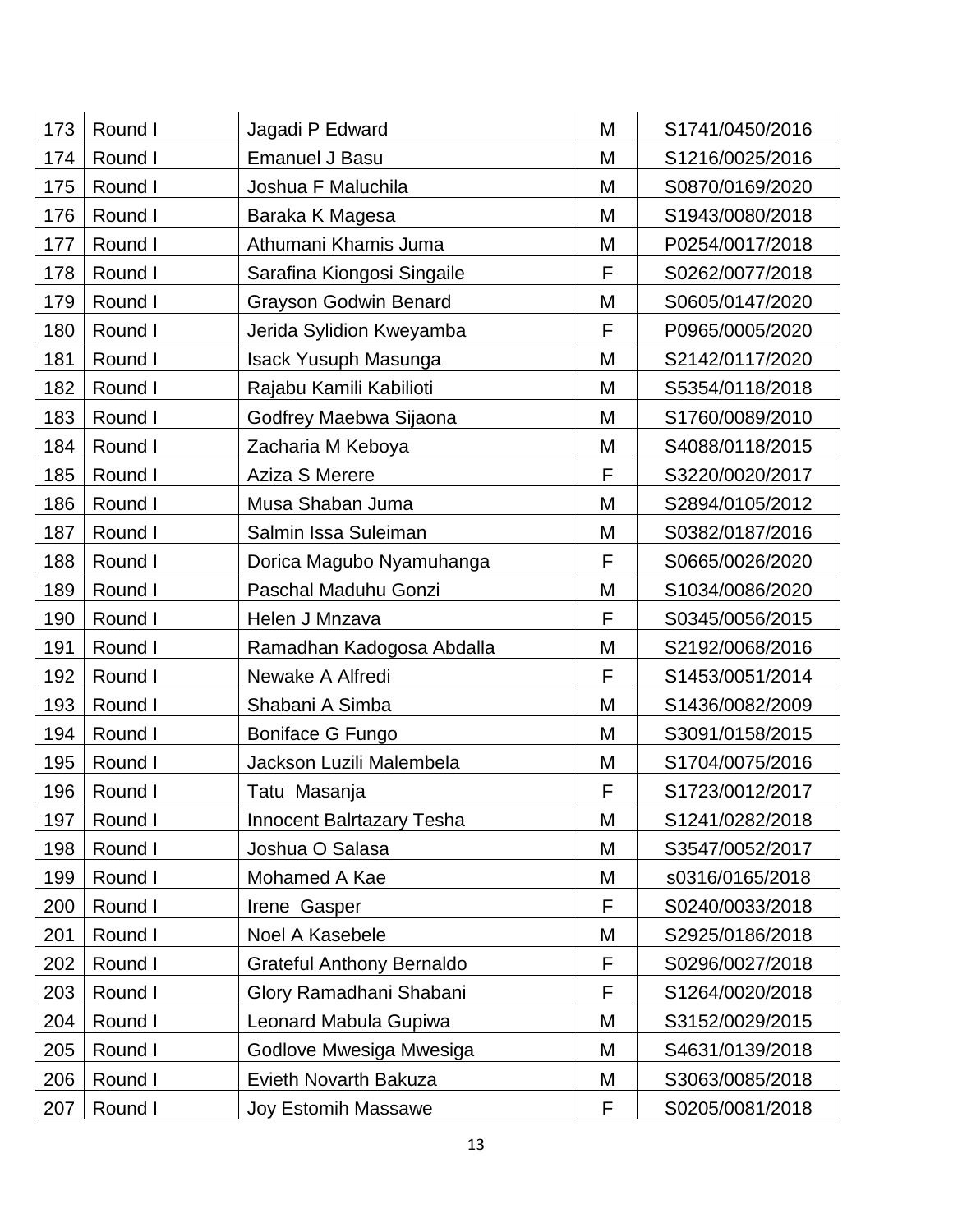| 208 | Round I | Mabula Kubu Pastory         | М | S0539/0174/2018 |
|-----|---------|-----------------------------|---|-----------------|
| 209 | Round I | Fumbuka M Nyerere           | M | S4166/0048/2015 |
| 210 | Round I | Donsia R Humay              | F | s4970/0024/2018 |
| 211 | Round I | Moses Julius Migeha         | M | P0203/0178/2018 |
| 212 | Round I | <b>Gladys S Mwakisale</b>   | F | S5258/0017/2018 |
| 213 | Round I | Samson Assa Bukuku          | М | S0194/0127/2018 |
| 214 | Round I | Eddah Panja                 | F | S4087/0006/2018 |
| 215 | Round I | Romuald Exavery Mkanula     | M | S0154/0037/2018 |
| 216 | Round I | <b>Hillary Asseri Mushi</b> | М | S0742/0039/2018 |

# **11. DIPLOMA IN CIVIL ENGINEERING**

| S/N            | Round   | <b>Applicant Name</b>         | <b>Sex</b> | <b>Form4 Index</b> |
|----------------|---------|-------------------------------|------------|--------------------|
| 1              | Round I | <b>Jared Noel Kuringe</b>     | M          | S0692/0082/2020    |
| $\overline{2}$ | Round I | <b>Esther Felix Paulo</b>     | F          | S0256/0016/2020    |
| 3              | Round I | Malila Joshua Ludigija        | M          | S0155/0058/2020    |
| 4              | Round I | <b>Augustine Narcis Choma</b> | M          | S0189/0011/2020    |
| 5              | Round I | Happy Wilson Msemwa           | F          | S0217/0023/2020    |
| 6              | Round I | Eva Faustine Msafiri          | F          | S4572/0008/2020    |
| $\overline{7}$ | Round I | <b>Gregory Titus Mtenga</b>   | M          | S3483/0061/2020    |
| 8              | Round I | Chesco Nickson Meitinyiku     | M          | S1601/0025/2020    |
| 9              | Round I | Jocunda John Mahoo            | F          | S0256/0021/2018    |
| 10             | Round I | Charles N Kayombo             | M          | S1343/0078/2020    |
| 11             | Round I | <b>Alex Emanuel Mziray</b>    | M          | S0629/0105/2018    |
| 12             | Round I | <b>Menerick S Mwakilembe</b>  | M          | S1630/0064/2020    |
| 13             | Round I | Martin Kajuna Kailembo        | M          | S4631/0176/2018    |
| 14             | Round I | Alisile Benard Kamendu        | M          | S0108/0011/2020    |
| 15             | Round I | Faith Nelson Kweka            | F          | S0295/0026/2020    |
| 16             | Round I | Lovis Jastin Nkulu            | M          | S5019/0037/2018    |
| 17             | Round I | Chrispinus Hishakiye          | M          | S0118/0010/2018    |
| 18             | Round I | Winfrida Elipidi Tesha        | F          | S0263/0071/2018    |
| 19             | Round I | Lulu Peter Gama               | F          | S0867/0046/2018    |
| 20             | Round I | David Teddy Ngeng'ena         | M          | S0180/0020/2020    |
| 21             | Round I | Kalunde Michael Dashina       | M          | S5117/0060/2020    |
| 22             | Round I | Johnson Samsoni Nsaho         | M          | S4515/0022/2020    |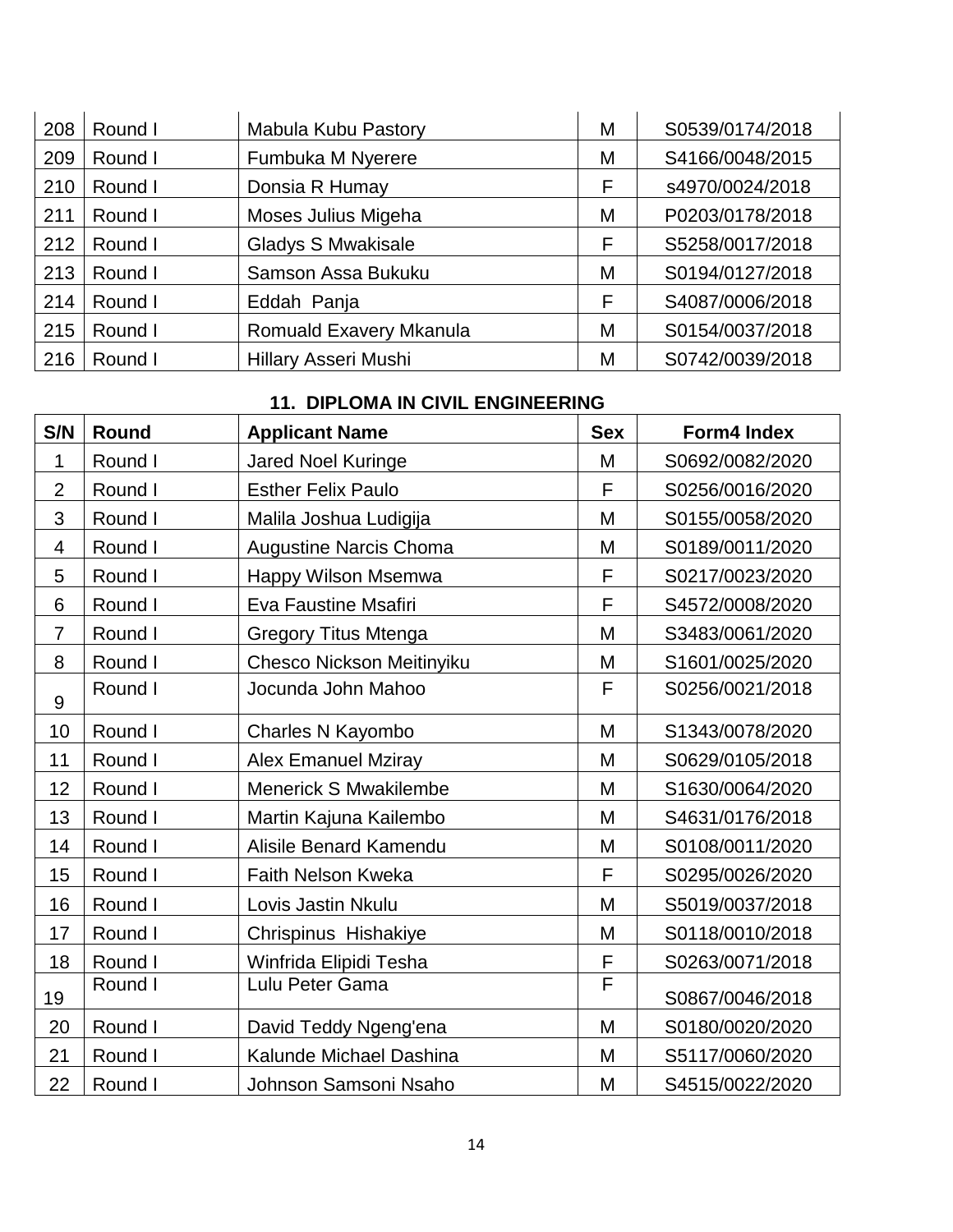| 23 | Round I | <b>Godson Gosbert Philipo</b>    | M           | s5343/0062/2020 |
|----|---------|----------------------------------|-------------|-----------------|
| 24 | Round I | Kelvin Samson Karilo             | M           | S4631/0167/2018 |
| 25 | Round I | Irene Christopher Ndizi          | F           | S4624/0046/2020 |
| 26 | Round I | Irene Steven Ngalika             | F           | S5236/0025/2020 |
| 27 | Round I | Julieth Joseph Tarimo            | F           | S0263/0045/2018 |
| 28 | Round I | Johnson Nicholous Mwagogo        | M           | S5451/0076/2020 |
| 29 | Round I | Dionisio Msai Tirano             | M           | S2359/0043/2020 |
| 30 | Round I | Sebastian Joseph Buzubona        | M           | S0473/0180/2020 |
| 31 | Round I | Edgar Mbilinyi                   | M           | S0107/0034/2020 |
| 32 | Round I | Bwemo Benjamin Kaijage           | M           | S0717/0009/2020 |
| 33 | Round I | Edgar Taifa Lumato               | M           | S2286/0099/2018 |
| 34 | Round I | Enock John Kaniki                | M           | S4981/0012/2020 |
| 35 | Round I | Happy Festo Lwambusha            | F           | S0239/0043/2018 |
| 36 | Round I | <b>Fredrick Elias Komba</b>      | M           | S0135/0080/2020 |
| 37 | Round I | <b>Gabriel Roman Chitojo</b>     | M           | S0988/0101/2020 |
| 38 | Round I | Gregory Alberto Mwalongo         | M           | S5422/0048/2020 |
| 39 | Round I | David Werema Pius                | M           | S0661/0040/2020 |
| 40 | Round I | Kelvin Sebastian Costantino      | M           | S5053/0041/2017 |
| 41 | Round I | Erick Christopher Malango        | M           | S1361/0110/2020 |
| 42 | Round I | Hashimu Mwasi Idi                | M           | S0485/0066/2020 |
| 43 | Round I | Alpha Agustino Mtundu            | M           | S4031/0098/2020 |
| 44 | Round I | Samwel Longino Mpenzwa           | M           | S0172/0045/2014 |
| 45 | Round I | John Msamy Kinambike             | M           | S1601/0087/2018 |
| 46 | Round I | Josiah Gibonce Mwakyeja          | M           | S5416/0039/2018 |
| 47 | Round I | <b>Elizabeth Godfrey Massawe</b> | F           | S0479/0006/2018 |
| 48 | Round I | Isaya Zakayo Sanga               | M           | S4593/0014/2018 |
| 49 | Round I | Prosper Gerald Manyogoto         | M           | S1596/0196/2020 |
| 50 | Round I | Ahazi G Kamonga                  | M           | S3905/0005/2018 |
| 51 | Round I | Felix Enock Mwangosi             | M           | S4132/0068/2018 |
| 52 | Round I | Frank Innocent Ligungawe         | M           | S0194/0098/2018 |
| 53 | Round I | Christina Damasi Kaovela         | F           | S5451/0012/2020 |
| 54 | Round I | Aisha Idrisa Mfumbi              | $\mathsf F$ | S3579/0002/2018 |
| 55 | Round I | Mariam Yusuph Kelya              | F           | S2315/0102/2018 |
| 56 | Round I | Judith John Amos                 | F           | S3043/0029/2018 |
| 57 | Round I | Eliya Patrick Kanyagha           | Μ           | S5290/0029/2020 |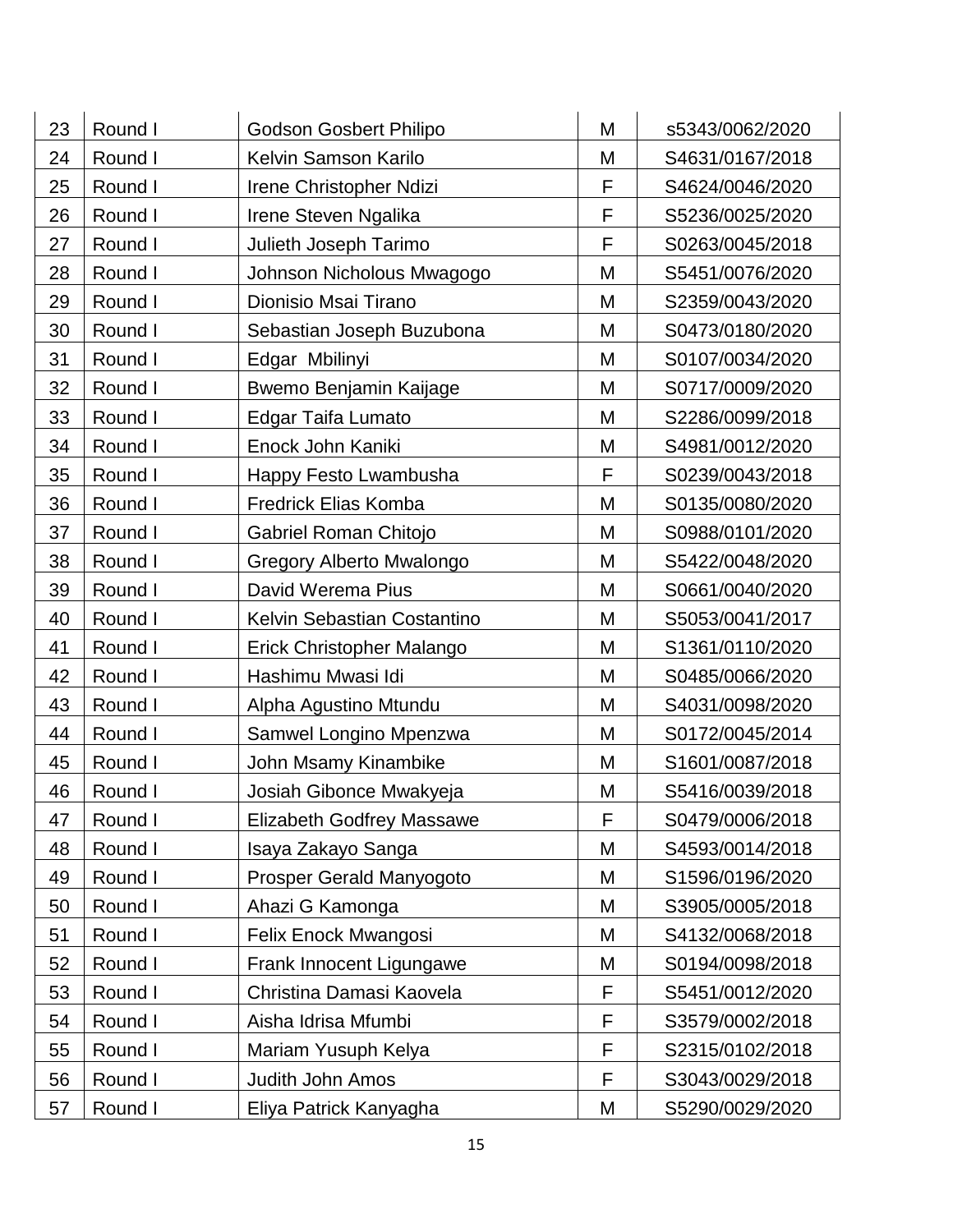| 58 | Round I | Nabwike Dauden Mwambingu      | M | s0472/0147/2020 |
|----|---------|-------------------------------|---|-----------------|
| 59 | Round I | Baraka Juma Mungo             | M | S0108/0024/2020 |
| 60 | Round I | Fredrick Elibariki Joseph     | M | S0104/0053/2020 |
| 61 | Round I | Petro Peter Hinju             | M | S5589/0017/2020 |
| 62 | Round I | Gilbert Habil Mtwango         | M | S3638/0237/2020 |
| 63 | Round I | Arani Adam Nihuka             | M | S3631/0035/2020 |
| 64 | Round I | Shalom Malima Kanizio         | M | S3369/0166/2019 |
| 65 | Round I | Mussa Abdultwalib Mkandawile  | M | S1383/0049/2018 |
| 66 | Round I | Barnaba B Mbuja               | M | S1340/0073/2018 |
| 67 | Round I | Yosepha H Matete              | F | S4628/0076/2020 |
| 68 | Round I | Nancy G Qirlangas             | F | S4193/0128/2018 |
| 69 | Round I | Verynice Godfrey Japheth      | F | S2246/0050/2020 |
| 70 | Round I | <b>Urick Joseph Gessu</b>     | M | S5235/0080/2020 |
| 71 | Round I | Daud Zacharia Mdeluka         | M | S1104/0149/2020 |
| 72 | Round I | Abdukarim Kitalima            | M | S4620/0010/2018 |
| 73 | Round I | Raymond Audifasy Myonga       | M | S0800/0144/2020 |
| 74 | Round I | Gumsan Idd Mohamed            | M | S3861/0156/2019 |
| 75 | Round I | Jamali Yahaya Seleman         | M | S3648/0066/2020 |
| 76 | Round I | Joshua Emmanuel Peter         | M | s0729/0063/2020 |
| 77 | Round I | Samwel Edward Magoti          | M | S0185/0035/2020 |
| 78 | Round I | <b>Erick Felix Dida</b>       | M | S5490/0088/2020 |
| 79 | Round I | Samwell Peter Mwakamela       | M | S0436/0064/2020 |
| 80 | Round I | <b>Shedrack Meshack Nyato</b> | M | S1709/0141/2018 |
| 81 | Round I | Marwa Amos                    | M | S4811/0176/2018 |
| 82 | Round I | Edwin Rugakingira Balyomi     | M | S3491/0066/2018 |
| 83 | Round I | Aidan A Nyandwi               | M | S4564/0032/2018 |
| 84 | Round I | Goodluck A Mussa              | M | S2652/0118/2018 |
| 85 | Round I | <b>Fidelis Samson Opodi</b>   | M | S0863/0103/2020 |
| 86 | Round I | <b>Anton Chales Nziku</b>     | M | S5102/0023/2018 |
| 87 | Round I | Azizi Mustafa Mnamisi         | M | S0153/0005/2018 |
| 88 | Round I | Frank Mkirya Juma             | M | s0625/0065/2017 |
| 89 | Round I | Rodrick N Magezi              | M | S4564/0065/2020 |
| 90 | Round I | Salome Evarist Shango         | F | S0513/0052/2020 |
| 91 | Round I | Telesina Enock Mdzovela       | F | S1325/0059/2020 |
| 92 | Round I | Yegela Shija Masanja          | М | S2311/0090/2017 |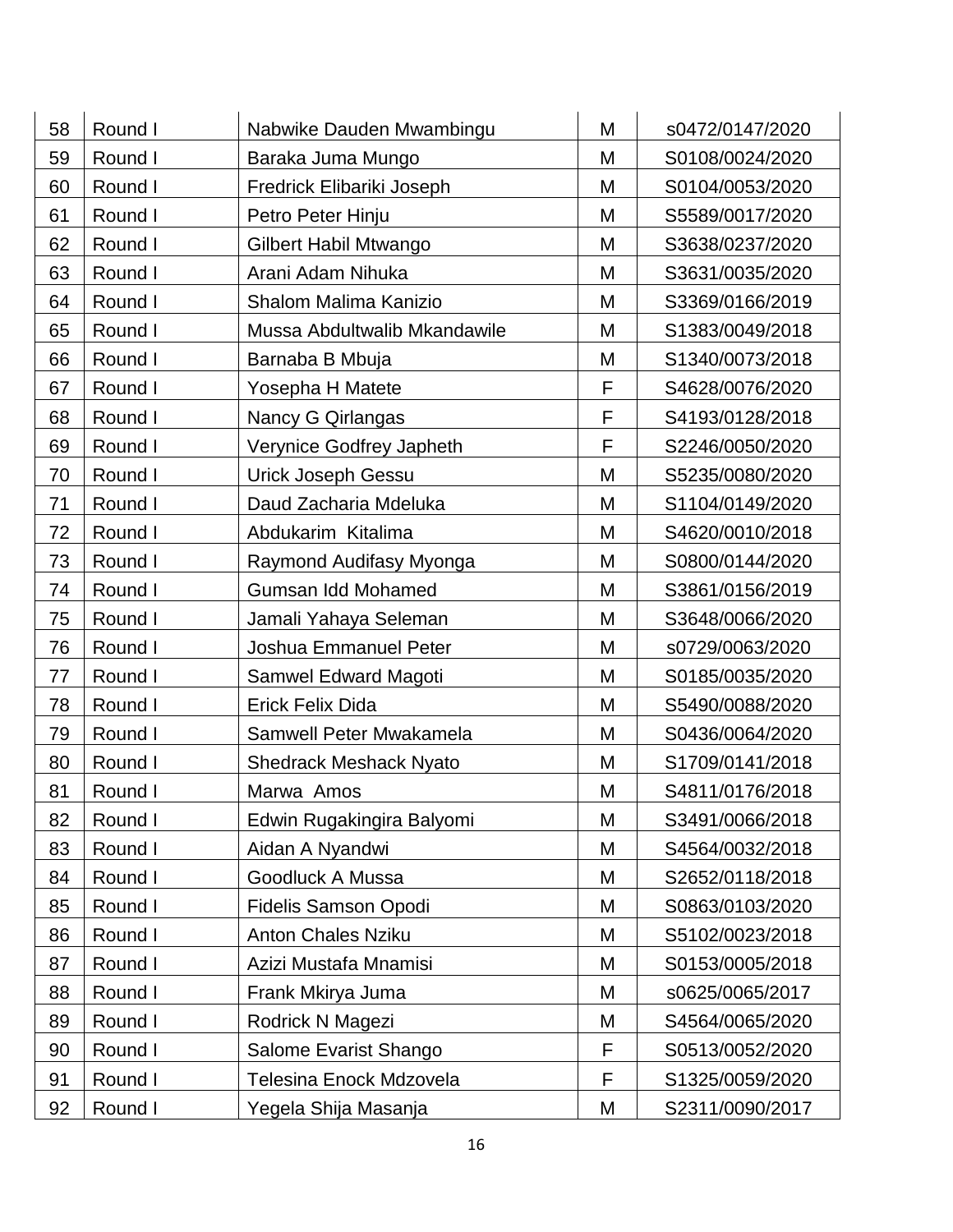| 93  | Round I | <b>Victory S Bura</b>          | M | S0168/0039/2017 |
|-----|---------|--------------------------------|---|-----------------|
| 94  | Round I | Andrew Regius Garimoshi        | M | S0114/0004/2017 |
| 95  | Round I | Chrispin Nakoli Kidenya        | M | S4238/0008/2020 |
| 96  | Round I | <b>Wilson C Charles</b>        | M | S4841/0144/2015 |
| 97  | Round I | Derick Dickson Mmbando         | M | S0198/0054/2020 |
| 98  | Round I | Augustino Egidius Laurian      | M | S5117/0010/2020 |
| 99  | Round I | <b>Wilson Richard Jilala</b>   | M | S2327/0052/2019 |
| 100 | Round I | James Carlos Komba             | M | S3861/0145/2018 |
| 101 | Round I | Afidhu Murshid                 | M | S0473/0080/2018 |
| 102 | Round I | Peter P Lori                   | M | S0112/0094/2019 |
| 103 | Round I | <b>Faustine Maduhu Sitta</b>   | M | S2958/0032/2017 |
| 104 | Round I | Yosia Angumbwike               | M | S3601/0093/2015 |
| 105 | Round I | Benjamin Paul                  | M | S0313/0054/2018 |
| 106 | Round I | Joseph Thomas Makabala         | M | S1241/0299/2018 |
| 107 | Round I | Lameck Shija Dominick          | M | S3280/0227/2020 |
| 108 | Round I | Joseph Malimi Sendama          | M | S2508/0091/2020 |
| 109 | Round I | Dinna Augustino Kindole        | F | S5235/0010/2020 |
| 110 | Round I | Witness Emereciana Mankroni    | F | S5242/0049/2018 |
| 111 | Round I | Selestina Sabinus Mlelwa       | F | S0270/0035/2018 |
| 112 | Round I | Noreen Elius Mollel            | F | S0526/0141/2020 |
| 113 | Round I | Hamenyimana Meshaki Ntunuligwa | M | S3876/0037/2020 |
| 114 | Round I | Joshua Ernest Mfumya           | M | S3640/0104/2017 |
| 115 | Round I | Daniel Enock Mwakasitu         | M | S3905/0027/2020 |
| 116 | Round I | Kalistus Stephen Kalinga       | M | S3226/0305/2020 |
| 117 | Round I | Nshela Magembe Ng'walida       | M | S4993/0105/2020 |
| 118 | Round I | Brighton Joshua Sella          | M | S2421/0034/2020 |
| 119 | Round I | Salumu Ramadhani Saidi         | M | S4640/0094/2020 |
| 120 | Round I | Mhoja J Mhoja                  | M | S1334/0104/2018 |
| 121 | Round I | Goodluck Braison Njogolo       | M | S1364/0083/2020 |
| 122 | Round I | <b>Gelly Shauku Wililo</b>     | M | S5295/0062/2018 |
| 123 | Round I | Matumla Benard Mdolo           | M | S0507/0049/2018 |
| 124 | Round I | Godfrey Chacha                 | M | S1496/0058/2018 |
| 125 | Round I | Florence Mkuwa Isaya           | M | S3641/0030/2018 |
| 126 | Round I | Frimini Ludovick Shallo        | M | S0122/0034/2020 |
| 127 | Round I | <b>Baraka Timoth Dotto</b>     | M | S2869/0077/2017 |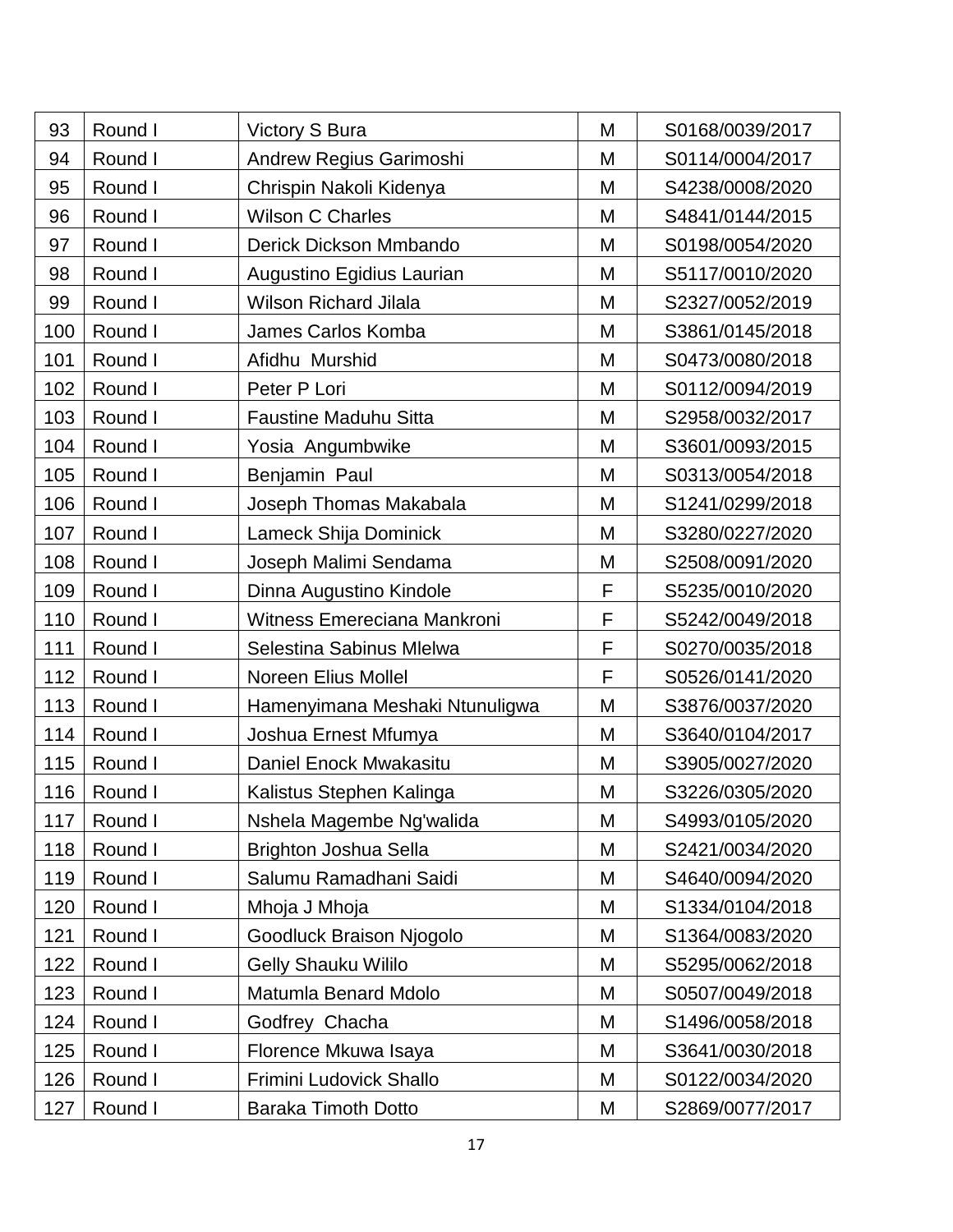| M                                                      |                 |
|--------------------------------------------------------|-----------------|
| Round I<br>128<br>Rashid Haruna Rashid                 | S2136/0098/2017 |
| 129<br>Round I<br>M<br>Joshua Obadia Mbela             | S2675/0033/2019 |
| F<br>Round I<br>130<br>Rahabu J Costantine             | S0550/0069/2018 |
| F<br>131<br>Round I<br>Eva Obed Chibelenje             | S1027/0014/2018 |
| F<br>132<br>Round I<br>Saudat O Kimomo                 | S0493/0018/2018 |
| 133<br>Round I<br>Lazaro Alex<br>M                     | S0734/0023/2003 |
| 134<br>Round I<br><b>Gabriel Alois Pella</b><br>M      | S0804/0079/2020 |
| 135<br>Round I<br>Wolfgang Maiko Mapunda<br>M          | S0359/0197/2020 |
| Round I<br>136<br>Alex Lucas Lwanji<br>M               | S1027/0088/2019 |
| Round I<br>137<br>Herbert Yona Ntiyamwa<br>M           | S5420/0068/2020 |
| Round I<br>138<br><b>Pedaely Pedaely Lucas</b><br>M    | S4131/0118/2020 |
| Round I<br>Abdallah Mohamedi Mnende<br>M<br>139        | S5133/0001/2020 |
| Round I<br>140<br>Alphonce Lukongola Ngazira<br>M      | S1609/0088/2017 |
| Round I<br>Musa W Donald<br>M<br>141                   | S0306/0231/2000 |
| 142<br>Round I<br>M<br><b>Alex Christopher Massawe</b> | S1328/0044/2018 |
| 143<br>M<br>Round I<br>Juma Daudi Musa                 | S0345/0153/2018 |
| 144<br>Round I<br>Nurudini Arumia Ramadhani<br>M       | S5442/0021/2018 |
| 145<br>Round I<br>Augustino Robert<br>M                | S1241/0049/2006 |
| 146<br>Round I<br>Janeth Vicent Michael<br>F           | s5209/0021/2018 |
| F<br>147<br>Round I<br>Leila Miraji Nyaulingo          | S1450/0019/2018 |
| F<br>Round I<br>Ales Wokusima Peredeus<br>148          | S3995/0003/2018 |
| F<br>149<br>Round I<br>Idda Josephat Joseph            | S4515/0013/2018 |
| Round I<br>Alpha Oscar Kalindimya<br>M<br>150          | S0112/0007/2020 |
| 151<br>Round I<br>Othman Muhammad Othman<br>M          | S0310/0082/2020 |
| Round I<br>152<br>Joseph Festo James<br>M              | S2699/0099/2020 |
| Round I<br>153<br>Andrew Justine Mpalanzi<br>M         | S0108/0016/2020 |
| Round I<br><b>Greyson Gilbert Msuya</b><br>M<br>154    | S5115/0204/2020 |
| Round I<br>M<br>155<br>Iddy R Mkongo                   | S1110/0182/2017 |
| Round I<br>156<br>Allan Nicodemus Shemzigwa<br>M       | S0723/0052/2018 |
| Round I<br>Elia Ebenezeri Elitumaini<br>M<br>157       | S0850/0225/2019 |
| Round I<br><b>Cheaf Leopord Lubuli</b><br>M<br>158     | S3269/0057/2020 |
| Round I<br><b>Ezekiel Fidel Mihayo</b><br>M<br>159     | S5332/0022/2018 |
| Round I<br>Mtani M Mtani<br>M<br>160                   | S1247/0081/2019 |
| F<br>Round I<br>Angela Joseph Mhere<br>161             | S5330/0003/2018 |
| F<br>Round I<br>162<br>Natasha Anacleto Pereira        | S0342/0032/2017 |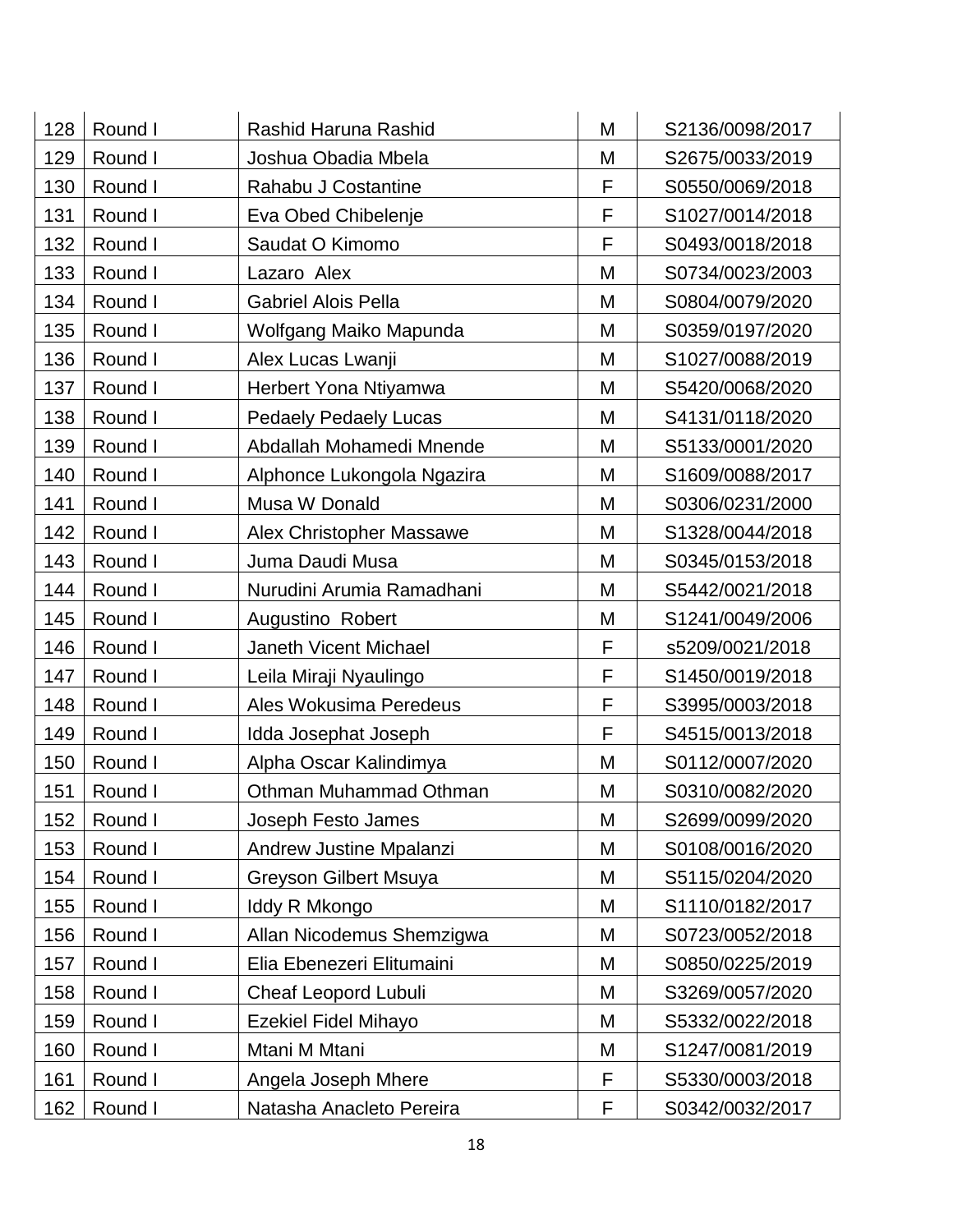| 163 | Round I | Giliadi Kajura Rumpeleile       | M | S0387/0066/2017 |
|-----|---------|---------------------------------|---|-----------------|
| 164 | Round I | Muktar Jamary Kato              | M | S1394/0117/2020 |
| 165 | Round I | Issa J Hugugu                   | M | S1430/0104/2018 |
| 166 | Round I | Shubi Rugalinda                 | M | S0717/0045/2017 |
| 167 | Round I | William Shani                   | M | S1337/0138/2009 |
| 168 | Round I | Elivatho Dionizi                | M | S0314/0084/2002 |
| 169 | Round I | <b>Flugence Gido Gabriel</b>    | M | s2380/0054/2020 |
| 170 | Round I | Simon Venant Kapinga            | M | S0751/0192/2019 |
| 171 | Round I | Issa Ally                       | M | S1453/0173/2011 |
| 172 | Round I | Ramadhan Joseph Sayi            | M | S4994/0022/2014 |
| 173 | Round I | Angelina O Kulwa                | F | S1222/0012/2018 |
| 174 | Round I | Michael Jovin Paschal           | M | S3838/0107/2019 |
| 175 | Round I | Issa Iddi Mwinjuma              | M | S4474/0046/2020 |
| 176 | Round I | Deltus Thomas                   | M | S0101/0129/2009 |
| 177 | Round I | Hamisi Raphael Simwamengo       | M | S0681/0097/2019 |
| 178 | Round I | Mhoja J Mahahila                | M | S2119/0090/2018 |
| 179 | Round I | <b>Meshack Emmanuel Meshack</b> | M | S3895/0075/2020 |
| 180 | Round I | Ally Selemani                   | M | s0187/0004/2005 |
| 181 | Round I | Kelvin Emanuel Kanjele          | M | S3783/0108/2020 |
| 182 | Round I | Athumani Ibrahim                | M | S0156/0006/1998 |
| 183 | Round I | Daniel Jelemia George           | M | S3665/0020/2017 |
| 184 | Round I | <b>Agness Nade Baynit</b>       | F | S0156/0002/2018 |
| 185 | Round I | Mazina Mussa Alfred             | M | S3280/0237/2020 |
| 186 | Round I | Danken Bisile                   | M | S0112/0029/1999 |
| 187 | Round I | Jackson Cotrida Tembo           | M | S3419/0034/2010 |
| 188 | Round I | Brian Harun Mpinga              | M | S0108/0020/2017 |
| 189 | Round I | Joseph Samson                   | M | S2720/0070/2011 |
| 190 | Round I | Ramadhan Paschal                | M | S0955/0078/2014 |
| 191 | Round I | Sadam Z Mziray                  | M | S4345/0116/2012 |
| 192 | Round I | George Joseph Msesega           | M | S5213/0031/2018 |
| 193 | Round I | <b>Sharon Stelias Abdiel</b>    | F | S5174/0034/2018 |
| 194 | Round I | Samwel S James                  | M | S1049/0133/2018 |
| 195 | Round I | Anastazia M Nyanguba            | F | S5000/0004/2018 |
| 196 | Round I | Tadei Michael Magembe           | M | S1549/0130/2018 |
| 197 | Round I | Joseph Clemence Mbala           | Μ | S3483/0072/2018 |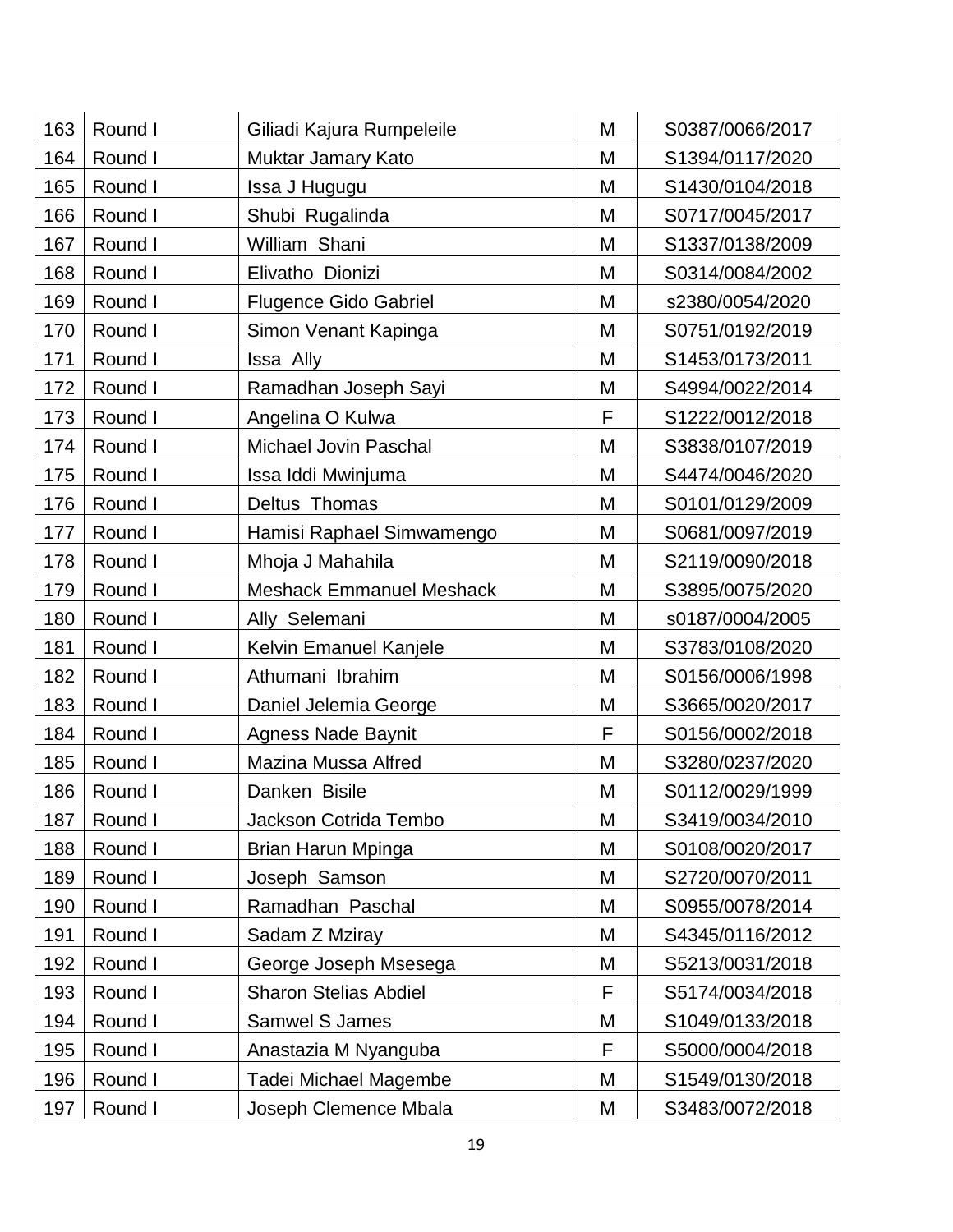| 198 | Round I | <b>Sunday Steven Gemela</b>  | M | S0631/0144/2018 |
|-----|---------|------------------------------|---|-----------------|
| 199 | Round I | <b>Alex Samson Mwaiswelo</b> | M | S1361/0120/2018 |
| 200 | Round I | Elizabeth Lucas Heche        | F | S0348/0010/2018 |
| 201 | Round I | Jonas Y Liolweke             | M | S2333/0064/2018 |
| 202 | Round I | Fadhili J Ramadhani          | M | S3535/0054/2018 |
| 203 | Round I | Kulwa Baluhya Halawa         | F | S4733/0055/2018 |
| 204 | Round I | Baraka Anselim Assenga       | M | S4827/0083/2018 |
| 205 | Round I | Daniel Zachariah Makonda     | M | S5113/0038/2018 |
| 206 | Round I | Elia K Tindwa                | M | s5155/0017/2017 |
| 207 | Round I | <b>Maria Edward Emanuel</b>  | F | S0662/0024/2018 |
| 208 | Round I | Musa Fadhili                 | M | S2151/0075/2015 |
| 209 | Round I | <b>Erick Kant Shirima</b>    | M | S4933/0031/2018 |
| 210 | Round I | Apolinary Aloyce Tambo       | M | S5391/0040/2018 |
| 211 | Round I | Nasra Suleimani Rashid       | F | S4462/0025/2017 |
| 212 | Round I | <b>Elice K Elias</b>         | F | S4769/0017/2018 |
| 213 | Round I | Gloria Mkamkapa Modest       | F | S5344/0031/2018 |

## **12. DIPLOMA IN COMPUTER ENGINEERING**

| S/N            | Round   | <b>Applicant Name</b>      | <b>Sex</b> | Form4 Index     |
|----------------|---------|----------------------------|------------|-----------------|
| 1              | Round I | Kenneth Patrick Mpagama    | M          | S0867/0154/2018 |
| $\overline{2}$ | Round I | Janeth Bashan Kinyunyu     | F          | s1409/0016/2018 |
| 3              | Round I | <b>Edger Exaudy Mbwile</b> | M          | S3885/0090/2020 |
| 4              | Round I | Amba J Manama              | M          | S5416/0005/2018 |
| 5              | Round I | Michael Godlisten Minja    | M          | S0857/0234/2020 |
| 6              | Round I | <b>James Emanuel Fundi</b> | M          | S0104/0068/2020 |
| $\overline{7}$ | Round I | Hamidi Zimanimoto Kiwanga  | M          | S4932/0119/2020 |
| 8              | Round I | Allen Gyabo Mwekyendenge   | M          | S4631/0083/2020 |
| 9              | Round I | Yusufu Walii Hussein       | M          | S0689/0071/2018 |
| 10             | Round I | Leodatus D Kimaro          | M          | S0179/0025/2013 |
| 11             | Round I | Lazaro Yohane Maya         | M          | S0169/0024/2018 |
| 12             | Round I | John Issaya Akwisombe      | M          | S2366/0289/2020 |
| 13             | Round I | Christopher S Nyasigwa     | M          | S1877/0087/2018 |
| 14             | Round I | Onesmo Singira Michael     | M          | S0386/0288/2018 |
| 15             | Round I | Sophia James Mrima         | F          | S1274/0040/2018 |
| 16             | Round I | Athuman Abrahaman Omary    | M          | S3725/0137/2017 |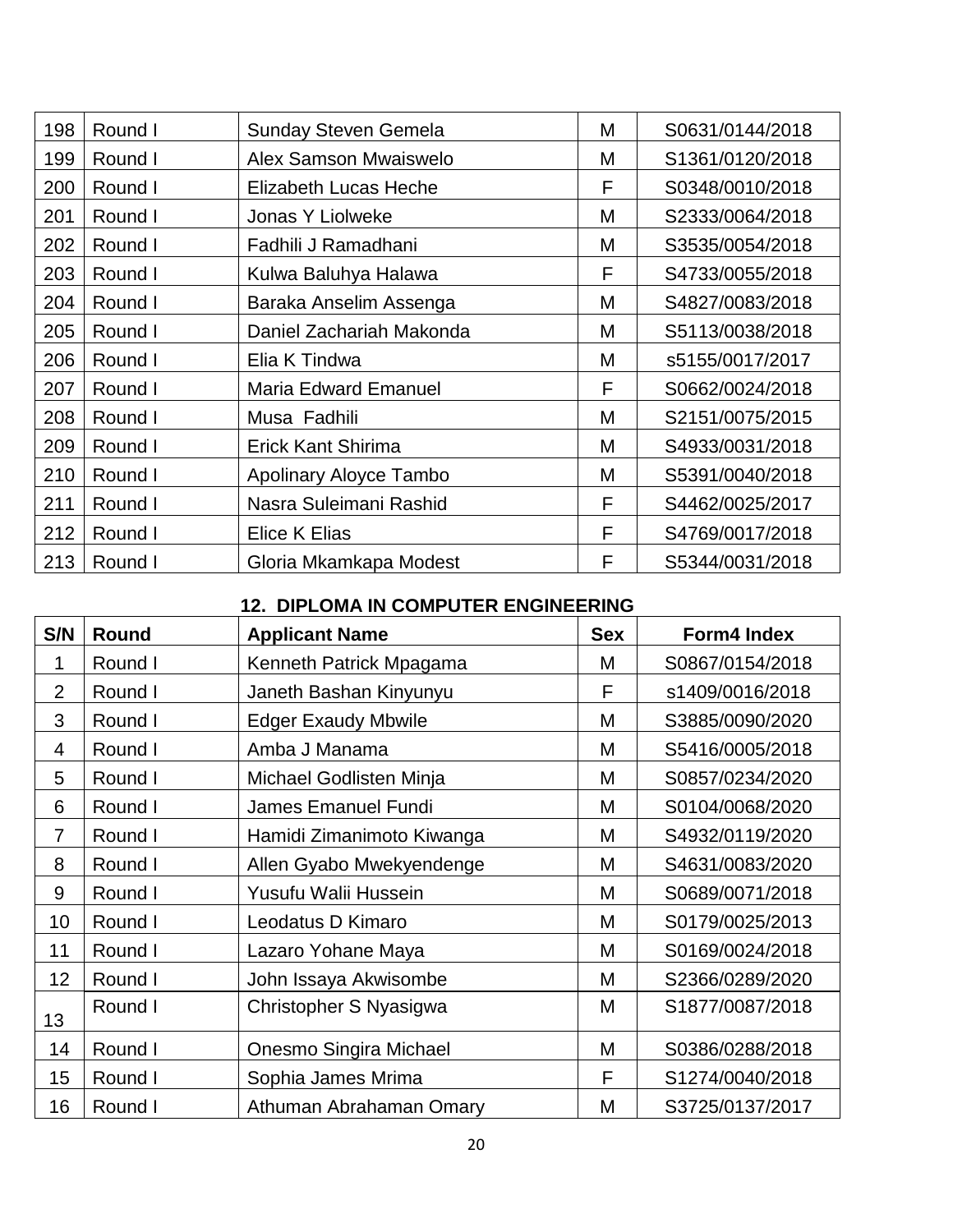|    | Round I | Andrea Rockius Mtazangira      | M | S1074/0125/2020 |
|----|---------|--------------------------------|---|-----------------|
| 18 | Round I | Joseph Regnald Ngombale        | М | S0489/0128/2014 |
| 19 | Round I | Swalehe Abduli Mmary           | M | s0409/0139/2018 |
| 20 | Round I | <b>Peaceman Richard Mtanke</b> | М | S4518/0087/2017 |

## **13. DIPLOMA IN COMPUTER SCIENCE**

| S/N              | Round   | <b>Applicant Name</b>            | <b>Sex</b> | <b>Form4 Index</b> |
|------------------|---------|----------------------------------|------------|--------------------|
| 1                | Round I | Godlisten Elihuruma              | M          | S0134/0022/2013    |
| $\overline{2}$   | Round I | Elisha Gerson Njavale            | M          | S5343/0047/2020    |
| 3                | Round I | Michael Zephaniah Madaha         | M          | S3861/0199/2019    |
| 4                | Round I | <b>Abel Emmanuel Abel</b>        | M          | s5420/0050/2020    |
| 5                | Round I | <b>Shammah Shadrack Mrita</b>    | M          | S2626/0107/2020    |
| 6                | Round I | Dennis Marko Mazombwe            | M          | S0140/0025/2018    |
| $\overline{7}$   | Round I | Ally Azimio Abu                  | M          | S2652/0071/2020    |
| 8                | Round I | Elisha A Ngumba                  | M          | S3547/0022/2018    |
| $\boldsymbol{9}$ | Round I | Zaina Issah Kitonka              | F          | S1361/0115/2018    |
| 10               | Round I | Ibrahimu Erenesto Mwalongo       | M          | S3631/0056/2018    |
| 11               | Round I | Gosbert Daniel Byamungu          | M          | S0122/0044/2018    |
| 12               | Round I | Godbless Yahaya Nyagawa          | M          | S4795/0028/2018    |
| 13               | Round I | Oscar Edson Msigwa               | M          | S4827/0174/2019    |
| 14               | Round I | Joseph Angelo Mbilinyi           | M          | S3905/0082/2020    |
| 15               | Round I | Edgar Jacob Nyabagaka            | M          | S1045/0099/2020    |
| 16               | Round I | Sadick Sharabii Kibasa           | M          | S0867/0175/2018    |
| 17               | Round I | Ngaki Mayunga Makolanya          | M          | S2985/0033/2018    |
| 18               | Round I | Cosmas Nebukadreza Mwingira      | M          | S4740/0025/2018    |
| 19               | Round I | Herieth Japhet Masanja           | F          | S4854/0018/2020    |
| 20               | Round I | Salmin Hassan Katala             | M          | S4932/0160/2020    |
| 21               | Round I | Moses Obwago Khan                | M          | S0196/0038/2016    |
| 22               | Round I | Stephen J Mboya                  | M          | S1203/0144/2018    |
| 23               | Round I | Givenet I Mwakihaba              | M          | S3469/0147/2018    |
| 24               | Round I | <b>Emmanuel Amos Dawi</b>        | M          | S5493/0027/2019    |
| 25               | Round I | David Solomon Tuyagaje           | M          | S5236/0090/2018    |
| 26               | Round I | Kelvin Mbusiro Muriba            | M          | S2425/0110/2020    |
| 27               | Round I | <b>Stanley Stanford Di'zombe</b> | M          | S0128/0048/2020    |
| 28               | Round I | Elikana Venance Sumiye           | M          | S3880/0129/2020    |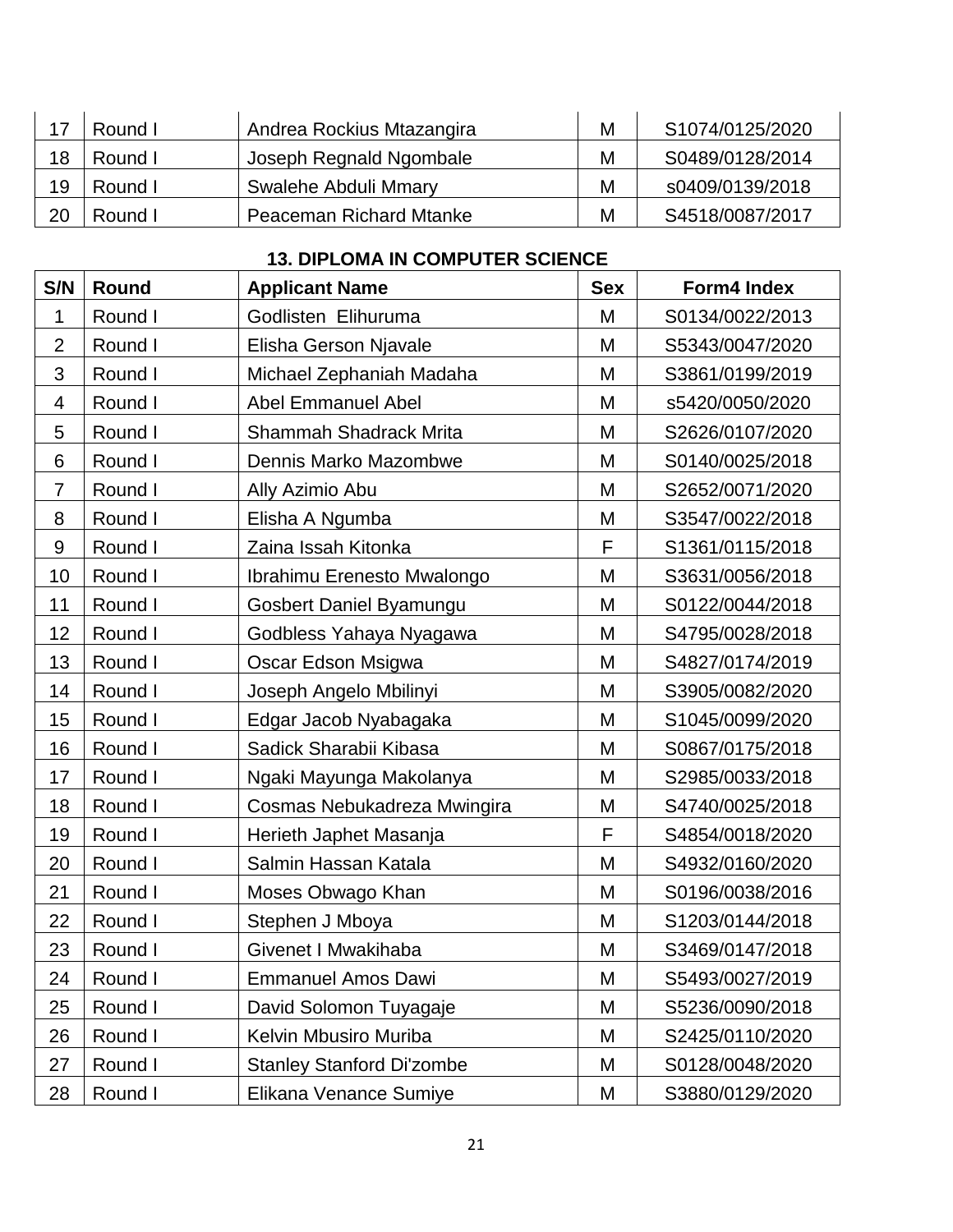| 29 | Round I | Emanuel Hassan Kapunga            | M | S0112/0053/2020 |
|----|---------|-----------------------------------|---|-----------------|
| 30 | Round I | Saleh Massoud Hassan              | M | S0835/0028/2020 |
| 31 | Round I | <b>Binns Richard Mpanda</b>       | M | S0508/0049/2019 |
| 32 | Round I | Frank Gideon Pallingo             | M | S4827/0097/2020 |
| 33 | Round I | Simon Kayange                     | M | S1488/0170/2011 |
| 34 | Round I | <b>Basil George Lukule</b>        | M | S2391/0066/2019 |
| 35 | Round I | Musa Alphonce Manyama             | M | S0578/0222/2018 |
| 36 | Round I | Magdalena John                    | F | S0513/0022/2014 |
| 37 | Round I | Patrick Jacob Dalali              | M | S0136/0079/2019 |
| 38 | Round I | Ainuliwe Hezron Kibona            | F | S4876/0003/2017 |
| 39 | Round I | Simon Masumbuko Mabula            | M | S3503/0061/2013 |
| 40 | Round I | Chande H Chani                    | M | S2613/0018/2015 |
| 41 | Round I | Khadija Ahmed Suleiman            | F | S2398/0031/2017 |
| 42 | Round I | Adamu Musa Mohamed                | M | P1719/0007/2020 |
| 43 | Round I | <b>Cuthbert Sturmius Kilowoko</b> | M | S3885/0086/2020 |
| 44 | Round I | <b>Clinton Samwel Vungu</b>       | M | S0909/0017/2020 |
| 45 | Round I | Veronica G Sanga                  | F | S0286/0079/2018 |
| 46 | Round I | Clemence Emmanuel Mwaijala        | M | S1141/0064/2018 |
| 47 | Round I | Joyness Jackson Ntamamilo         | F | S0769/0017/2018 |
| 48 | Round I | <b>Aniceth Daniel Theyi</b>       | M | S0156/0022/2015 |
| 49 | Round I | <b>Paul Emmanuel Andrea</b>       | M | S4907/0048/2018 |
| 50 | Round I | Yeremia N Ezekiel                 | M | S0579/0189/2016 |
| 51 | Round I | <b>Frank Sylvester Msalike</b>    | M | S1383/0034/2017 |

## **14. DIPLOMA IN ELECTRICAL AND ELECTRONICS ENGINEERING**

| S/N            | <b>Round</b> | <b>Applicant Name</b>    | <b>Sex</b> | <b>Form4 Index</b> |
|----------------|--------------|--------------------------|------------|--------------------|
| 1              | Round I      | Peter Joseph Matwani     | М          | S3905/0105/2020    |
| 2              | Round I      | Cyril Mwanguki Ferdinand | M          | S1522/0067/2013    |
| 3              | Round I      | Mtaki Laurent Marobo     | M          | S0579/0252/2020    |
| $\overline{4}$ | Round I      | Bryan Lennyhector Elia   | Μ          | S3470/0014/2020    |
| 5              | Round I      | Linda Jackson Mollel     | F          | S0542/0050/2020    |
| 6              | Round I      | Machele Joseph Machele   | M          | S4964/0070/2020    |
| 7              | Round I      | Jeremia Peter Mrema      | M          | S5228/0051/2020    |
| 8              | Round I      | Haroun Mohamed Mbasha    | M          | S5451/0070/2020    |
| 9              | Round I      | Pascal Mario Kavindi     | М          | S1507/0179/2020    |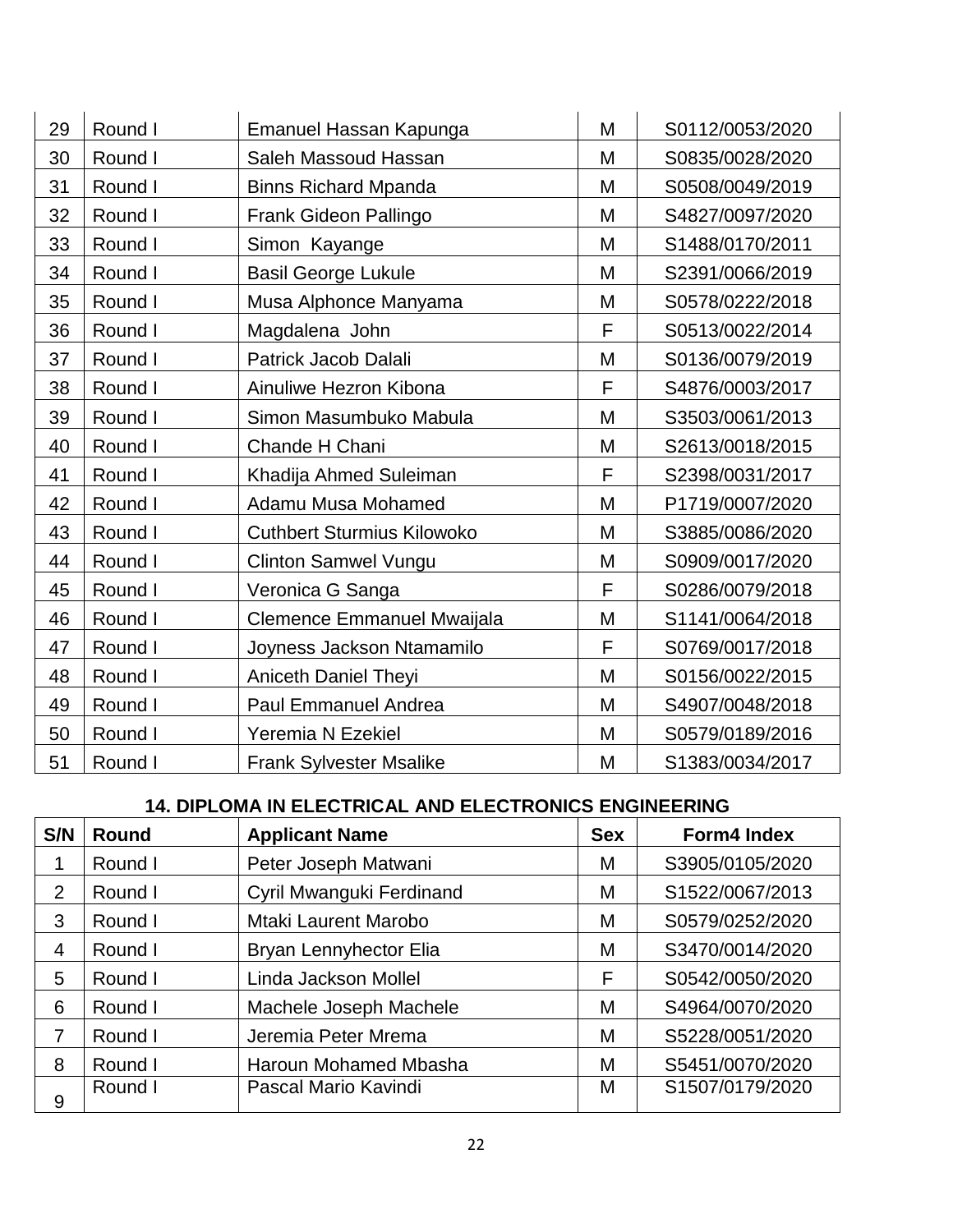| 10 | Round I | Fravius Flugence                 | M | S0104/0054/2007 |
|----|---------|----------------------------------|---|-----------------|
| 11 | Round I | Hermet Boniface Shayo            | M | S0867/0116/2020 |
| 12 | Round I | <b>Genes Francis Mchomvu</b>     | M | S0112/0066/2020 |
| 13 | Round I | Timoth Jehovaroy Kaaya           | M | S0888/0104/2020 |
| 14 | Round I | Lucas K Lameck                   | M | S0443/0078/2018 |
| 15 | Round I | <b>Mike Bernard Tarimo</b>       | M | S4405/0088/2018 |
| 16 | Round I | Joseph Felisian Msigwa           | M | S4003/0087/2020 |
| 17 | Round I | Jovitha Sylvester Lyuvale        | F | S0268/0041/2018 |
| 18 | Round I | Abel Revocatusi Magelani         | M | S1741/0249/2020 |
| 19 | Round I | Richard Hope Jaoko               | M | S4238/0036/2020 |
| 20 | Round I | Japhary Adam Ramadhan            | M | S0867/0124/2020 |
| 21 | Round I | Dotto John Masalu                | M | S4575/0122/2018 |
| 22 | Round I | Denis Mwamahonje                 | M | S0140/0021/2007 |
| 23 | Round I | Shadrack D Kisoso                | M | S0167/0060/2014 |
| 24 | Round I | Photidas Kato Joel               | M | S4515/0027/2020 |
| 25 | Round I | <b>Fredrick Emmanuel Martine</b> | M | S0756/0029/2020 |
| 26 | Round I | Hamis Dotto                      | M | S1051/0109/2013 |
| 27 | Round I | Haji M Salumu                    | M | S1633/0136/2017 |
| 28 | Round I | Smaitony O Mwaipungu             | M | S3462/0047/2018 |
| 29 | Round I | Pastory Pius Ntinda              | M | S0853/0256/2020 |
| 30 | Round I | Emmanuel Isaya Obedi             | M | S3469/0118/2020 |
| 31 | Round I | Ramso Ramadhan Mwenda            | M | S0751/0178/2019 |
| 32 | Round I | <b>Samson Daniel Samson</b>      | M | S3354/0034/2018 |
| 33 | Round I | Elvis Amani Cerialis             | M | S4294/0061/2020 |
| 34 | Round I | <b>Stanley S Mwakipesile</b>     | M | S1340/0113/2018 |
| 35 | Round I | Hemed M Kingomela                | M | S3233/0081/2018 |
| 36 | Round I | <b>Martin Michael Mlowe</b>      | M | S1246/0031/2018 |
| 37 | Round I | Moses J Masanja                  | M | S1925/0152/2018 |
| 38 | Round I | Boniventure Zawadi Msambwa       | M | S4007/0034/2018 |
| 39 | Round I | Neleus Abarikiwe                 | M | S0118/0041/2018 |
| 40 | Round I | Mwanahija Selemani Rajabu        | F | S3867/0057/2018 |
| 41 | Round I | Elia Charles Mahuna              | M | S3359/0084/2020 |
| 42 | Round I | Samwel Gabriel Komango           | M | S5117/0079/2020 |
| 43 | Round I | Paulo Erasto Mdagasule           | M | S4623/0088/2020 |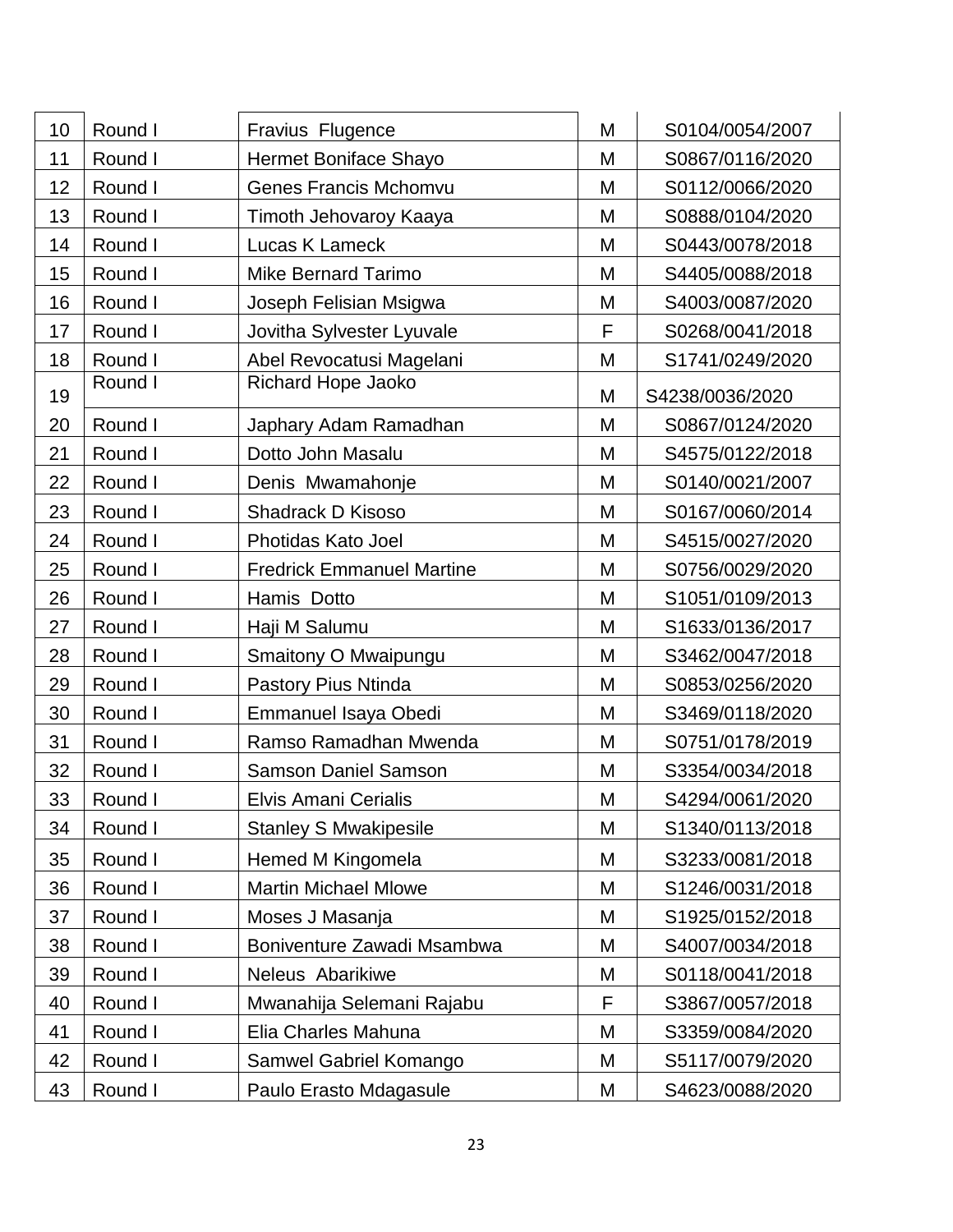| 44 | Round I | Ibrahim George Sikale        | M | S3925/0059/2018 |
|----|---------|------------------------------|---|-----------------|
| 45 | Round I | Adraida Gosbert Raphael      | F | S0247/0001/2018 |
| 46 | Round I | Jamal Dotto Mageta           | M | S0108/0089/2020 |
| 47 | Round I | Hamis Sadick Jumapili        | M | S4968/0059/2020 |
| 48 | Round I | Idrisa Juma Mawaya           | M | S0139/0084/2017 |
| 49 | Round I | <b>Justice Yustas Kamala</b> | M | S4795/0038/2020 |
| 50 | Round I | Joseph Castory William       | M | S0191/0029/2020 |
| 51 | Round I | Ezekia Hemed Mwenga          | M | S0561/0045/2020 |
| 52 | Round I | <b>Joel Frank Daniel</b>     | M | S1670/0035/2018 |
| 53 | Round I | Elisha Godfrey Mlomo         | M | S0112/0048/2020 |
| 54 | Round I | Lucas P Malipesa             | M | S4276/0035/2018 |
| 55 | Round I | <b>Habil Paulo Alfonce</b>   | M | S0156/0150/2019 |
| 56 | Round I | Christian Zakayo Rwegasira   | M | S2178/0062/2020 |
| 57 | Round I | Gordian Mwombeki Gordatus    | M | S5004/0036/2018 |
| 58 | Round I | Revocatus Mwaibole           | M | S0682/0170/2015 |
| 59 | Round I | Malegi Kenedy Joseph         | M | S3503/0117/2017 |
| 60 | Round I | Sauda Siasa Seif             | F | S5380/0019/2018 |
| 61 | Round I | Ally S Omary                 | M | S4182/0017/2016 |
| 62 | Round I | Johnstone Buhire             | M | S3239/0059/2015 |
| 63 | Round I | Diocles David Mutembei       | M | S4084/0107/2020 |
| 64 | Round I | Protase Mutasingwa Faustine  | M | S5646/0068/2020 |
| 65 | Round I | Mbonea Ibrahim Mbonea        | M | S0489/0091/2015 |
| 66 | Round I | Rashad Adam Moyo             | M | S5033/0110/2018 |
| 67 | Round I | <b>Richard N Mwansasu</b>    | M | S2755/0212/2017 |
| 68 | Round I | Rashid Abilah Selemani       | M | s0139/0109/2020 |
| 69 | Round I | Yusufu R Geja                | M | S2458/0060/2018 |
| 70 | Round I | Benjamin D Phalesi           | M | S1406/0106/2018 |
| 71 | Round I | Mwizarubi Maspana Lusato     | M | s0423/0031/2017 |
| 72 | Round I | Mwedadi Issa Mwedadi         | M | S2302/0034/2018 |
| 73 | Round I | Solomon Daniel Mhanga        | M | S2211/0095/2018 |
| 74 | Round I | <b>Bakhita Francis Sonje</b> | F | S4474/0004/2018 |
| 75 | Round I | Ignas Aledy Ongiri           | M | S1750/0100/2020 |
| 76 | Round I | William Athanas Kihanza      | M | S1507/0199/2020 |
| 77 | Round I | Sixtus Nyamhanga Kichele     | M | S3279/0166/2020 |
| 78 | Round I | Aswile H Allan               | Μ | S1403/0008/2020 |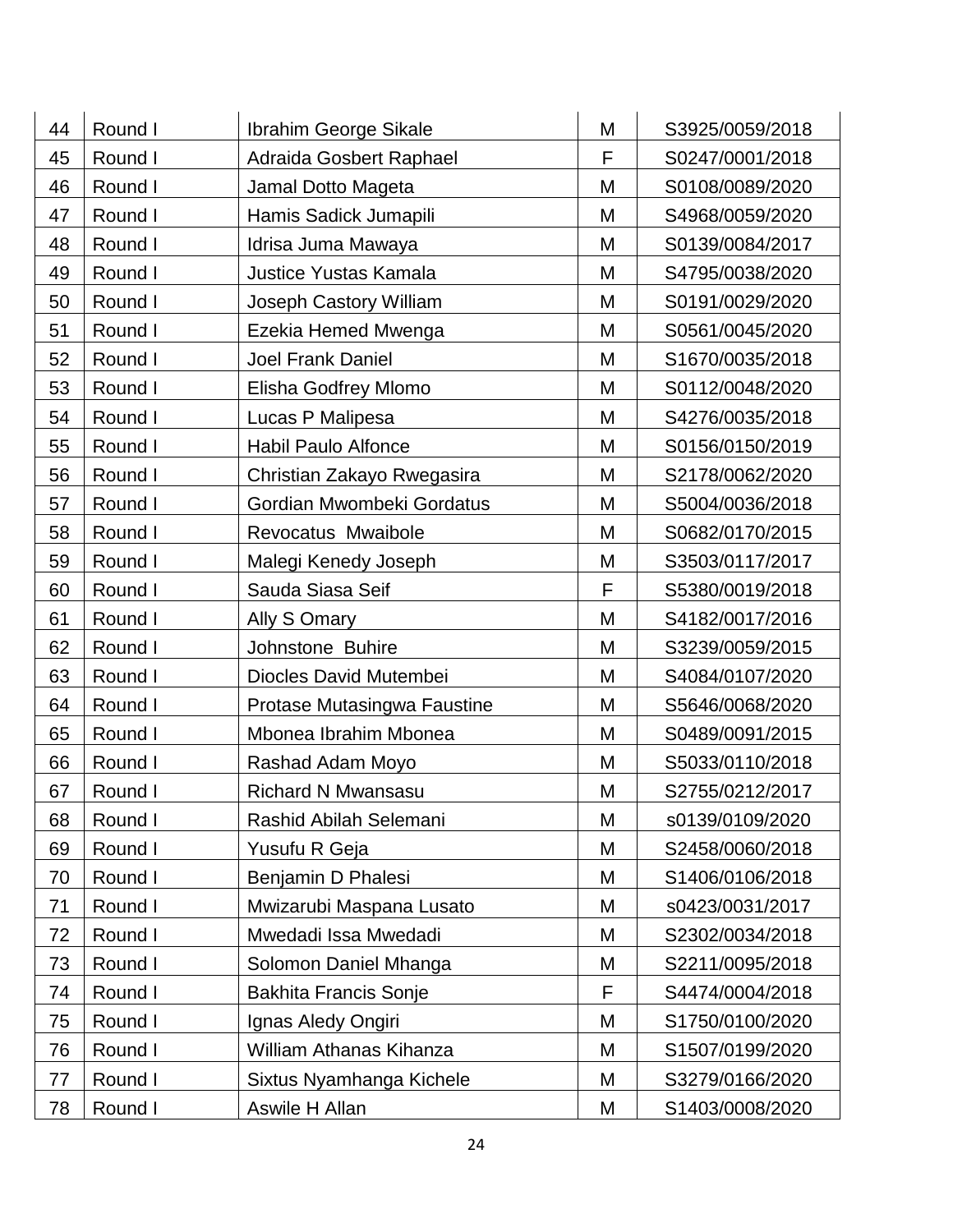| 79  | Round I | Amiri Abutwalbu Shavi        | M | S4462/0057/2018 |
|-----|---------|------------------------------|---|-----------------|
| 80  | Round I | Julius Chacha                | M | S1074/0110/2007 |
| 81  | Round I | Joce Frances Mwalongo        | M | S0430/0118/2020 |
| 82  | Round I | Elius Mulashani Leonard      | M | S4515/0043/2018 |
| 83  | Round I | Kelvin Bryson Kawiche        | M | S0184/0062/2018 |
| 84  | Round I | Fadhili Iddi Muhima          | M | S0632/0018/2017 |
| 85  | Round I | Juma M Shija                 | M | S3230/0044/2018 |
| 86  | Round I | Hosea N Mwantila             | M | S0640/0092/2017 |
| 87  | Round I | Deliphinus Mwesigwa Deocles  | M | S5198/0069/2018 |
| 88  | Round I | Sizya Japhary Masoud         | M | S0155/0080/2018 |
| 89  | Round I | Hermani Bonifas Msuta        | M | S3490/0094/2018 |
| 90  | Round I | Sarah Amos Ngoliga           | F | S4601/0106/2018 |
| 91  | Round I | Derick M Luwagila            | M | S1754/0129/2020 |
| 92  | Round I | Frank Aristides Mbagule      | M | S0380/0033/2020 |
| 93  | Round I | <b>Erick Emmanuel Erio</b>   | M | S4619/0057/2020 |
| 94  | Round I | Hosea S Kimaro               | M | S0986/0078/2020 |
| 95  | Round I | Paulo D Segeleti             | M | S1017/0067/2017 |
| 96  | Round I | Vasco Yaled Mvuye            | M | S4908/0088/2020 |
| 97  | Round I | Yassiri Yahaya Masoud        | M | S0331/0138/2020 |
| 98  | Round I | <b>Gibson Gerrald Lutalo</b> | M | S3268/0079/2020 |
| 99  | Round I | Hezron A Mwandemange         | M | S0108/0062/2017 |
| 100 | Round I | Msyani Mozes Siyame          | M | S0112/0102/2018 |
| 101 | Round I | Juma Pius Solo               | M | S4741/0020/2020 |
| 102 | Round I | Damian E Matuja              | M | S3539/0036/2018 |
| 103 | Round I | Ngongo Mungo Ndugumbi        | M | S2996/0029/2016 |
| 104 | Round I | Abutwalib Issa Shabani       | M | S3990/0113/2019 |
| 105 | Round I | <b>Geofrey Peter William</b> | M | S1621/0078/2020 |
| 106 | Round I | Yamungu Bihari Abednego      | M | S4439/0116/2018 |
| 107 | Round I | Ally Nassoro Joto            | M | S0101/0029/2020 |
| 108 | Round I | Ali Hamad Omar               | M | S5176/0056/2019 |
| 109 | Round I | Abdulrazak Kaisi Kaimu       | M | S2335/0019/2020 |
| 110 | Round I | Yohaness George Sanga        | M | S1104/0183/2016 |
| 111 | Round I | Abubakary Amasi Amri         | M | S3764/0060/2015 |
| 112 | Round I | Mustafa Shabani Samata       | M | S3826/0102/2020 |
| 113 | Round I | Lazaro B Nyamuhanga          | Μ | S1353/0213/2020 |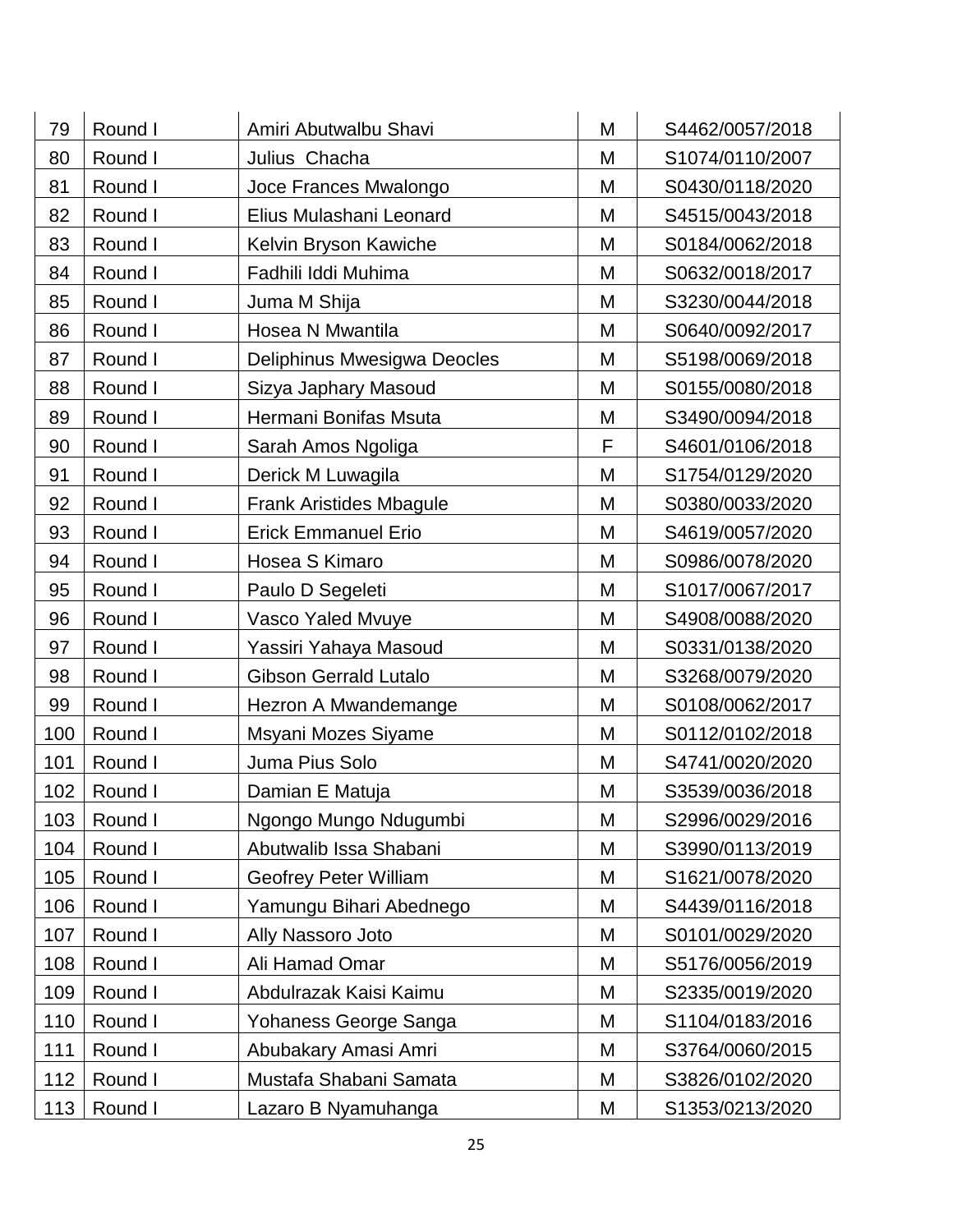| 114 | Round I | Hashim Halifa                  | M | S2652/0100/2016 |
|-----|---------|--------------------------------|---|-----------------|
| 115 | Round I | Onesmo George Koroti           | M | S4875/0115/2020 |
| 116 | Round I | Doto Hamis Karage              | M | S4456/0011/2020 |
| 117 | Round I | <b>Francisco Alex Luhamo</b>   | M | S4492/0016/2018 |
| 118 | Round I | Baraka Haruni Mpande           | M | S0496/0249/2017 |
| 119 | Round I | Genesis Tufike Mwamalekela     | M | S4052/0303/2020 |
| 120 | Round I | Emmanuel C Mgimba              | M | S0140/0023/2008 |
| 121 | Round I | Nyaonge E Nyambinyiri          | M | S0665/0050/1999 |
| 122 | Round I | Kelly Fano Chengula            | M | S2828/0068/2020 |
| 123 | Round I | Ntenwa Jinai Solo              | M | S0863/0107/2018 |
| 124 | Round I | Elivila Magenyi Onorasco       | F | S0612/0023/2018 |
| 125 | Round I | Nestory Daudi Lugaba           | M | S3268/0098/2020 |
| 126 | Round I | Saad Said Rajabu               | M | S2770/0163/2020 |
| 127 | Round I | Jumaa Bakari Makalo            | M | S1174/0021/2020 |
| 128 | Round I | Iddi Hamisi Mfinanga           | M | S3476/0020/2020 |
| 129 | Round I | Adamu D Mwandolela             | M | S3223/0255/2020 |
| 130 | Round I | Joseph M Ndaki                 | M | S1353/0199/2020 |
| 131 | Round I | Geofrey Felician Mashauri      | M | S2867/0118/2020 |
| 132 | Round I | Dotto Musa Costantine          | M | S1841/0070/2019 |
| 133 | Round I | Brown P Msuya                  | M | S1060/0048/2018 |
| 134 | Round I | Kevin Egno Mkinga              | Μ | S2361/0033/2019 |
| 135 | Round I | Ruben Philipo Madeni           | M | S3606/0273/2020 |
| 136 | Round I | Musa Omari Msemo               | M | S0187/0025/2020 |
| 137 | Round I | Makambalala Malugu Makambalala | M | S3652/0128/2020 |
| 138 | Round I | Yusuph Shabani Yunusi          | M | S2869/0251/2018 |
| 139 | Round I | Francis F Mwang'amba           | M | S2925/0085/2012 |
| 140 | Round I | Juma Alhaji Shengoto           | M | S0156/0056/2018 |
| 141 | Round I | Adam E Haule                   | M | S3220/0170/2017 |
| 142 | Round I | Badili Dalali Mashauri         | M | S2323/0017/2017 |
| 143 | Round I | Baraka Joshua Ngala            | M | S5005/0023/2020 |
| 144 | Round I | Noel B Nyaulingo               | M | P0645/0173/2020 |
| 145 | Round I | Eliakim Abiud Abiud            | M | S0609/0111/2019 |
| 146 | Round I | Elia Sospeter Mpenda           | M | S5188/0033/2020 |
| 147 | Round I | <b>Fredrick Samwel Bernado</b> | M | S5354/0159/2020 |
| 148 | Round I | Moses Emanuel                  | Μ | S0757/0183/2009 |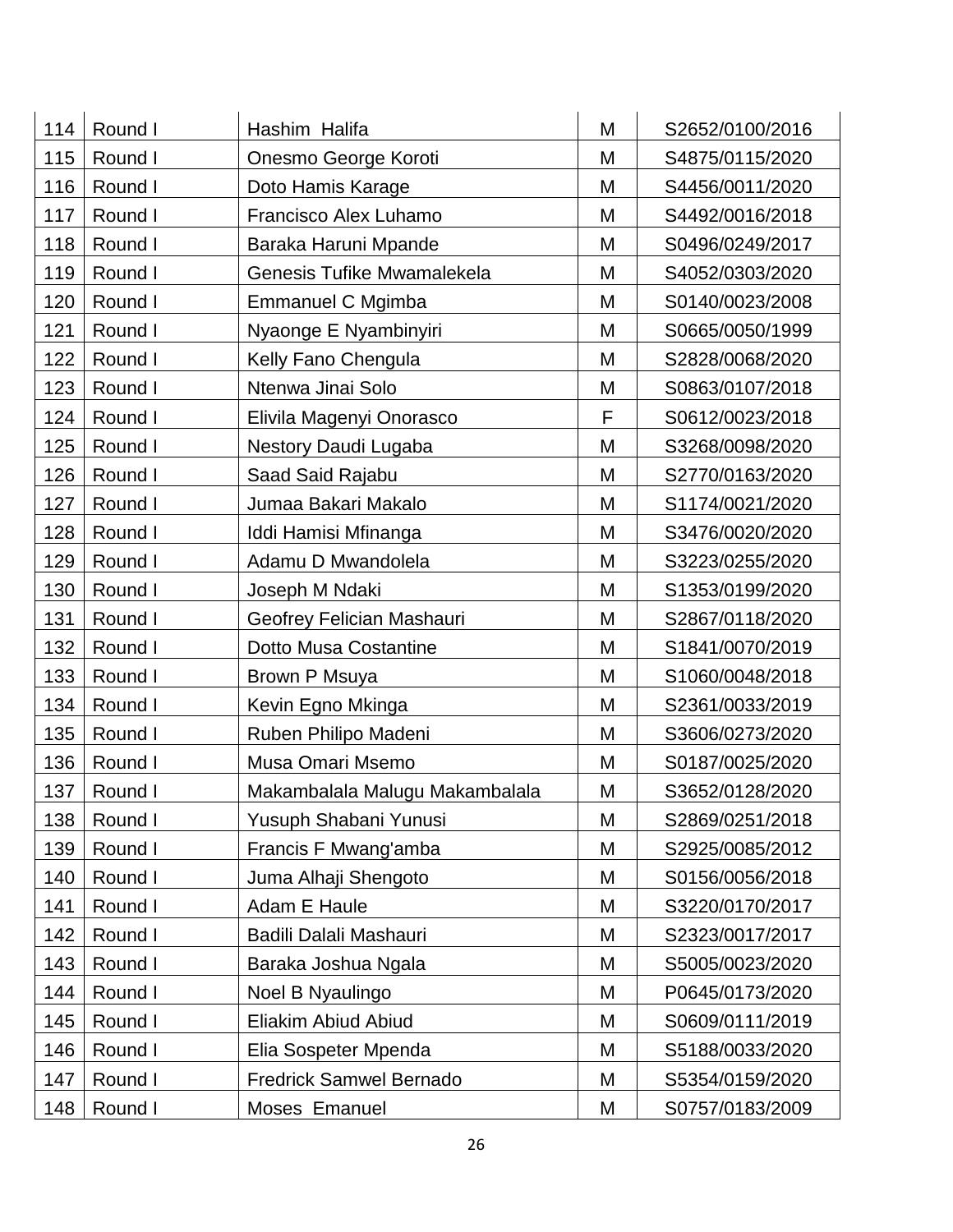| 149 | Round I | Zabron Mgini Haruni          | M | S4062/0064/2020 |
|-----|---------|------------------------------|---|-----------------|
| 150 | Round I | Evarest Christian Kavugha    | M | S1487/0135/2020 |
| 151 | Round I | Jovina Daudi Nyunya          | F | S5035/0024/2018 |
| 152 | Round I | Ramadhani M Hamisi           | M | S0136/0090/2018 |
| 153 | Round I | Derick David Baruti          | M | S4052/0285/2020 |
| 154 | Round I | Abel Joshua Joackimu         | M | S1238/0040/2020 |
| 155 | Round I | Mohamed O Mohamed            | M | S3091/0251/2016 |
| 156 | Round I | Yohana Samson Paschal        | M | S3256/0136/2018 |
| 157 | Round I | Obadia J Mboya               | M | S2223/0124/2019 |
| 158 | Round I | Baraka Shedrack Kisanganya   | M | S3876/0029/2020 |
| 159 | Round I | Ezra D Ndyetabura            | M | S0310/0042/2017 |
| 160 | Round I | Boniphace Thobias Maiko      | M | S0661/0035/2020 |
| 161 | Round I | Kelvin Isaya Wambura         | M | S0139/0067/2016 |
| 162 | Round I | Anselemu Lumato              | M | S0147/0008/1992 |
| 163 | Round I | <b>Yusuph Edward Ruhazwe</b> | M | S0912/0172/2019 |
| 164 | Round I | Nicholaus M Kapenja          | M | S3643/0199/2012 |
| 165 | Round I | Fadhili W Issangya           | M | S4759/0050/2018 |
| 166 | Round I | Rochus Agustino Muumba       | M | S0108/0137/2018 |
| 167 | Round I | Wilson F Mushi               | M | S0112/0131/2018 |
| 168 | Round I | Samsoni Yustus Kinyero       | M | S4675/0025/2012 |
| 169 | Round I | Ombeni W Njuguma             | M | S0686/0152/2018 |
| 170 | Round I | John Kinyamagoha             | M | S1364/0055/2007 |
| 171 | Round I | Boniphace Mjinja Mjinja      | M | S3519/0057/2012 |
| 172 | Round I | Baraka G Maro                | M | S0463/0037/2020 |
| 173 | Round I | Magoti G Warioba             | M | s1470/0114/2011 |
| 174 | Round I | Toy J Toy                    | M | S0616/0072/2014 |
| 175 | Round I | Alfred B Mareba              | M | S3093/0027/2014 |
| 176 | Round I | Michael Lutego               | M | S3040/0139/2012 |
| 177 | Round I | Frank F Didas                | M | S1470/0151/2016 |
| 178 | Round I | Amiri Saidi                  | M | S1553/0044/2011 |
| 179 | Round I | Zenob Thomas                 | M | S0846/0131/2007 |
| 180 | Round I | Musa L Mpagama               | M | S1669/0136/2011 |
| 181 | Round I | Mashaka M Dismas             | M | S3415/0045/2014 |
| 182 | Round I | Joseph S Mkola               | M | S3905/0073/2018 |
| 183 | Round I | Sayi M Mkinga                | Μ | S5301/0069/2018 |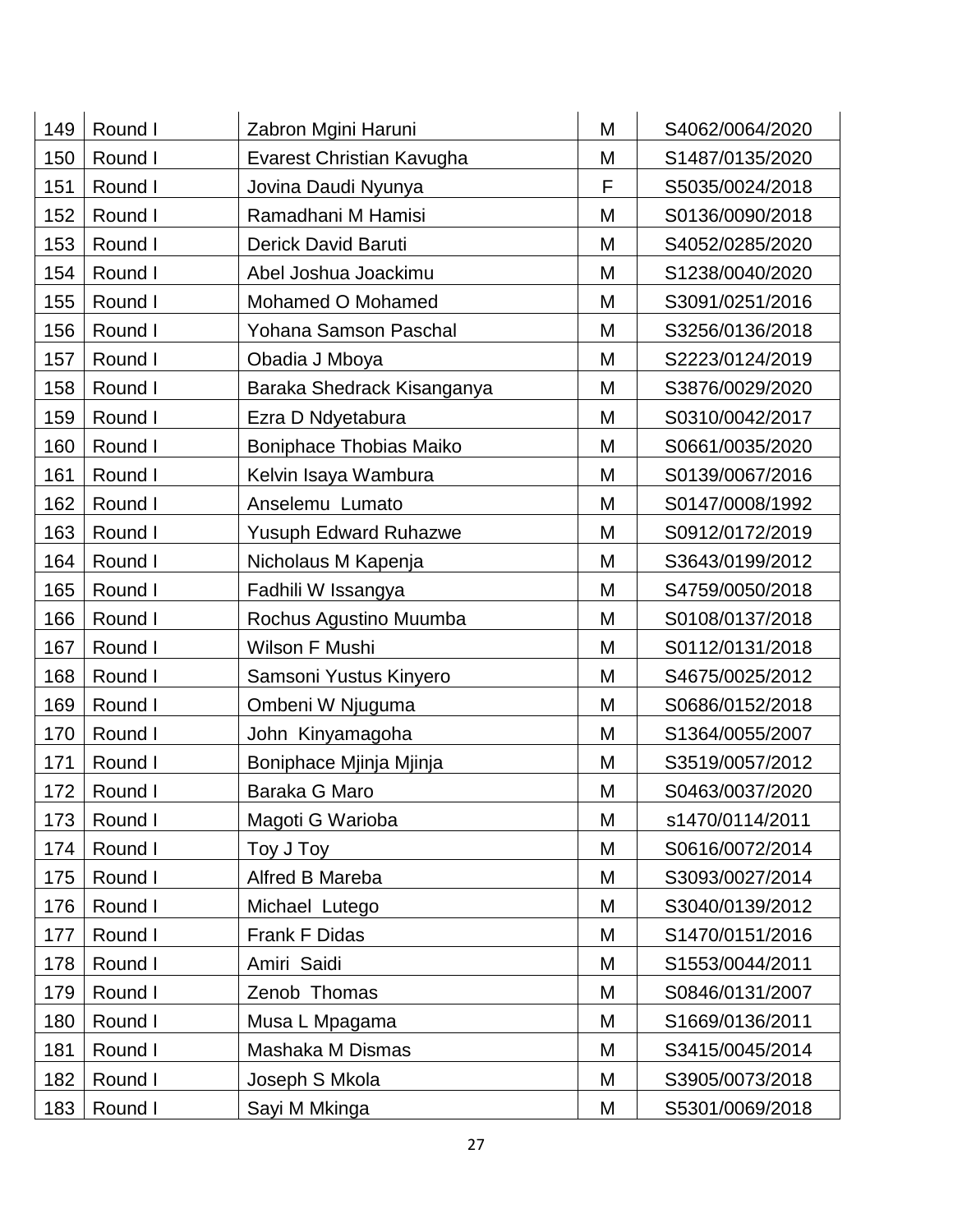| 184 | Round I | Seif M Seif                     | M | S2379/0336/2018   |
|-----|---------|---------------------------------|---|-------------------|
| 185 | Round I | Kelvin Daniel Sospeter          | M | s1760/0096/2018   |
| 186 | Round I | Joseph Golden Mwaibindi         | M | S4876/0127/2015   |
| 187 | Round I | Joseph S Sing'ombe              | M | S4968/0056/2018   |
| 188 | Round I | Mathayo Wilfred Elinazi         | M | S5112/0045/2018   |
| 189 | Round I | Shafii Wame Kauga               | M | S3248/0132/2018   |
| 190 | Round I | Jackson J Mwijonge              | M | S0759/0112/2018   |
| 191 | Round I | Jesca Julius Ntwenya            | F | S0249/0046/2018   |
| 192 | Round I | Charles A Mangula               | M | S2864/0036/2018   |
| 193 | Round I | Arid Patrick Kalinga            | M | S2050/0051/2018   |
| 194 | Round I | Ibrahim E Challe                | M | S2878/0059/2018   |
| 195 | Round I | Johnson P Matemanga             | M | S3547/0049/2017   |
| 196 | Round I | Ratifa Makazi Sungura           | F | S4796/0037/2018   |
| 197 | Round I | Martha Thadei Lyabonga          | F | S4601/0065/2017   |
| 198 | Round I | Sheila Leonard Peter            | F | S0156/0121/2018   |
| 199 | Round I | Raphael A Java                  | M | S1071/0541/2014   |
| 200 | Round I | <b>Edward Sylvester Mkapila</b> | M | S0631/0073/2018   |
| 201 | Round I | Hamza Ramadhan Mambya           | M | S1964/0148/2018   |
| 202 | Round I | Julieth P Begashe               | F | EQ2020000592/2014 |
| 203 | Round I | Innocent M Milinga              | M | S2476/0382/2015   |
| 204 | Round I | <b>Frank Samwel Kisamo</b>      | M | S4405/0048/2018   |
| 205 | Round I | Irene Gervas Agustino           | F | S4598/0058/2018   |
| 206 | Round I | <b>Mfaume Soud Mtimbe</b>       | M | S3735/0044/2018   |
| 207 | Round I | Salma Fadhili Ally              | F | s5380/0018/2018   |
| 208 | Round I | Anitha Steven                   | F | S3274/0015/2018   |
| 209 | Round I | Amani Iman Kasita               | M | S5362/0007/2017   |
| 210 | Round I | Moses Musa Kasunga              | M | S2359/0073/2018   |

# **15. DIPLOMA IN ELECTRONICS AND TELECOMMUNICATION ENGINEERING**

| S/N | <b>Round</b> | <b>Applicant Name</b>     | <b>Sex</b> | <b>Form4 Index</b> |
|-----|--------------|---------------------------|------------|--------------------|
|     | Round I      | Joseph Benson Chavala     | М          | S3483/0071/2020    |
| 2   | Round I      | Allya Emmanuel Manyori    |            | S0249/0003/2020    |
| 3   | Round I      | Dimoso J Chinyagile       | М          | S0108/0043/2020    |
| 4   | Round I      | Masalu Tito Kapama        | М          | S0578/0175/2020    |
| 5   | Round I      | Samwel Akundaeli Kitomari | М          | S0198/0084/2020    |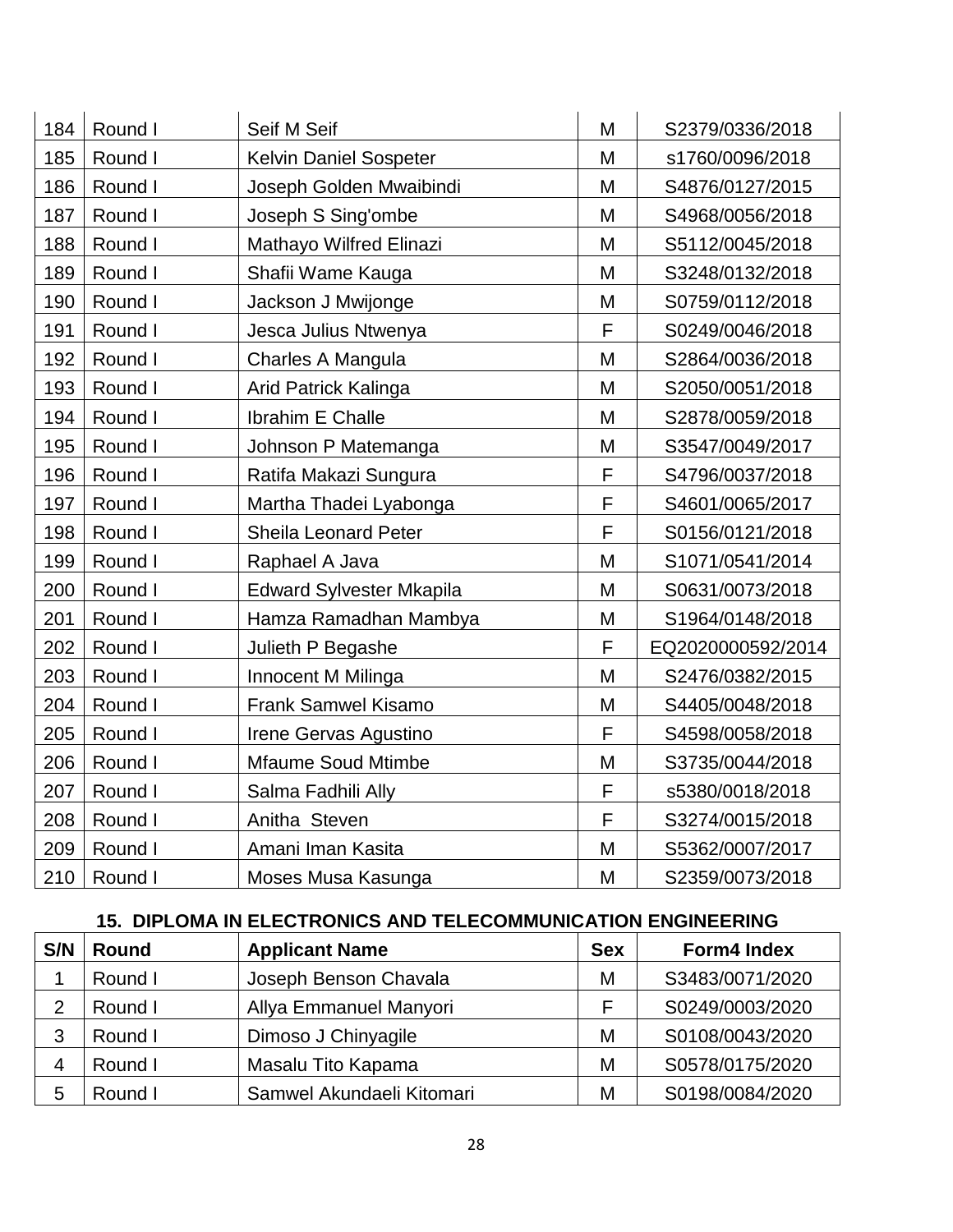| 6              | Round I | Athumani Juma Bakari            | M | S0139/0042/2020 |
|----------------|---------|---------------------------------|---|-----------------|
| $\overline{7}$ | Round I | Michael Goldence Mwalugelo      | M | S2506/0031/2020 |
| 8              | Round I | Daniel Patrick Zakaria          | M | S0112/0031/2020 |
| 9              | Round I | Peter Camillius Macha           | M | S1579/0130/2018 |
| 10             | Round I | Paul Jackson Masalu             | M | S5714/0026/2020 |
| 11             | Round I | <b>Frank Matheo Ponela</b>      | M | S2537/0274/2020 |
| 12             | Round I | Gladness Joseph Mushi           | F | S4556/0044/2018 |
| 13             | Round I | Matiko Wambura Masero           | M | S4497/0181/2018 |
| 14             | Round I | Khadija I Mwinyi                | F | S2773/0050/2018 |
| 15             | Round I | John John Komba                 | M | S0183/0030/2015 |
| 16             | Round I | <b>Herman Festo Mdete</b>       | M | S1674/0132/2020 |
| 17             | Round I | <b>Benedicto Paul Sospeter</b>  | M | S2778/0163/2018 |
| 18             | Round I | Clara Robinson Kaaya            | F | S3982/0007/2018 |
| 19             | Round I | Hezron Ngonyani                 | M | S2693/0030/2011 |
| 20             | Round I | Emmanuel B Konga                | M | S0476/0113/2016 |
| 21             | Round I | Shabani Iddi Alli               | M | S3251/0109/2020 |
| 22             | Round I | Baraka Bruno Mkorongo           | M | S2361/0060/2012 |
| 23             | Round I | Paschal Andrea Lubabula         | M | S1235/0109/2017 |
| 24             | Round I | <b>Branmil Rudgery Mfilinge</b> | M | S1364/0056/2010 |
| 25             | Round I | Ally M Kilanga                  | M | S1599/0159/2018 |

#### **16. DIPLOMA IN HIGHWAY ENGINEERING**

| S/N            | <b>Round</b> | <b>Applicant Name</b>        | <b>Sex</b> | <b>Form4 Index</b> |
|----------------|--------------|------------------------------|------------|--------------------|
|                | Round I      | Calvin Joashi Mkasanga       | M          | S0692/0064/2020    |
| $\overline{2}$ | Round I      | Clementina Zachwa Josephat   | F          | S0220/0019/2018    |
| 3              | Round I      | Matiko Joseph Nyamboha       | M          | S1998/0025/2020    |
| $\overline{4}$ | Round I      | Dickson Edward Kokinda       | M          | S4964/0053/2020    |
| 5              | Round I      | Baraka Twaha Aloyce          | M          | s5375/0075/2020    |
| 6              | Round I      | Joshua Yohana Mgongo         | M          | S2674/0037/2018    |
| 7              | Round I      | <b>Lameck Rowland Lyatuu</b> | M          | S0459/0080/2020    |
| 8              | Round I      | <b>Bilali Mohamed Tulo</b>   | M          | S4866/0010/2018    |
| 9              | Round I      | Juma Issa Msanya             | M          | S1350/0016/2016    |
| 10             | Round I      | Rajabu Athumani Milanzi      | Μ          | S5324/0108/2017    |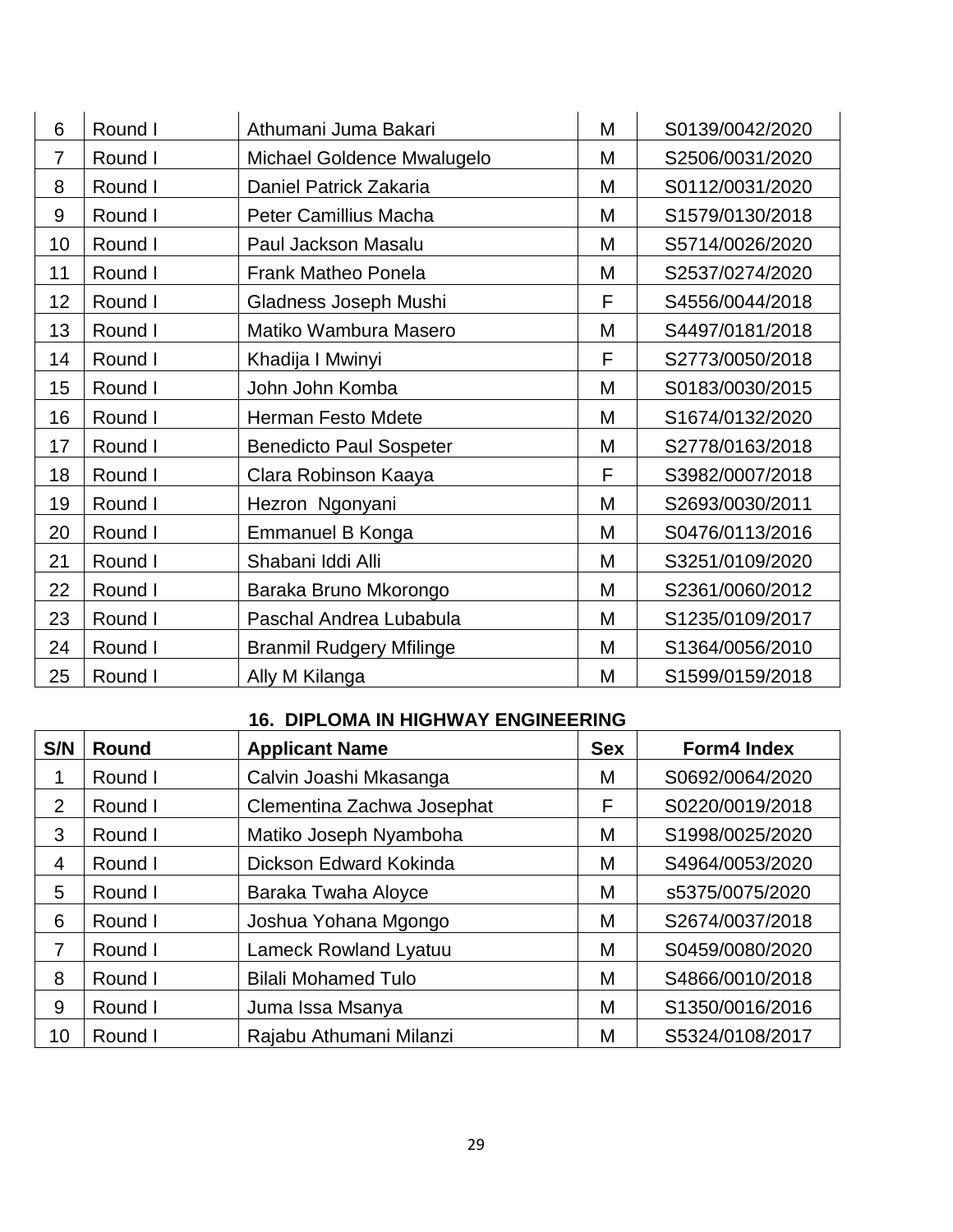|                | 17. DIPLOMA IN INFORMATION AND COMMUNICATION TECHNOLOGY |                                 |            |                 |  |
|----------------|---------------------------------------------------------|---------------------------------|------------|-----------------|--|
| S/N            | Round                                                   | <b>Applicant Name</b>           | <b>Sex</b> | Form4 Index     |  |
| 1              | Round I                                                 | Baraka J Missana                | M          | S3933/0020/2018 |  |
| $\overline{2}$ | Round I                                                 | Jesca F Ernei                   | F          | S2814/0017/2018 |  |
| 3              | Round I                                                 | <b>Fred Medard Faustine</b>     | M          | S5493/0035/2020 |  |
| 4              | Round I                                                 | Panteline Komungoma             | M          | S0118/0046/2018 |  |
| 5              | Round I                                                 | <b>Karim Saad Mushule</b>       | M          | S5163/0089/2020 |  |
| 6              | Round I                                                 | <b>Malick Hassan Mhina</b>      | M          | S5213/0068/2018 |  |
| $\overline{7}$ | Round I                                                 | Amon Shitindi                   | M          | S3905/0005/2014 |  |
| 8              | Round I                                                 | Raymond Rajab Tweve             | M          | S0742/0048/2019 |  |
| $9\,$          | Round I                                                 | Basili Oscar Luanda             | M          | s0359/0121/2020 |  |
| 10             | Round I                                                 | Cephaison Nathan Meshack        | M          | S5865/0022/2020 |  |
| 11             | Round I                                                 | Yusuph Admin                    | M          | S2655/0157/2016 |  |
| 12             | Round I                                                 | Michael J Sasu                  | M          | S2813/0327/2016 |  |
| 13             | Round I                                                 | Marco Masige Alphonce           | M          | S5237/0029/2018 |  |
| 14             | Round I                                                 | Baraka Leonard Omwanda          | M          | S3100/0021/2020 |  |
| 15             | Round I                                                 | Jamaldin Eliasi Kiwhily         | M          | S5407/0065/2018 |  |
| 16             | Round I                                                 | Abdi Hassan Hamisi              | M          | S0105/0002/2018 |  |
| 17             | Round I                                                 | Sabina R Swalle                 | F          | S0266/0060/2018 |  |
| 18             | Round I                                                 | Edisoni A Mwantake              | M          | S4183/0181/2017 |  |
| 19             | Round I                                                 | Leon Shiyo Thadey               | M          | S4706/0037/2018 |  |
| 20             | Round I                                                 | Dinno Gabriel Mkoveke           | M          | s5416/0025/2020 |  |
| 21             | Round I                                                 | Majuto Luboroga Kaizaki         | M          | S5272/0124/2018 |  |
| 22             | Round I                                                 | Sadamu M Mohamed                | M          | S1470/0202/2019 |  |
| 23             | Round I                                                 | Hashim Athuman                  | M          | S0341/0115/2020 |  |
| 24             | Round I                                                 | Nathan S Banketile              | M          | S1203/0133/2018 |  |
| 25             | Round I                                                 | <b>Moses Emmanuel Paul</b>      | Μ          | S1141/0106/2017 |  |
| 26             | Round I                                                 | Albani Ackim Msyokege           | M          | S3905/0005/2020 |  |
| 27             | Round I                                                 | Joyce Mathayo Haule             | F          | S1674/0049/2020 |  |
| 28             | Round I                                                 | Moses Damas Malema              | M          | S3885/0125/2020 |  |
| 29             | Round I                                                 | Paul Kiaga                      | M          | S0948/0101/2011 |  |
| 30             | Round I                                                 | Winfrida Mwenge Makelege        | F          | s1885/0078/2020 |  |
| 31             | Round I                                                 | Christian Michael Mahega        | Μ          | S1668/0063/2013 |  |
| 32             | Round I                                                 | Frank Ndeti Sanga               | Μ          | S5219/0057/2020 |  |
| 33             | Round I                                                 | <b>Innocent Lameck Kitomary</b> | Μ          | S3736/0060/2018 |  |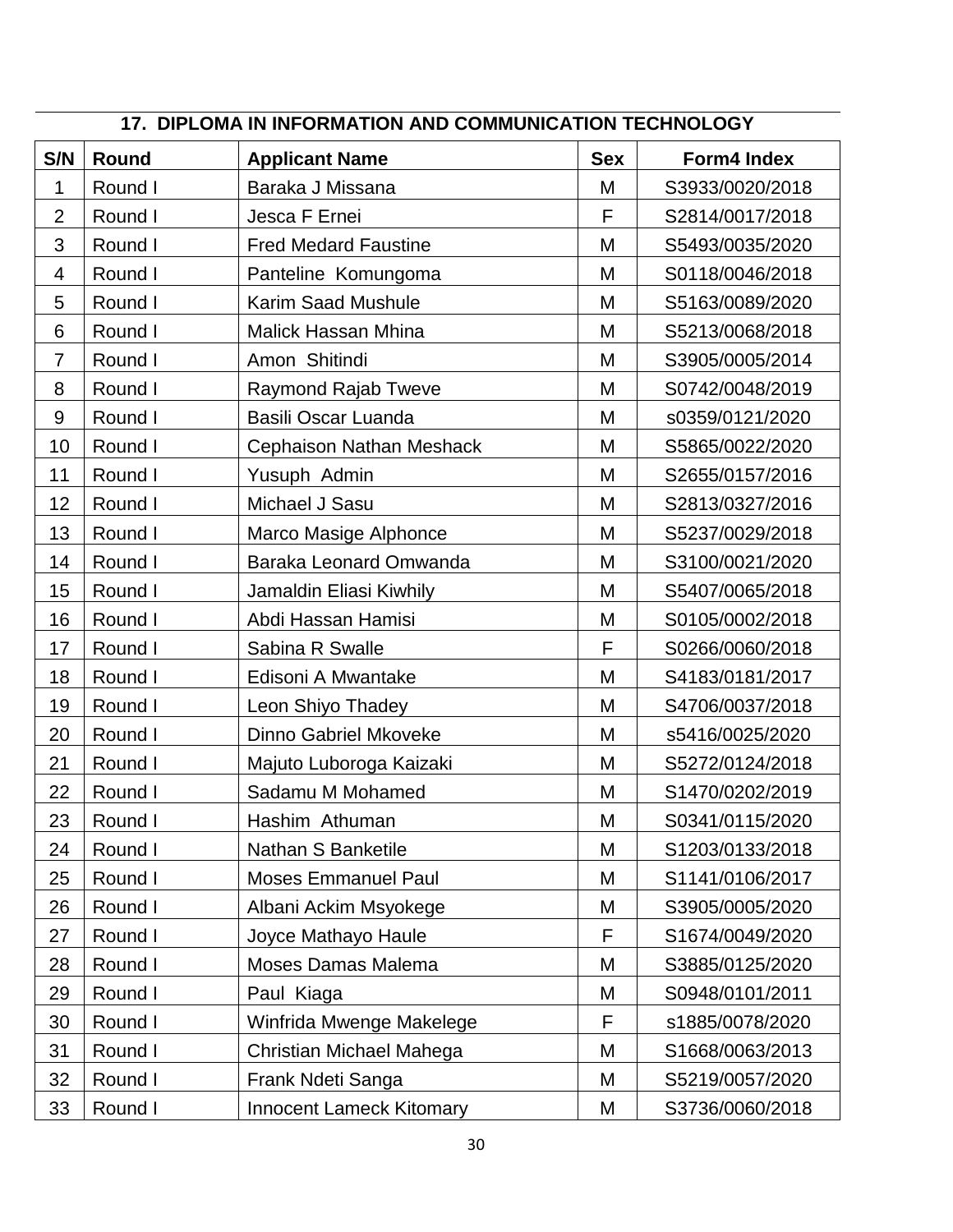| 34 | Round I | James Omari                 | М | S0672/0190/2007   |
|----|---------|-----------------------------|---|-------------------|
| 35 | Round I | Deusdedith Petro            | М | EQ2019001981/2015 |
| 36 | Round I | Pongezi Samwely Philberth   | Μ | S3302/0071/2019   |
| 37 | Round I | Raphael B Minja             | M | S0883/0128/2018   |
| 38 | Round I | Sylvester Denis Mpepi       | М | S2889/0077/2018   |
| 39 | Round I | Batilda Gebrati Riwa        | F | S4272/0002/2018   |
| 40 | Round I | Ray Hoseah Mbilinyi         | M | S0428/0142/2018   |
| 41 | Round I | Benjamin Lusungu Maluli     | М | S4238/0011/2018   |
| 42 | Round I | Frednand Mashauri Kalidushi | М | S2425/0095/2018   |

# **18. DIPLOMA IN FOOD SCIENCE AND TECHNOLOGY**

| S/N              | <b>Round</b> | <b>Applicant Name</b>        | <b>Sex</b> | <b>Form4 Index</b> |
|------------------|--------------|------------------------------|------------|--------------------|
| 1                | Round I      | Haika Samson Johanson        | F          | S0207/0035/2020    |
| $\overline{2}$   | Round I      | <b>Ibrahim Mohamed Hersi</b> | M          | S5379/0049/2020    |
| 3                | Round I      | Kelvin F Shoo                | M          | S0781/0214/2018    |
| 4                | Round I      | Tumpale Ephraim Mwamwenda    | F          | S1645/0102/2018    |
| 5                | Round I      | Noela Michael Chacha         | F          | S0226/0032/2020    |
| 6                | Round I      | Caren Narsis Mboya           | F          | S0263/0008/2018    |
| $\overline{7}$   | Round I      | <b>Mosses Geofrey Banda</b>  | M          | S5295/0079/2018    |
| 8                | Round I      | Thereza Daudi Makamba        | F          | S5154/0045/2018    |
| $\boldsymbol{9}$ | Round I      | Natasha Ibrahim Mtafya       | F          | S5164/0029/2018    |
| 10               | Round I      | Bester J Mwambola            | F          | S0286/0008/2018    |
| 11               | Round I      | Joshua Emmanuel Mbunda       | M          | S1430/0109/2018    |
| 12               | Round I      | Happy Shem Mheni             | F          | S0214/0042/2018    |
| 13               | Round I      | Herieth A Ndinda             | F          | S0534/0032/2017    |
| 14               | Round I      | Irene James Batinagwa        | F          | S0245/0032/2018    |
| 15               | Round I      | Ally Lili Shuly              | M          | S5714/0003/2020    |
| 16               | Round I      | Mugisha Emmanuel Mbiligi     | M          | S0387/0076/2018    |
| 17               | Round I      | Sophia Michael               | F          | S0240/0096/2016    |
| 18               | Round I      | Rehema Nassor Iddi           | F          | S0578/0087/2018    |
| 19               | Round I      | <b>Martha Daniel Ezekiel</b> | F          | S0249/0064/2018    |
| 20               | Round I      | Lightness Nicholaus Mbembati | F          | S0312/0039/2018    |
| 21               | Round I      | Elizabeth Abel Kitundu       | F          | S5121/0015/2018    |
| 22               | Round I      | Mary James Lekamoy           | F          | S5106/0045/2018    |
| 23               | Round I      | Cecilia John Msalle          | F          | S0269/0007/2018    |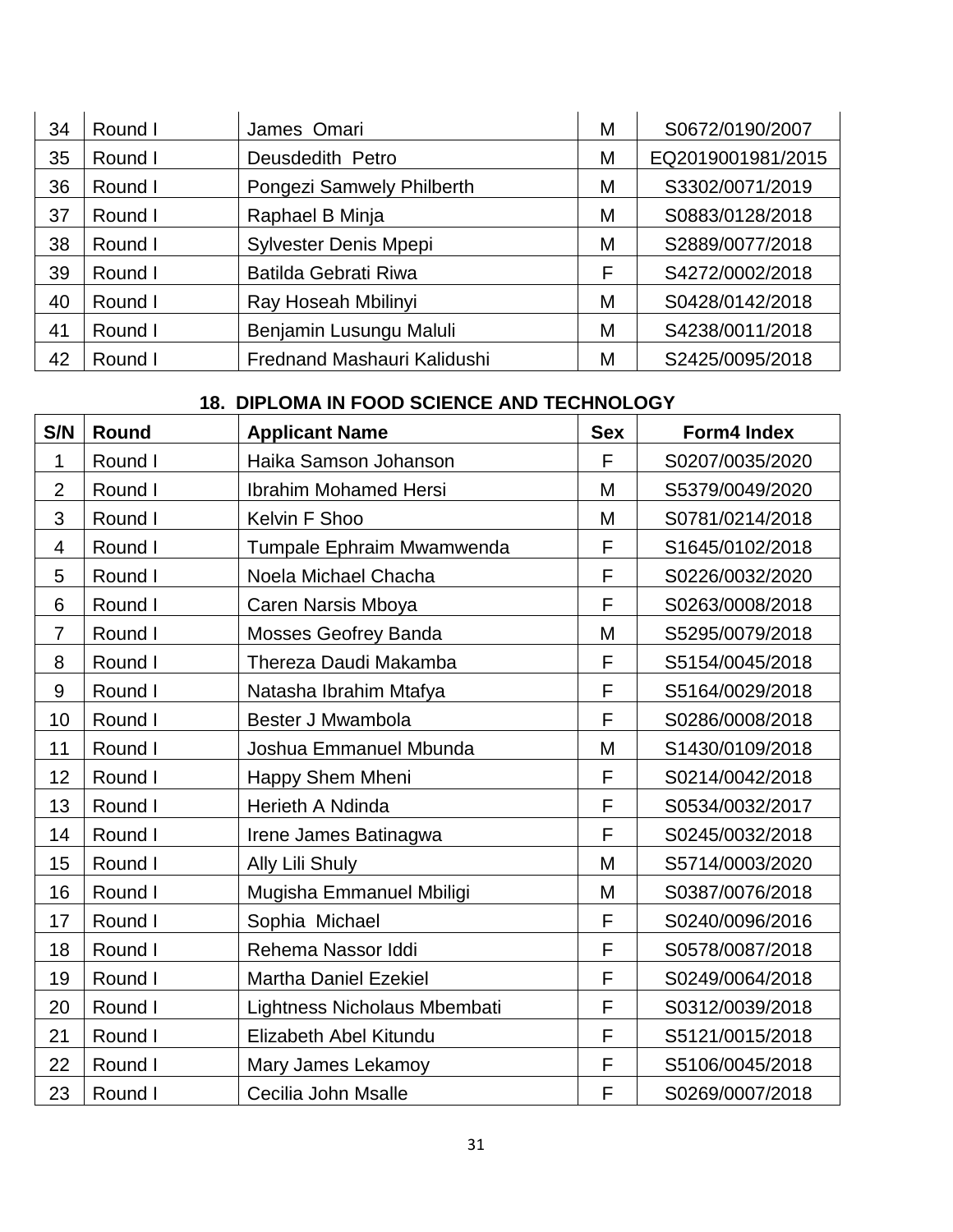| 24 | Round I | Diana Msafiri Magobe              | F | S4733/0022/2018 |
|----|---------|-----------------------------------|---|-----------------|
| 25 | Round I | Yunis M Kapinga                   | F | S0204/0280/2018 |
| 26 | Round I | Patrick B Mwapole                 | M | S3191/0043/2018 |
| 27 | Round I | Mayasa M Said                     | F | S0261/0021/2020 |
| 28 | Round I | Jenifa Angerus Nchimbi            | F | S0237/0049/2018 |
| 29 | Round I | <b>Witness Dickson Sechonge</b>   | F | S0236/0031/2018 |
| 30 | Round I | Felister Johash Kyando            | F | S5295/0021/2018 |
| 31 | Round I | Noreen Filbert Mapunda            | F | S3648/0029/2018 |
| 32 | Round I | Kelvin Yoda Chuma                 | M | s5290/0055/2020 |
| 33 | Round I | Junior Nelson Mungure             | M | S1265/0157/2020 |
| 34 | Round I | Zabron Maila Balekele             | M | S2097/0071/2017 |
| 35 | Round I | Juma Omary Kapaya                 | M | S3832/0044/2018 |
| 36 | Round I | Jumanne Albano                    | M | S0688/0099/2018 |
| 37 | Round I | <b>Gladness Ladislaus Laurent</b> | F | S3241/0039/2020 |
| 38 | Round I | Helena Felix Muyenga              | F | S3140/0038/2018 |
| 39 | Round I | Dianarose Massa Nkangaga          | F | S0237/0022/2018 |
| 40 | Round I | <b>Bosile T Mwambepo</b>          | M | S1584/0032/2020 |
| 41 | Round I | Seif Hamad Seif                   | M | S5498/0039/2020 |
| 42 | Round I | <b>Edger Joephat Owino</b>        | M | S0667/0057/2018 |
| 43 | Round I | Annatalia M Mwamlani              | F | S0640/0003/2017 |
| 44 | Round I | Maria Venance Kisogole            | F | S1507/0059/2018 |
| 45 | Round I | Nuru Dancan Mwankenja             | F | S0681/0056/2019 |
| 46 | Round I | Neema Lwino Fuime                 | F | S1529/0022/2018 |
| 47 | Round I | Catherine W Kaduma                | F | S0286/0009/2018 |
| 48 | Round I | Clementine John                   | F | s0246/0011/2018 |
| 49 | Round I | Sayrin Zahor Ligalu               | F | S2426/0057/2018 |
| 50 | Round I | Theresia Fortunatus Sabuhoro      | F | S5434/0024/2018 |
| 51 | Round I | Babu K Bushiri                    | M | p1582/0078/2020 |
| 52 | Round I | Antipa P Mwangwale                | F | S2684/0007/2019 |
| 53 | Round I | Godfrey Mbunduki George           | M | S1686/0063/2019 |
| 54 | Round I | Katunzi L Andrea                  | M | S3032/0089/2017 |
| 55 | Round I | Rabia Omary Rashid                | F | S5498/0009/2018 |
| 56 | Round I | <b>Ismail Twairan Saidi</b>       | M | S0671/0061/2018 |
| 57 | Round I | Janerose Prosper Raymond          | F | s4135/0019/2018 |
| 58 | Round I | Yohana P Madaha                   | М | S1785/0064/2015 |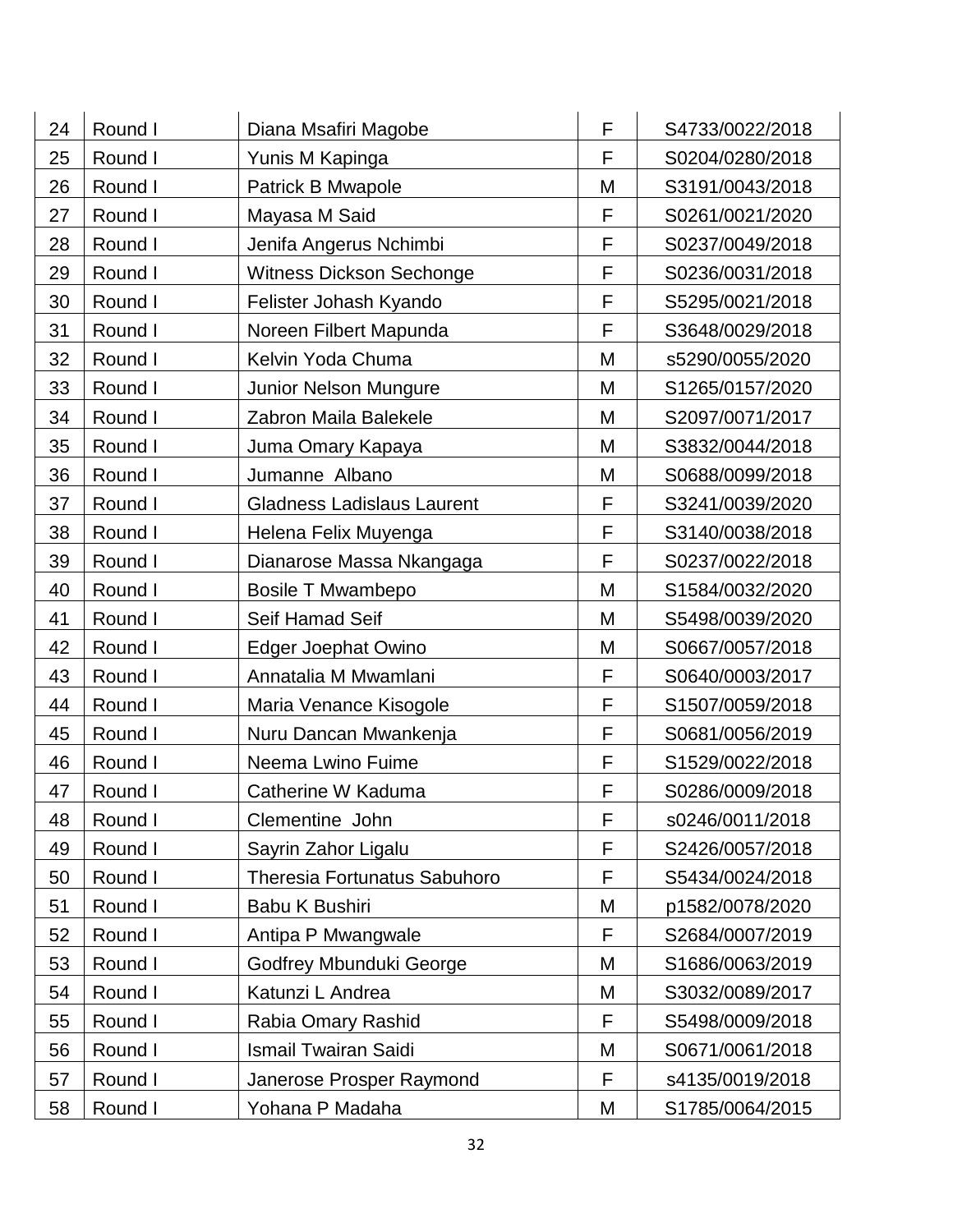| 59 | Round I | Veronika Bernard Mwingira       | F | P0590/0018/2020 |
|----|---------|---------------------------------|---|-----------------|
| 60 | Round I | Restidia Raulian Benedict       | F | S3063/0022/2014 |
| 61 | Round I | Jeditus Respicius Mwombeki      | M | S0519/0085/2018 |
| 62 | Round I | Njoolay Kitashu Letirire        | M | S1314/0119/2020 |
| 63 | Round I | Mariam Sudi Zahoro              | F | S1164/0073/2018 |
| 64 | Round I | Asia Habib Kway                 | F | S5300/0005/2016 |
| 65 | Round I | Veronicah Leonard Lyimo         | F | S0857/0125/2018 |
| 66 | Round I | Lucas Jonas Hamenyimana         | M | S4218/0174/2013 |
| 67 | Round I | <b>Anord Daniely Msigwa</b>     | M | S2349/0067/2018 |
| 68 | Round I | Neema Frank Katunzi             | F | S5174/0030/2018 |
| 69 | Round I | Angelista Yudathadeus Laswai    | F | S0688/0003/2020 |
| 70 | Round I | Rasul Saphiel Daudi             | M | S0850/0294/2019 |
| 71 | Round I | <b>Andrew Sebastian Macrice</b> | M | S2506/0024/2018 |
| 72 | Round I | Jasmin Bakari Msuya             | F | S0857/0064/2018 |
| 73 | Round I | Fauzia Mwalimu Mohamed          | F | S1147/0031/2018 |
| 74 | Round I | <b>Catherine Enock</b>          | F | S0289/0018/2017 |
| 75 | Round I | Neema Richard Chakachaka        | F | S4515/0026/2018 |
| 76 | Round I | Evalyne Samwel Gekagai          | F | S4092/0012/2018 |
| 77 | Round I | Regina M Sylivester             | F | S3794/0094/2018 |
| 78 | Round I | Leticia P Busali                | F | S0240/0044/2018 |
| 79 | Round I | Beltila Rwegoshora              | F | S0240/0010/2018 |
| 80 | Round I | Rakia Richard Sanga             | F | S4514/0008/2018 |
| 81 | Round I | Nehemia C Shimwela              | M | S1715/0052/2018 |
| 82 | Round I | Asifiwe F Mwasenga              | F | S1180/0004/2018 |

# **19. DIPLOMA IN LABORATORY SCIENCES AND TECHNOLOGY**

| S/N | <b>Round</b> | <b>Applicant Name</b>          | <b>Sex</b> | <b>Form4 Index</b> |
|-----|--------------|--------------------------------|------------|--------------------|
|     | Round I      | Erick Boniface Buhama          | M          | S0461/0044/2020    |
| 2   | Round I      | <b>Beatrice Shiwa Ngurime</b>  | F          | S5344/0013/2018    |
| 3   | Round I      | Gift Hamis Likolo              | M          | S4260/0047/2018    |
| 4   | Round I      | David Frank Kidenya            | M          | S1141/0068/2018    |
| 5   | Round I      | Fabian Migayo Nestory          | M          | S3042/0108/2018    |
| 6   | Round I      | Happiness Christopher Nyamriro | F          | S0269/0030/2018    |
| 7   | Round I      | Prisca Thadeo Jawa             | F          | s3648/0030/2018    |
| 8   | Round I      | Neema Wambura Matiko           | F          | S0237/0068/2018    |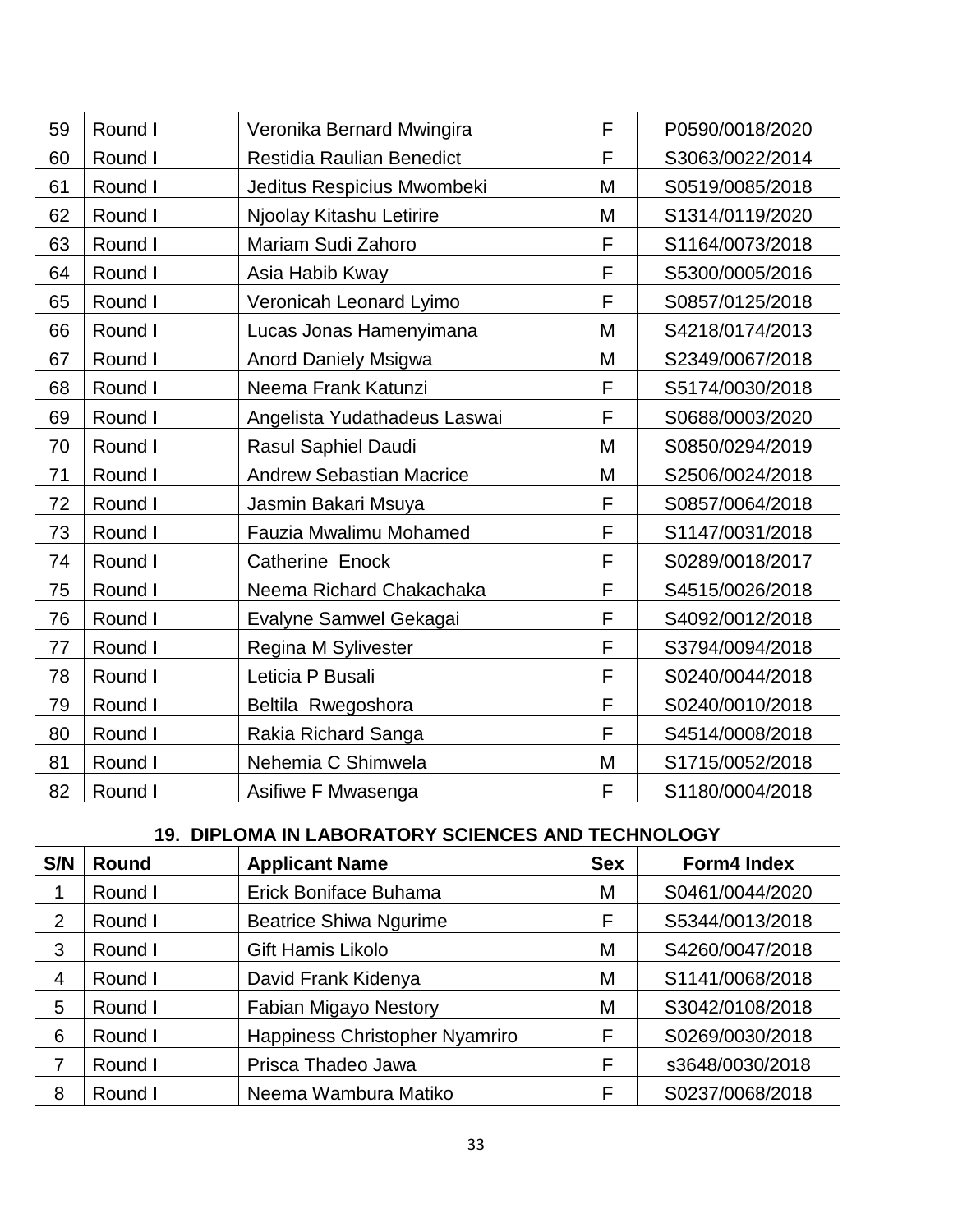| 9  | Round I | Hope Filbert Ndunguru            | F | S0214/0044/2018 |
|----|---------|----------------------------------|---|-----------------|
| 10 | Round I | Amani Alistides Bugwigwi         | M | S5144/0013/2020 |
| 11 | Round I | Marcelino Marcelino Luambano     | M | S1174/0022/2020 |
| 12 | Round I | William P Kabeho                 | M | S1247/0151/2018 |
| 13 | Round I | Lazaro Leonce Kuko               | M | S2820/0048/2017 |
| 14 | Round I | Nasibu Shaibu Mtumwa             | M | S3102/0107/2018 |
| 15 | Round I | Jacqueline John Waziri           | F | S5192/0047/2018 |
| 16 | Round I | Happyness Ndulu Juma             | F | S0789/0024/2018 |
| 17 | Round I | <b>Upendo Simon Mbise</b>        | F | S0357/0055/2018 |
| 18 | Round I | <b>Alphonce George Clavery</b>   | M | S1646/0006/2018 |
| 19 | Round I | Derick David Pyuza               | M | S4260/0042/2018 |
| 20 | Round I | Alex C Masele                    | M | S0461/0032/2018 |
| 21 | Round I | <b>Gloria Peter Master</b>       | F | S1361/0034/2018 |
| 22 | Round I | Dativa Philimon Cleophace        | F | S1833/0020/2018 |
| 23 | Round I | Rebeca Hussein Bajuni            | F | S4601/0094/2018 |
| 24 | Round I | Aneth Felix Shayo                | F | S4854/0004/2018 |
| 25 | Round I | Mariam N Shija                   | F | S3761/0053/2018 |
| 26 | Round I | Saimon Peter Makalamba           | M | S4087/0041/2020 |
| 27 | Round I | Dalton John Opudo                | M | S3861/0101/2020 |
| 28 | Round I | Rodeny Victory Bimbiga           | M | S0167/0063/2017 |
| 29 | Round I | Kelvin Jacob Mgimba              | M | S4260/0055/2018 |
| 30 | Round I | Gerald James                     | M | S3136/0167/2018 |
| 31 | Round I | Said Athuman Dimwe               | M | S4932/0153/2018 |
| 32 | Round I | Abdul Seleman Mohamed            | M | S2735/0105/2019 |
| 33 | Round I | Baraka Julius Shimbi             | M | S2093/0032/2018 |
| 34 | Round I | Felista Aloyce Matandiko         | F | S0167/0012/2018 |
| 35 | Round I | <b>Ester Emanuel John</b>        | F | S1259/0014/2018 |
| 36 | Round I | Neema Boniface                   | F | S4087/0015/2018 |
| 37 | Round I | <b>Beatrice Samwel Mungubali</b> | F | S4894/0012/2020 |
| 38 | Round I | Nassoro Jumanne Marco            | M | S5384/0028/2017 |
| 39 | Round I | Geradi Elisha Mjinja             | M | S3153/0090/2017 |
| 40 | Round I | Nikolao Maurus Mgaya             | M | S0801/0089/2018 |
| 41 | Round I | Joseph P Mtafya                  | M | S0803/0006/2018 |
| 42 | Round I | Japhason Japhet Kasoga           | Μ | S0333/0295/2020 |
| 43 | Round I | <b>Mgore Daniel Mgore</b>        | М | S0546/0249/2018 |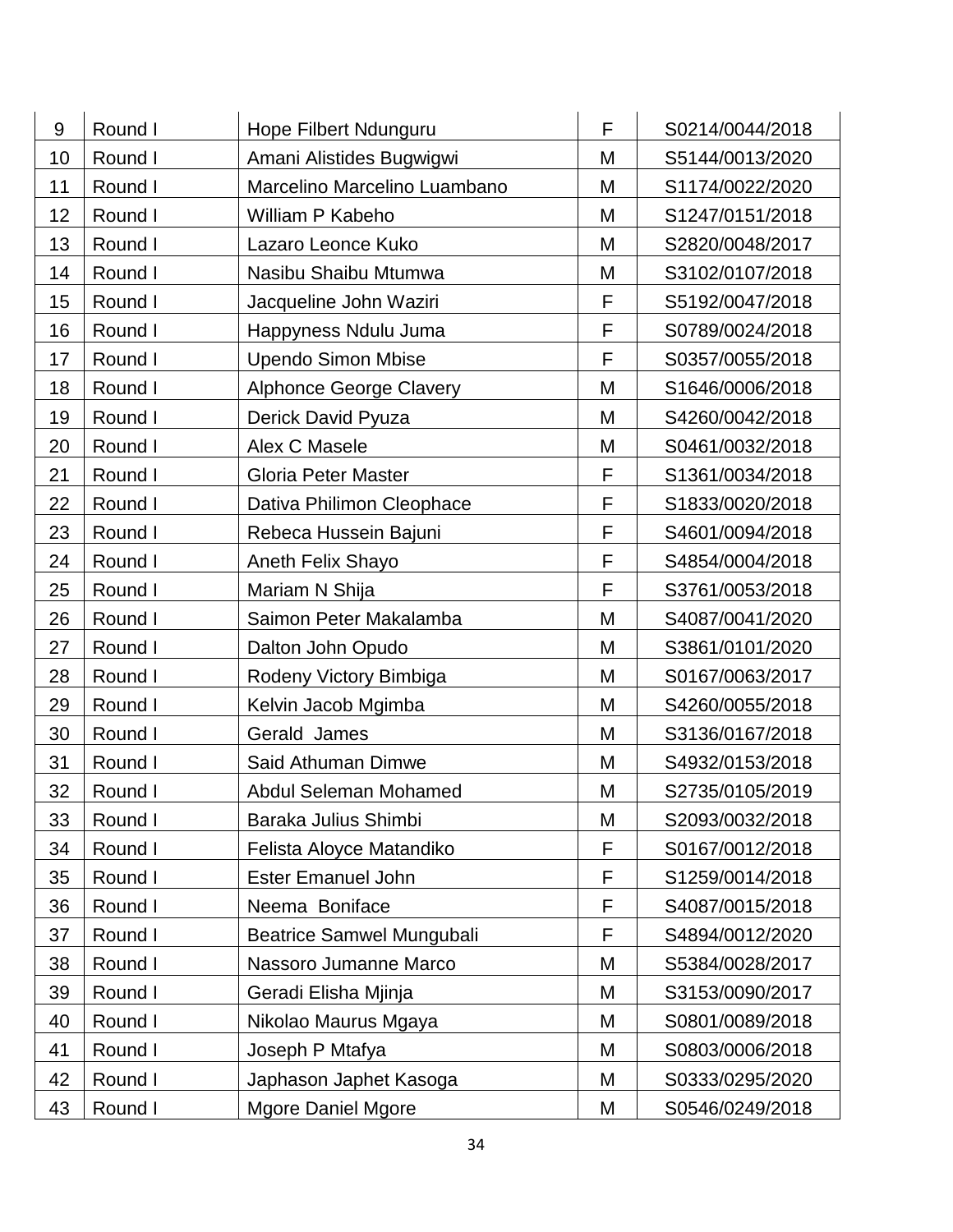| 44 | Round I | Lucy Y Hallonga              | F | S3601/0012/2017 |
|----|---------|------------------------------|---|-----------------|
| 45 | Round I | Sophia Damian Msaki          | F | S0795/0085/2017 |
| 46 | Round I | Angela Daniel Chimwaga       | F | S5209/0001/2018 |
| 47 | Round I | Suzana Angumbwike Sanga      | F | S2391/0072/2018 |
| 48 | Round I | Atupokile G Kalinga          | F | S4894/0011/2018 |
| 49 | Round I | Magreth Isanila Abraham      | F | S1645/0062/2016 |
| 50 | Round I | Gift Clodwick Sangana        | M | S5345/0052/2018 |
| 51 | Round I | Reuben B Boniface            | M | S1071/0310/2018 |
| 52 | Round I | Frank Bilomo Makubi          | M | S1756/0046/2018 |
| 53 | Round I | Sebastian Gervas Swagara     | M | S0912/0189/2012 |
| 54 | Round I | Zepherine Henry Mihayo       | M | S4741/0065/2018 |
| 55 | Round I | Glory Herbert Ngongi         | F | S5251/0013/2017 |
| 56 | Round I | Fransiska Peter Mapunda      | F | S0217/0023/2017 |
| 57 | Round I | Susan Elirehema Nnko         | F | S4466/0051/2018 |
| 58 | Round I | Vanessa G Muhimba            | F | S1526/0032/2018 |
| 59 | Round I | Elinipa G Nnko               | F | S3385/0003/2018 |
| 60 | Round I | Jovitha Fedrick Mgaya        | F | S4552/0022/2018 |
| 61 | Round I | Linet Asimwe Jackson         | F | S2119/0038/2018 |
| 62 | Round I | Odetha M Samwel              | F | S3001/0016/2018 |
| 63 | Round I | James Joseph Katowa          | M | S5324/0066/2018 |
| 64 | Round I | Nicodem E Mbughi             | M | S1526/0069/2017 |
| 65 | Round I | Alex O Alex                  | M | S2998/0040/2018 |
| 66 | Round I | <b>Emmanuel Motto Robert</b> | M | S2970/0028/2017 |
| 67 | Round I | Meshack Yotham Mbasha        | M | S5552/0114/2018 |
| 68 | Round I | <b>Yustice Mhina Madusi</b>  | M | S0627/0034/2018 |
| 69 | Round I | <b>Abraham Wiston Julius</b> | M | S3838/0062/2018 |
| 70 | Round I | Kelvin Allan Mwankusye       | M | S2867/0133/2018 |
| 71 | Round I | Juliana M Fasha              | F | S2769/0073/2020 |
| 72 | Round I | Edia Barongo Dawson          | F | S0397/0008/2018 |
| 73 | Round I | Salma Hussein Ikunji         | F | S2755/0103/2017 |
| 74 | Round I | Jema Elimina Emmanuel        | F | S3241/0052/2020 |
| 75 | Round I | Wokuvu Fika Mogha            | M | S4314/0049/2018 |
| 76 | Round I | Ramadhani O Mwita            | M | S1802/0175/2018 |
| 77 | Round I | Gamaliel Stanslaus Shang'a   | M | S0508/0072/2018 |
| 78 | Round I | Frank Lazaro Baya            | Μ | S0974/0066/2018 |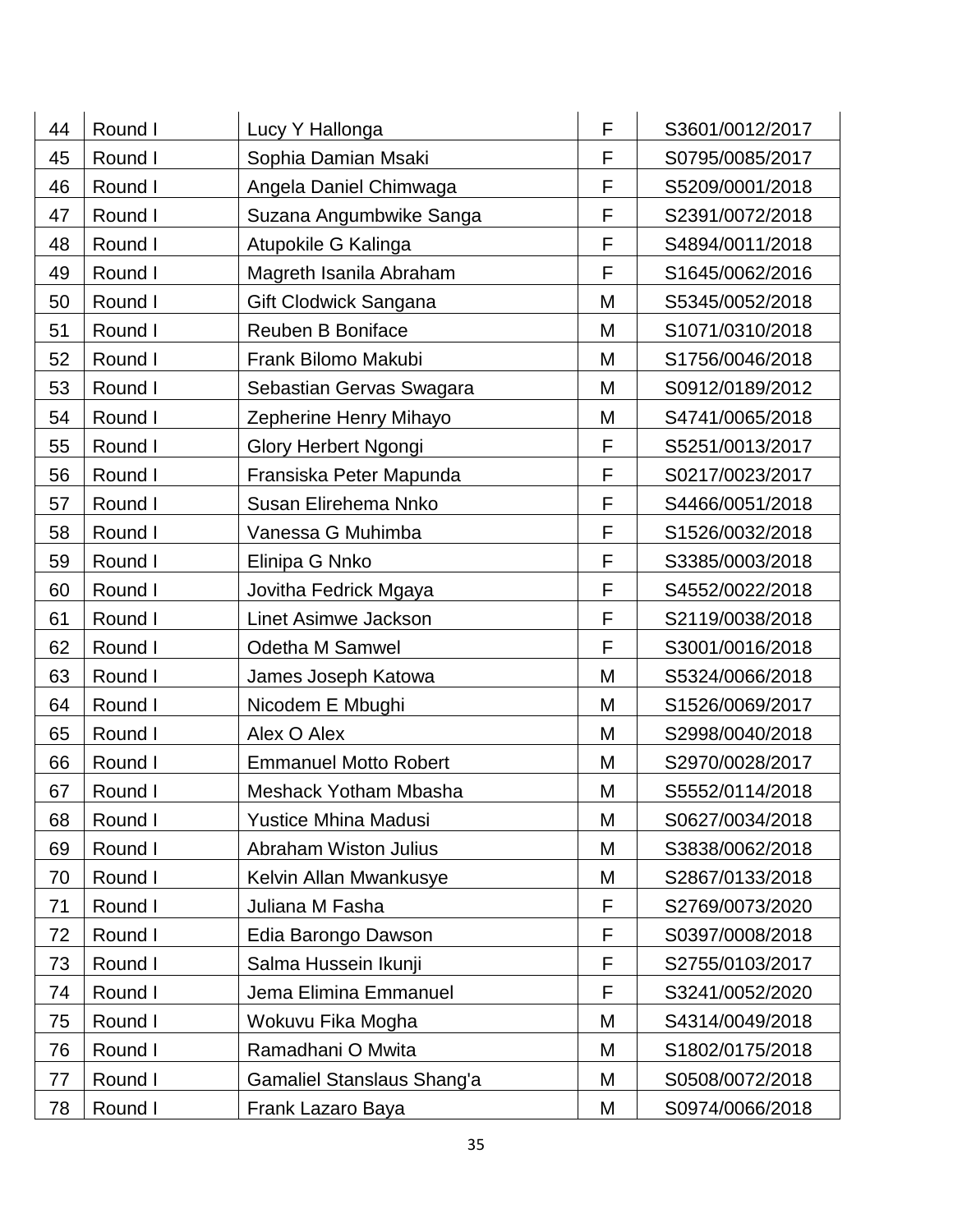| 79  | Round I | Rukia Ramadhani Fadhili      | F | S3838/0048/2018   |
|-----|---------|------------------------------|---|-------------------|
| 80  | Round I | Irine Marco Mgema            | F | S0578/0053/2018   |
| 81  | Round I | Mercy Bakari Tweve           | F | S0167/0019/2018   |
| 82  | Round I | <b>Praygod Ezekiely Nnko</b> | F | S4758/0046/2018   |
| 83  | Round I | Felister Ng'husu Misalaba    | F | S5205/0008/2018   |
| 84  | Round I | Elisha Philipo               | M | S3137/0085/2013   |
| 85  | Round I | Peter Malawi Malawi          | M | s2023/0026/2018   |
| 86  | Round I | Khadija Yusuph Mmbaga        | F | S0188/0046/2018   |
| 87  | Round I | Habiba N Juma                | F | S0266/0022/2018   |
| 88  | Round I | Jema Joseph Mshingwa         | F | S5388/0023/2019   |
| 89  | Round I | Andrew Erasto                | M | S4811/0098/2016   |
| 90  | Round I | Jilumika Luhemeja Dula       | M | S0713/0053/2016   |
| 91  | Round I | Disii Eliya Ruhuta           | M | S4135/0047/2018   |
| 92  | Round I | Shukrani Gandi Raphael       | M | S1788/0092/2019   |
| 93  | Round I | Maige Leonard                | M | S1426/0048/2016   |
| 94  | Round I | Livinus Mbezi Philimon       | M | S3264/0053/2016   |
| 95  | Round I | <b>Fred Emmanuel Mbije</b>   | M | S3136/0163/2016   |
| 96  | Round I | Mkomwa Haruna                | M | S1035/0097/2011   |
| 97  | Round I | Tito Zebedayo Mlelwa         | M | S1325/0092/2018   |
| 98  | Round I | Bennetson Richard            | M | P0991/0347/2005   |
| 99  | Round I | Damian Emmanuel Ruhuga       | M | S0756/0027/2017   |
| 100 | Round I | Alphonce Albogast            | M | S0473/0050/2017   |
| 101 | Round I | Mwanamkasi J Silaha          | F | S1222/0179/2018   |
| 102 | Round I | <b>Grace Silas Mnyembe</b>   | F | S0214/0036/2018   |
| 103 | Round I | Hezron Janeth                | F | EQ2021003095/2016 |
| 104 | Round I | Najimu Hamisi Mohamed        | M | s0139/0093/2018   |
| 105 | Round I | Baraka J Nyamhanga           | M | S1608/0106/2018   |
| 106 | Round I | Mwanakheri Mkilila Msafiri   | F | S2626/0031/2018   |
| 107 | Round I | Vanessa Philemon Mwita       | F | S3747/0049/2018   |
| 108 | Round I | Grace S Waziri               | F | S0286/0032/2018   |
| 109 | Round I | Jackline Naftali Msoloka     | F | s2136/0026/2018   |
| 110 | Round I | Paulo John Masule            | M | S2543/0040/2017   |
| 111 | Round I | Mujarifu Gerald Magesa       | M | S5163/0158/2016   |
| 112 | Round I | Evagilio Linus Mtemela       | F | S2057/0049/2018   |
| 113 | Round I | Neema P Herman               | F | S4499/0028/2018   |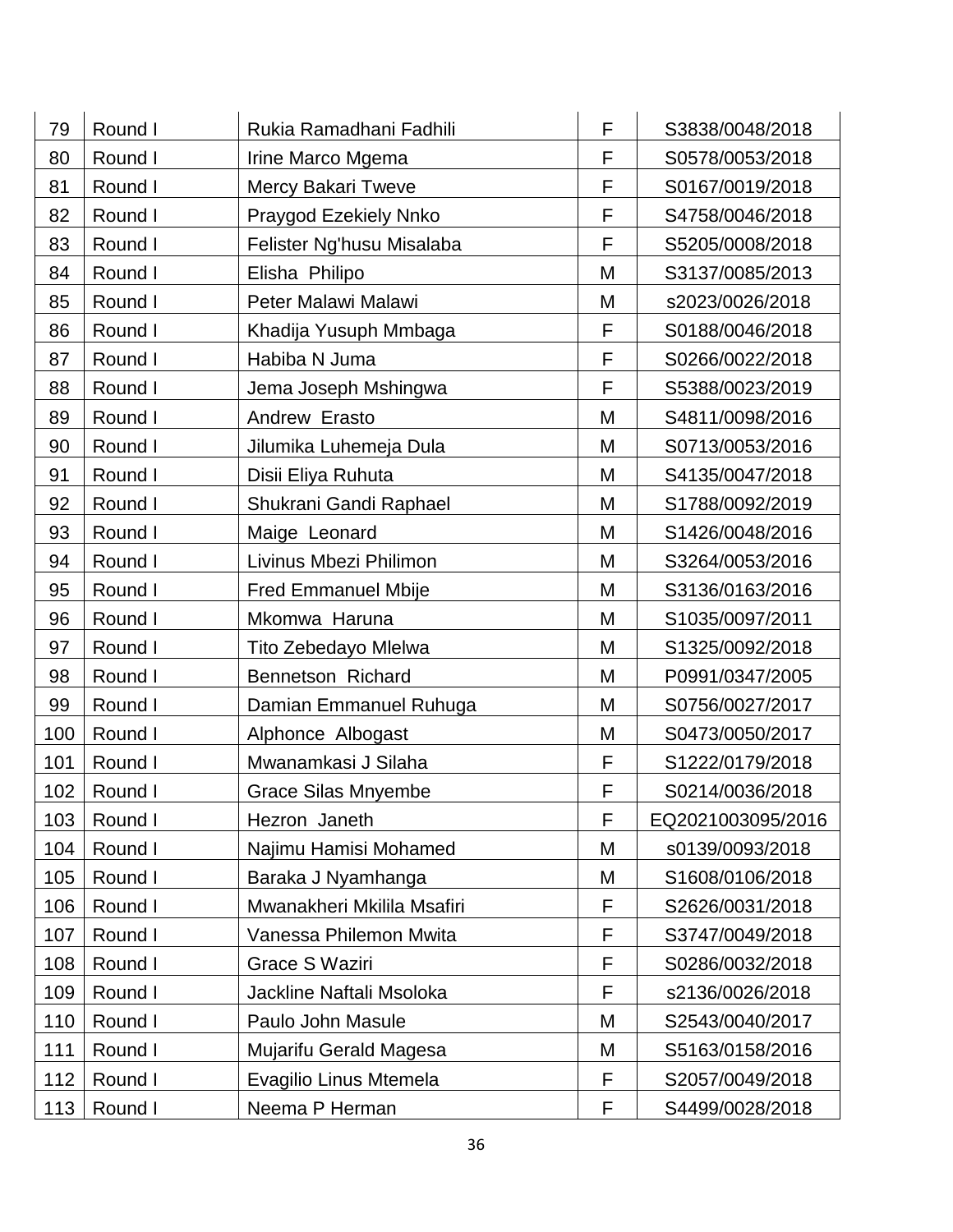| 114            | Round I | Ambrose A Lusozi                  | M          | S0154/0002/2018 |
|----------------|---------|-----------------------------------|------------|-----------------|
| 115            | Round I | Cesilia Bartholomeo Sikazwe       | F          | S5376/0006/2018 |
| 116            | Round I | Jema Lazaro Uhehwa                | F          | s4905/0031/2017 |
| 117            | Round I | Alphonce John Kabujanja           | M          | S0196/0031/2018 |
|                |         |                                   |            |                 |
|                |         | 20. DIPLOMA IN MINING ENGINEERING |            |                 |
| S/N            | Round   | <b>Applicant Name</b>             | <b>Sex</b> | Form4 Index     |
| $\mathbf 1$    | Round I | Hassan Juma Magesa                | M          | S0140/0046/2018 |
| $\overline{2}$ | Round I | Samwel Mekdadi Rajabu             | M          | S2334/0053/2020 |
| 3              | Round I | Gulstavu B Mwaipopo               | M          | S1677/0051/2020 |
| 4              | Round I | <b>Boniphace Gidion Busambale</b> | M          | S5244/0005/2020 |
| 5              | Round I | Yusuph Mussa Abdallah             | M          | S0345/0207/2018 |
| 6              | Round I | Ian Nashon Tubirole               | M          | S3861/0140/2018 |
| $\overline{7}$ | Round I | Timotheo Venance Iriya            | M          | S1601/0136/2018 |
| 8              | Round I | Ladslus A Mwanitega               | M          | S0694/0043/2018 |
| 9              | Round I | Kenedy Daniel Chami               | M          | S2537/0298/2020 |
| 10             | Round I | Renatus Kamuzora Patrick          | M          | S0127/0036/2020 |
| 11             | Round I | Ibrahim Wambura Mankaga           | M          | S5327/0041/2020 |
| 12             | Round I | Peter Saguda Sayi                 | M          | S0135/0218/2018 |
| 13             | Round I | Jackson Jonas Augustine           | M          | S3853/0088/2018 |
| 14             | Round I | Penuel Bwire Mugaya               | M          | S4131/0057/2018 |
| 15             | Round I | Agripina L Minani                 | F          | S4094/0003/2018 |
| 16             | Round I | Leila Stanley Wilson              | F          | S0262/0054/2018 |
| 17             | Round I | Rebecca Watson Kasunga            | F          | S1645/0087/2018 |
| 18             | Round I | Agness Tobias Ngomuo              | F          | S4039/0003/2018 |
| 19             | Round I | Latifa Modest Humba               | F          | S1259/0019/2018 |
| 20             | Round I | Minza Elias John                  | F          | S4944/0019/2018 |
| 21             | Round I | Costantine Madaraka Dawa          | M          | S2178/0064/2020 |
| 22             | Round I | Eliya Y Samwel                    | M          | S5368/0034/2018 |
| 23             | Round I | Patrick John Jidayi               | M          | S1198/0093/2015 |
| 24             | Round I | Janeth M Mboje                    | F          | S4628/0024/2017 |
| 25             | Round I | Fadhili B Samwel                  | M          | S3469/0085/2014 |
| 26             | Round I | Amina Yusuph Mohamed              | F          | S5354/0001/2018 |
| 27             | Round I | Deogratias Mwita Joseph           | Μ          | S0665/0116/2020 |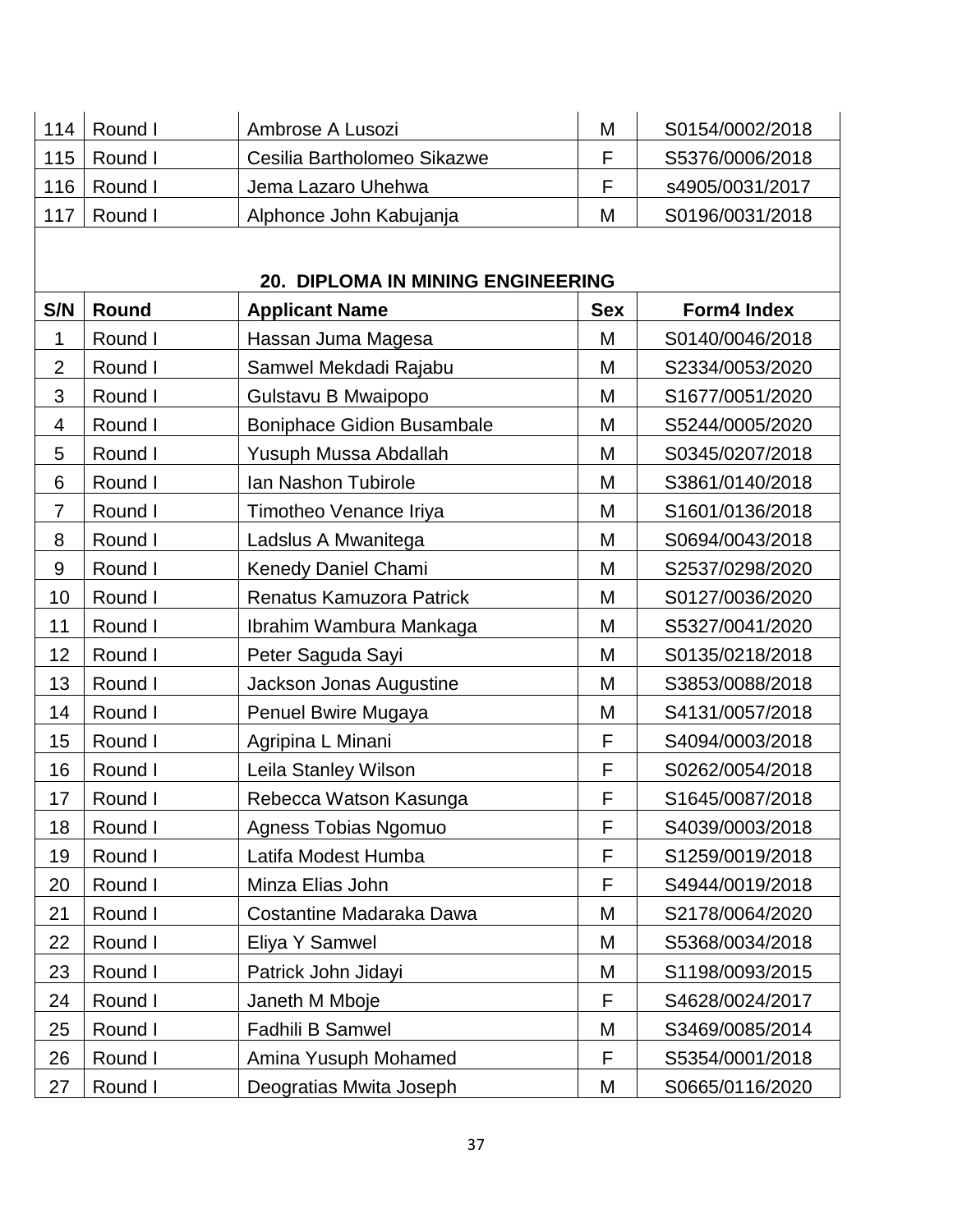| 28 | Round I | Maxmilian E Mayemba       | М | s4803/0201/2016   |
|----|---------|---------------------------|---|-------------------|
| 29 | Round I | Yunus Ramadhan Juma       | Μ | S1298/0342/2017   |
| 30 | Round I | Donacian Fulgence Shirima | M | EQ2019001253/2018 |
| 31 | Round I | Derick John Falmen        | Μ | S1757/0035/2018   |
| 32 | Round I | Melckizedeck J Temu       | M | S0165/0073/2018   |
| 33 | Round I | Ekilia Joab Suday         | F | S4484/0007/2018   |
| 34 | Round I | Rose Zeno Shirima         | F | S5431/0022/2018   |
| 35 | Round I | Josephat H Nkwaji         | M | S2693/0048/2018   |
| 36 | Round I | <b>Stanley S Wambura</b>  | М | S0110/0130/2018   |
| 37 | Round I | Amina Omary Makulo        | F | S0671/0002/2018   |
| 38 | Round I | Ngalula Mwandu Seleman    | М | S4131/0052/2018   |

|  |  | 21. DIPLOMA IN MECHANICAL ENGINEERING |  |
|--|--|---------------------------------------|--|
|--|--|---------------------------------------|--|

| S/N                      | Round   | <b>Applicant Name</b>        | <b>Sex</b> | <b>Form4 Index</b> |
|--------------------------|---------|------------------------------|------------|--------------------|
| 1                        | Round I | Erick Lucas Kisaka           | M          | S0388/0127/2020    |
| $\overline{2}$           | Round I | Edson Mussa Manyama          | M          | S1071/0204/2018    |
| 3                        | Round I | Noah Geogre Mwaitete         | M          | S0156/0127/2020    |
| $\overline{\mathcal{A}}$ | Round I | Baraka Raphael Mafwimbo      | M          | S4867/0070/2020    |
| 5                        | Round I | Joshua Aggrey Fumbo          | M          | S3140/0176/2020    |
| 6                        | Round I | <b>Moses Theogenes James</b> | M          | S4854/0093/2020    |
| $\overline{7}$           | Round I | <b>Aniceth Pius Audax</b>    | M          | S2233/0082/2013    |
| 8                        | Round I | Leila R Namkaka              | F          | S1406/0040/2018    |
| 9                        | Round I | Elvis Nestory Makava         | M          | S3483/0053/2018    |
| 10                       | Round I | Elisha Mkiza Haruna          | M          | S3300/0066/2018    |
| 11                       | Round I | Rebeca M Ludelya             | F          | S3485/0115/2020    |
| 12                       | Round I | <b>Nicola Robert Charles</b> | F          | S0357/0043/2018    |
| 13                       | Round I | Gervance N Malema            | M          | S1439/0210/2018    |
| 14                       | Round I | Erasto B Jovitha             | M          | S1163/0079/2018    |
| 15                       | Round I | <b>Hemed Hemed Sokela</b>    | M          | S0867/0114/2020    |
| 16                       | Round I | Fabiani Daniel Fabian        | M          | S0177/0012/2018    |
| 17                       | Round I | <b>Elia Emmanuel Charles</b> | M          | S4181/0137/2018    |
| 18                       | Round I | Godlisten Godlove Kamuntu    | M          | S0880/0112/2020    |
| 19                       | Round I | James John Ngoko             | M          | S1888/0043/2020    |
| 20                       | Round I | Joackim Rafael Mwaisela      | M          | S4472/0096/2020    |
| 21                       | Round I | <b>Badar Salum Seif</b>      | M          | S5498/0017/2018    |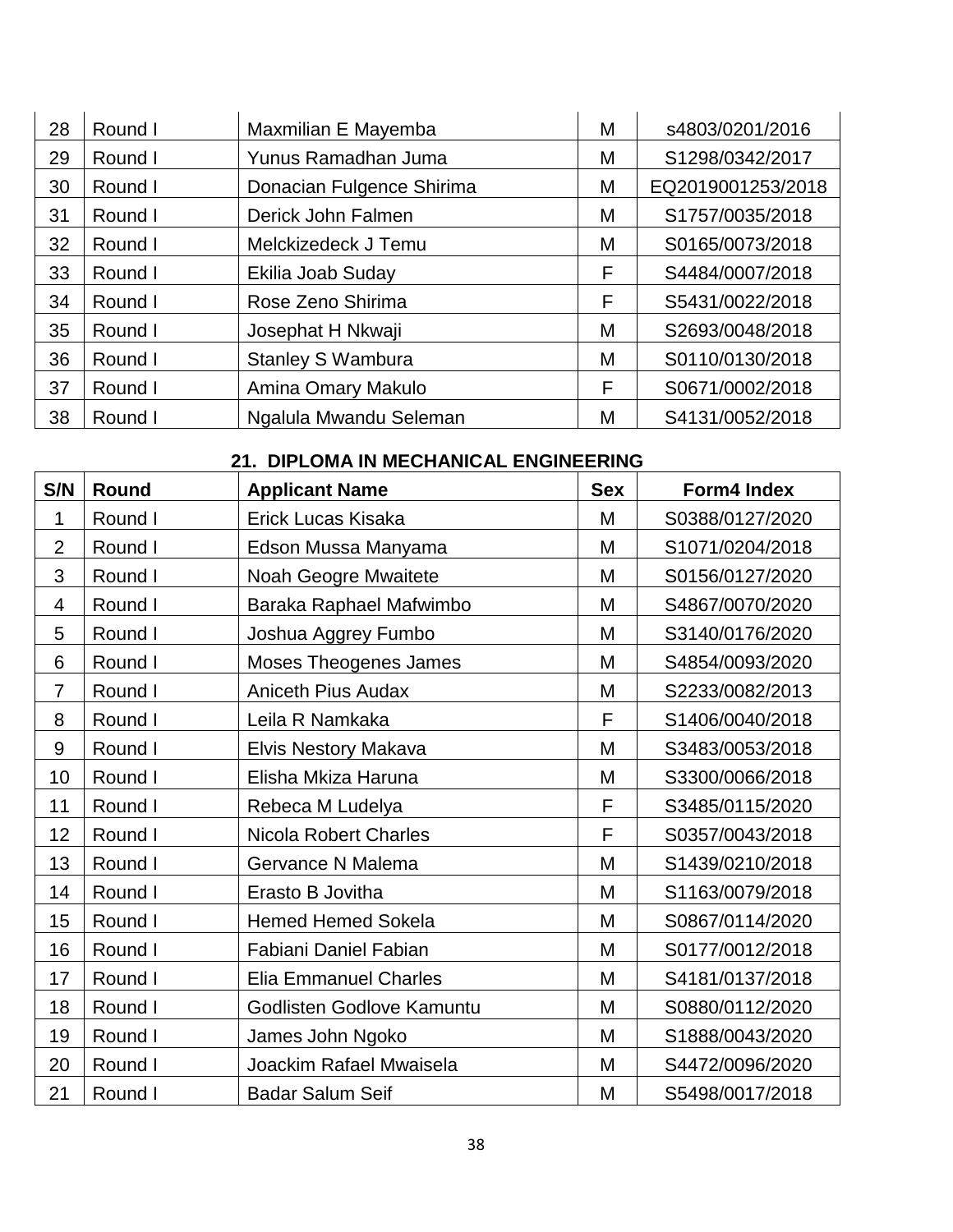| 22 | Round I | Nuhu Jafari Msolina          | M | S2050/0084/2018 |
|----|---------|------------------------------|---|-----------------|
| 23 | Round I | Lusekelo Ramadhani Mgomango  | M | S0112/0111/2020 |
| 24 | Round I | Bakari Mohamed Lipundula     | M | S2050/0084/2020 |
| 25 | Round I | Yusuph Godfrey Kimbawala     | M | S4593/0022/2018 |
| 26 | Round I | Elick Mugisha Leonidas       | M | S5418/0037/2018 |
| 27 | Round I | Farhami Abderehemani Twaha   | M | s1619/0087/2020 |
| 28 | Round I | Said S Bugalama              | M | S0461/0100/2018 |
| 29 | Round I | Nyanzara M Wilson            | F | S2119/0044/2018 |
| 30 | Round I | Ray Zawadi Sanga             | M | S4593/0023/2020 |
| 31 | Round I | Said Yassin Maganjo          | M | S4467/0029/2020 |
| 32 | Round I | Samson Mayoka                | M | S0610/0070/2016 |
| 33 | Round I | <b>Miston P Charles</b>      | M | S1071/0336/2017 |
| 34 | Round I | Joseph Deogratias Simeo      | M | S3036/0131/2020 |
| 35 | Round I | <b>Wisdom David Donald</b>   | M | S5117/0089/2020 |
| 36 | Round I | Elisha Daud Makelemo         | M | s4131/0036/2018 |
| 37 | Round I | <b>Francis Peter Mroto</b>   | M | S0152/0039/2018 |
| 38 | Round I | Grace Joseph Rutimbanya      | F | S0489/0011/2016 |
| 39 | Round I | Anwar Rajab Abdallah         | M | S0800/0074/2020 |
| 40 | Round I | Raphael John Chove           | M | S0443/0030/2020 |
| 41 | Round I | Edson Nestory                | M | S0406/0024/1997 |
| 42 | Round I | Suleiman Rashid Seif         | M | S3826/0069/2017 |
| 43 | Round I | <b>Wilson Sprian Prosper</b> | M | S1422/0116/2017 |
| 44 | Round I | Musangya Yusuph Edward       | M | S5108/0025/2018 |
| 45 | Round I | Juma Kibala Chasama          | M | S1410/0095/2018 |
| 46 | Round I | Moses J Mizambwa             | M | S1045/0123/2017 |
| 47 | Round I | Japhet Christopher Kahabi    | M | S1235/0067/2014 |
| 48 | Round I | <b>Ibrahim Hance Hamad</b>   | M | S0112/0085/2020 |
| 49 | Round I | Eusebi P Paulo               | M | s3204/0113/2020 |
| 50 | Round I | <b>Boaz Yusuph Bwire</b>     | M | S4575/0104/2018 |
| 51 | Round I | Abdulfatah Mbarak Ahmad      | M | S0188/0117/2018 |
| 52 | Round I | Joseph J Lupembe             | M | S1966/0297/2020 |
| 53 | Round I | <b>Edward Moses Musa</b>     | M | S0554/0072/2019 |
| 54 | Round I | Yusuph Athuman Msemo         | M | S4169/0343/2020 |
| 55 | Round I | Akimu Twisile Mwambukusi     | M | S0112/0005/2020 |
| 56 | Round I | Benard Maduhu Jagila         | Μ | S3652/0068/2019 |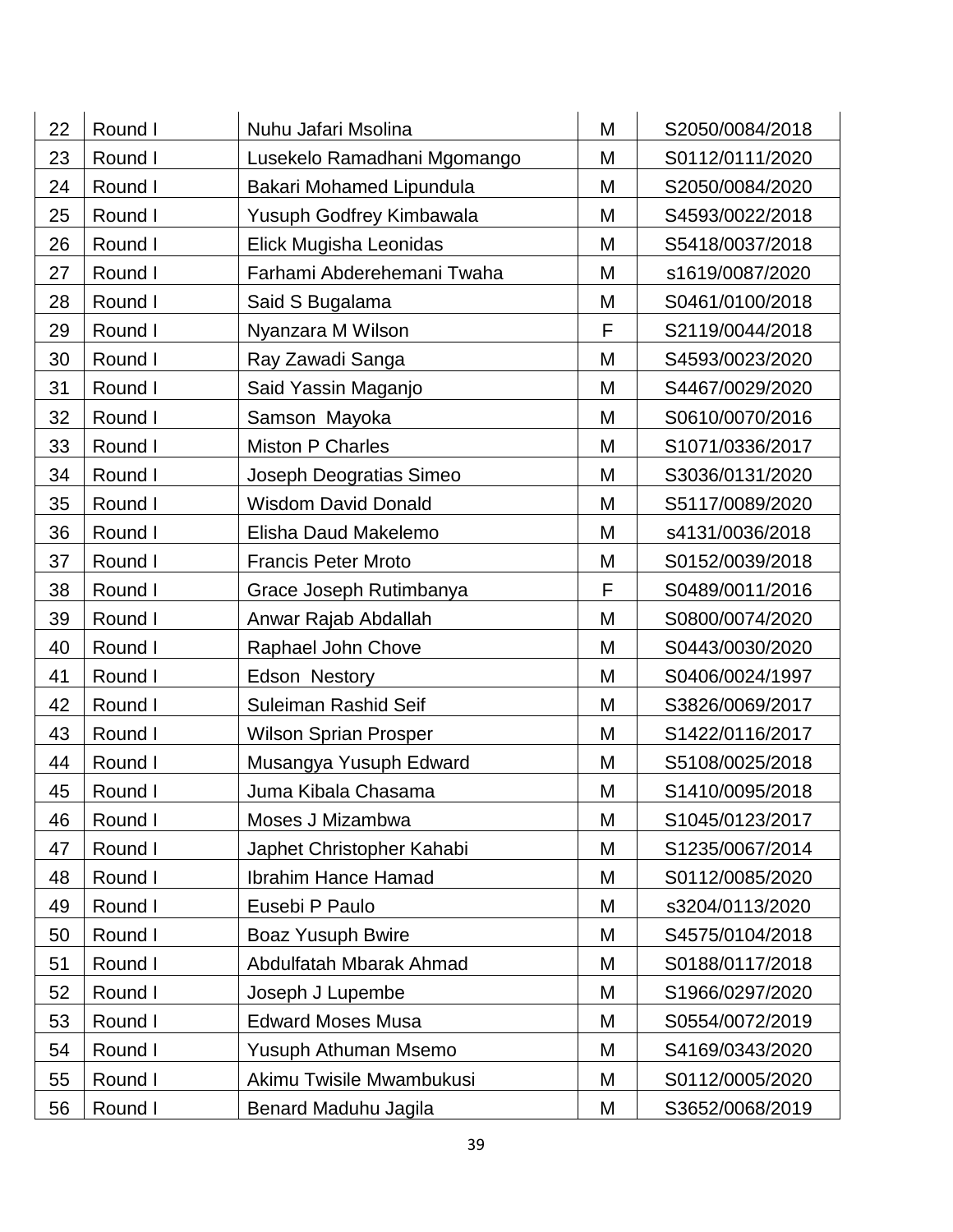| 57 | Round I | Onesmo Mayaya Kudema           | M | S1663/0086/2016 |
|----|---------|--------------------------------|---|-----------------|
| 58 | Round I | Varelian L Mwaitenga           | Μ | S2493/0060/2017 |
| 59 | Round I | Prosper Emmanuel Lyabonga      | M | S1709/0079/2010 |
| 60 | Round I | Mohamed Abubakari Mohamed      | М | S2735/0148/2020 |
| 61 | Round I | Ahmed Salimu Njama             | M | S1865/0046/2017 |
| 62 | Round I | Zaina Jabiri Rajabu            | F | P0327/0028/2019 |
| 63 | Round I | Imani Salon                    | M | s2456/0053/2009 |
| 64 | Round I | Elia O Massawe                 | М | S1110/0132/2016 |
| 65 | Round I | <b>Brighton J Seleman</b>      | M | S3884/0147/2018 |
| 66 | Round I | Achuda Juma Bujoro             | M | S1500/0033/2016 |
| 67 | Round I | <b>Gabriel Charles Kitambi</b> | M | S4066/0021/2018 |
| 68 | Round I | Valerian Adamson Mmary         | M | S2521/0071/2018 |
| 69 | Round I | <b>Julius Bukanu Hamis</b>     | M | S2651/0079/2018 |
| 70 | Round I | Gamba Mipawa                   | М | S3707/0018/2014 |
| 71 | Round I | <b>Samwel Aniceth Temba</b>    | M | S0492/0053/2018 |

#### **22. DIPLOMA IN MECHATRONICS ENGINEERING**

| S/N            | Round   | <b>Applicant Name</b>           | <b>Sex</b> | Form4 Index     |
|----------------|---------|---------------------------------|------------|-----------------|
| 1              | Round I | Brayson Danielson Swai          | М          | S4854/0061/2020 |
| $\overline{2}$ | Round I | <b>Oning'o Heriel Moses</b>     | М          | S1522/0079/2018 |
| 3              | Round I | Sikjunior L Mrimi               | М          | S0155/0079/2018 |
| 4              | Round I | Edson Romanus Mdeya             | M          | S5235/0041/2018 |
| 5              | Round I | Munyitanana Aldo Masonda        | M          | S5112/0046/2020 |
| 6              | Round I | Luhindi Tezura Msangi           | M          | S2335/0047/2020 |
| $\overline{7}$ | Round I | <b>Fidelis Denis Mwasi</b>      | M          | S4740/0043/2018 |
| 8              | Round I | Nicolaus Gift Mwasibata         | M          | S1204/0195/2018 |
| 9              | Round I | Anold S Anset                   | M          | S2356/0046/2020 |
| 10             | Round I | Julius Maeda Jackson            | M          | S0108/0094/2018 |
| 11             | Round I | <b>Tony Leonard Mwamahonje</b>  | M          | S3560/0110/2018 |
| 12             | Round I | Gasper Jobu Mwakalile           | M          | S0112/0049/2018 |
| 13             | Round I | Maliki Shomari Lwinde           | M          | S2765/0261/2020 |
| 14             | Round I | Mustapha Saidi Kimwaga          | M          | s0706/0286/2020 |
| 15             | Round I | Novatus Paulinus Msemwa         | M          | S0748/0123/2020 |
| 16             | Round I | <b>Alex Ernest Pailoti</b>      | M          | S1879/0056/2020 |
| 17             | Round I | <b>Edward Evarist Malyatabu</b> | M          | S0111/0023/2017 |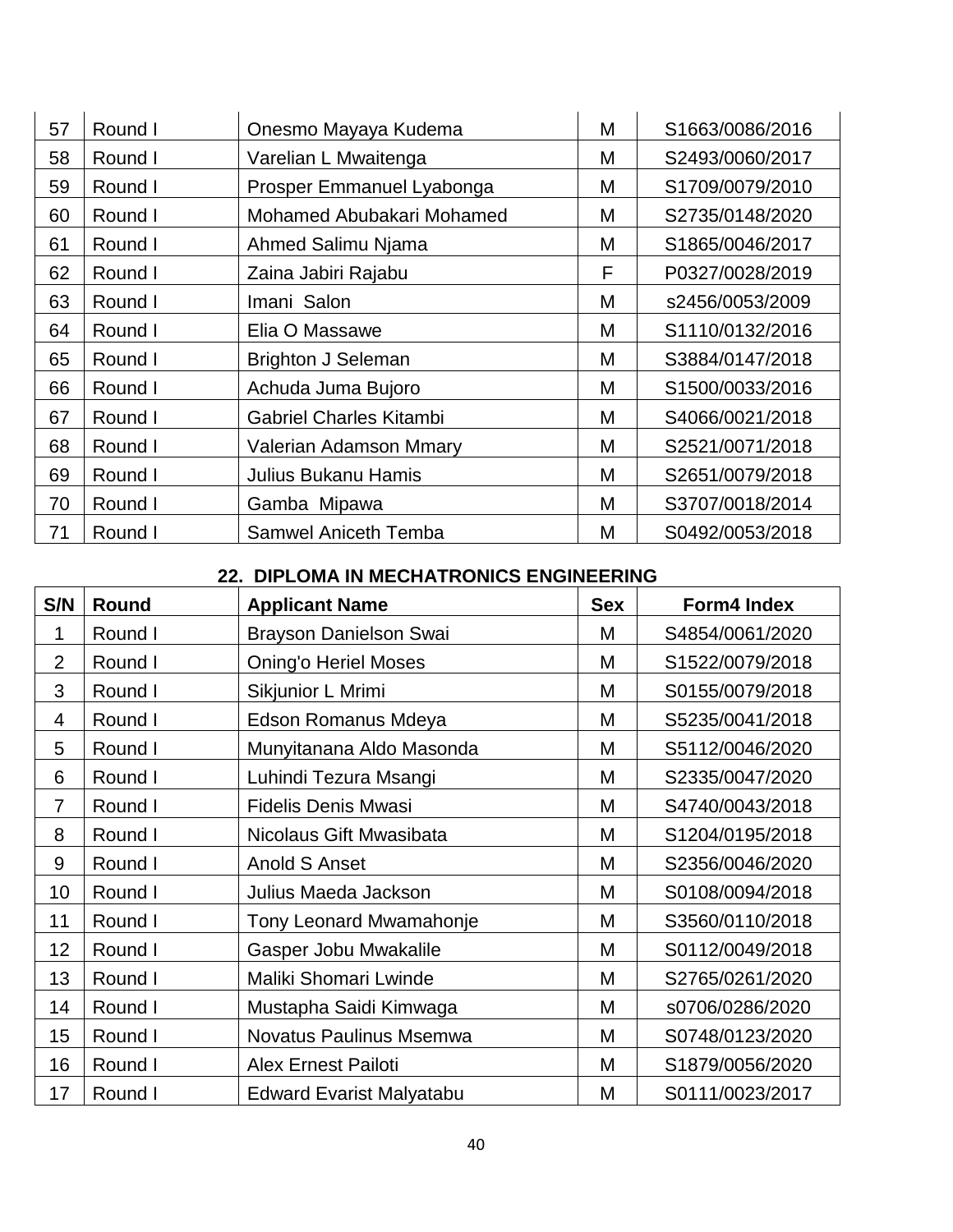| 18 | Round I | Bariki H Malinga                 | М | S5320/0023/2015 |
|----|---------|----------------------------------|---|-----------------|
| 19 | Round I | <b>Claudius Daniel Josephati</b> | M | S3640/0072/2018 |
| 20 | Round I | Felix Fredrick Nyenga            | M | S4474/0045/2014 |
| 21 | Round I | Amosi Sadik Muyala               | M | S2398/0082/2016 |
| 22 | Round I | Imani Rugimbana Issa             | М | S4835/0063/2019 |
| 23 | Round I | Hassani J Joseph                 | M | S3238/0149/2012 |
| 24 | Round I | <b>Nivard Daniel Komba</b>       | M | S4947/0060/2018 |

#### **23. DIPLOMA IN MECHANICAL ENGINEERING WITH INDUSTRIAL SAFETY AND OCCU-PATIONAL HEALTH**

| S/N            | <b>Round</b> | <b>Applicant Name</b>   | <b>Sex</b> | <b>Form4 Index</b> |
|----------------|--------------|-------------------------|------------|--------------------|
|                | Round I      | Ezra Jelum Mdeka        | M          | S1770/0065/2020    |
| $\overline{2}$ | Round I      | Godluck Mwemezi Mwesiga | M          | S4631/0140/2018    |
| 3              | Round I      | Maria D Mbuba           | F          | S2378/0053/2018    |
| 4              | Round I      | Rosemary Abiud Nkya     | F          | S3997/0032/2018    |
| 5              | Round I      | <b>Othiniel G James</b> | M          | S1680/0053/2018    |
| 6              | Round I      | Salum H Salum           | M          | S0671/0080/2018    |
|                | Round I      | Deus Msonga Paschal     | M          | S0104/0029/2018    |

## **24. DIPLOMA OF TECHNICAL EDUCATION IN CIVIL ENGINEERING**

| S/N | <b>Round</b> | <b>Applicant Name</b> | <b>Sex</b> | <b>Form4 Index</b> |
|-----|--------------|-----------------------|------------|--------------------|
|     | Round I      | Alifa Amani Kajoki    | M          | S5496/0020/2020    |
|     | Round I      | Rachel J Likiniie     |            | S1573/0106/2017    |

#### **25. DIPLOMA OF TECHNICAL EDUCATION IN ELECTRICAL AND ELECTRONICS ENGI-NEERING**

| S/N | <b>Round</b> | <b>Applicant Name</b>  | <b>Sex</b> | <b>Form4 Index</b> |
|-----|--------------|------------------------|------------|--------------------|
|     | Round L      | Rashidi Moshi Suzuguye | M          | S1374/0133/2018    |

## **26. DIPLOMA OF TECHNICAL EDUCATION IN MECHANICAL ENGINEERING**

| S/N   Round | <b>Applicant Name</b> | <b>Sex</b> | <b>Form4 Index</b> |
|-------------|-----------------------|------------|--------------------|
| Round I     | Evan E Evance         |            | S2119/0075/2018    |